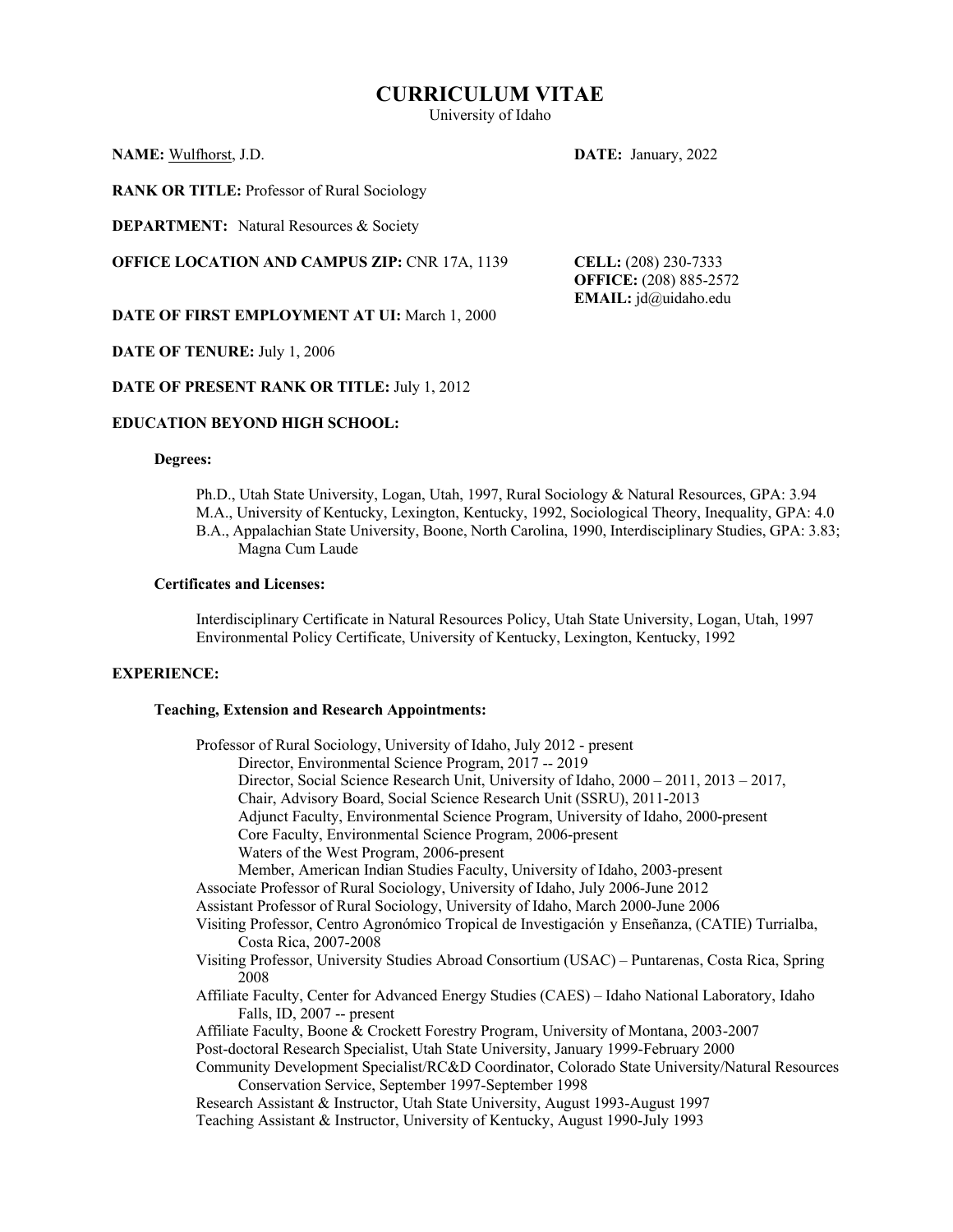#### **Consulting:**

- Western Science Institute (WSI), September 2016 May 2017. Data collection and analysis for Colorado State University, Fort Collins, CO.
- Mountain View, LLC (Social Science Division), Research Director, May 2003 February 2004. Conducted data collection and analysis for the American Society for Microbiology, Washington, D.C.
- Mountain View, LLC (Social Science Division), Research Director, October 2003 present. Conducted data analysis and reporting for Resource Dimensions, Seattle, WA.
- Southern Resource Research Institute, Research Director, September 1998-December 1998. Conducted data collection for the University of Florida, Dept. of Health, Policy & Epidemiology.

#### **TEACHING ACCOMPLISHMENTS:**

## **Areas of Specialization:**

Rural Community Resilience Social Impacts & Natural Resource Management Native American Community Development Law and Ethics of Natural Resource Conflict Environmental Policy & Equity

#### **Undergraduate Courses Taught:**

- Introduction to Environmental Science EnvS101, Fall 2018 (w/ J. Aycrigg and D. Roon), Spring 2019 (w/ J. Aycrigg and P. Gessler), Fall 2019 (w/ D. Roon), Spring 2020 (w/ D. Roon), Fall 2020, Spring 2021.
- Introduction to Environmental Science EnvS101 www, Spring 2020, Fall 2020.
- Social Science Methods in Natural Resources (NRS310, Fall 2017 [w/ Catrin Edgeley], Fall 2018 University of Idaho).
- Range Research Design (EnvS499, Fall 2017, University of Idaho)

Environmental Science Seminar (EnvS400; Spring 2017 [w/ L. Vierling]; Fall 2017, University of Idaho) Special Topics: Working Landscapes (AgEc404; 2017, University of Idaho; component of *Semesteron-a-Ranch* program)

- Energy & Ethics in the 21<sup>st</sup> Century (CORE 131; 2009-2010, University of Idaho)
- Agrarian Communities and Food Security in the Americas, University Studies Abroad Consortium course (SOC/NRES 400/600, Spring 2008, Puntarenas, Costa Rica)
- Water Resources: Social, Cultural, and Economic Dimensions, University Studies Abroad Consortium course (SOC/NRES 300, Spring 2008, Puntarenas, Costa Rica)
- Western U.S. Water Resources Policy & Environmental Equity (AgEc 404; Spring 2005, 2007; University of Idaho)
- Law, Ethics, & the Environment (AgEc 477; Fall 2003-06; 2008-14; 2016; 2021;University of Idaho)
- People & The Environment: The New Wild West (CORE 101; 2001-02, University of Idaho)
- Sociology of Natural Resources (SOC 462; 1997, Utah State University)
- Social Psychology (SOC 350; 1994, Utah State University)
- Social Problems (SOC 140; 1994, 1996, 1997, Utah State University)

Introduction to Sociology (SOC 101; 1992, 1993, University of Kentucky)

## **Graduate Courses Taught:**

- Fundamentals of Research Methods in Natural Resources (NRS506; Fall 2020; University of Idaho; team-taught with Alex Maas and Zack Kayler)
- Interdisciplinary Modeling: Water-related Issues and Changing Climate (co-instructor, RSGC618, Summer 2012, New Mexico State University in conjunction with Tri-State EPSCoR; Saito,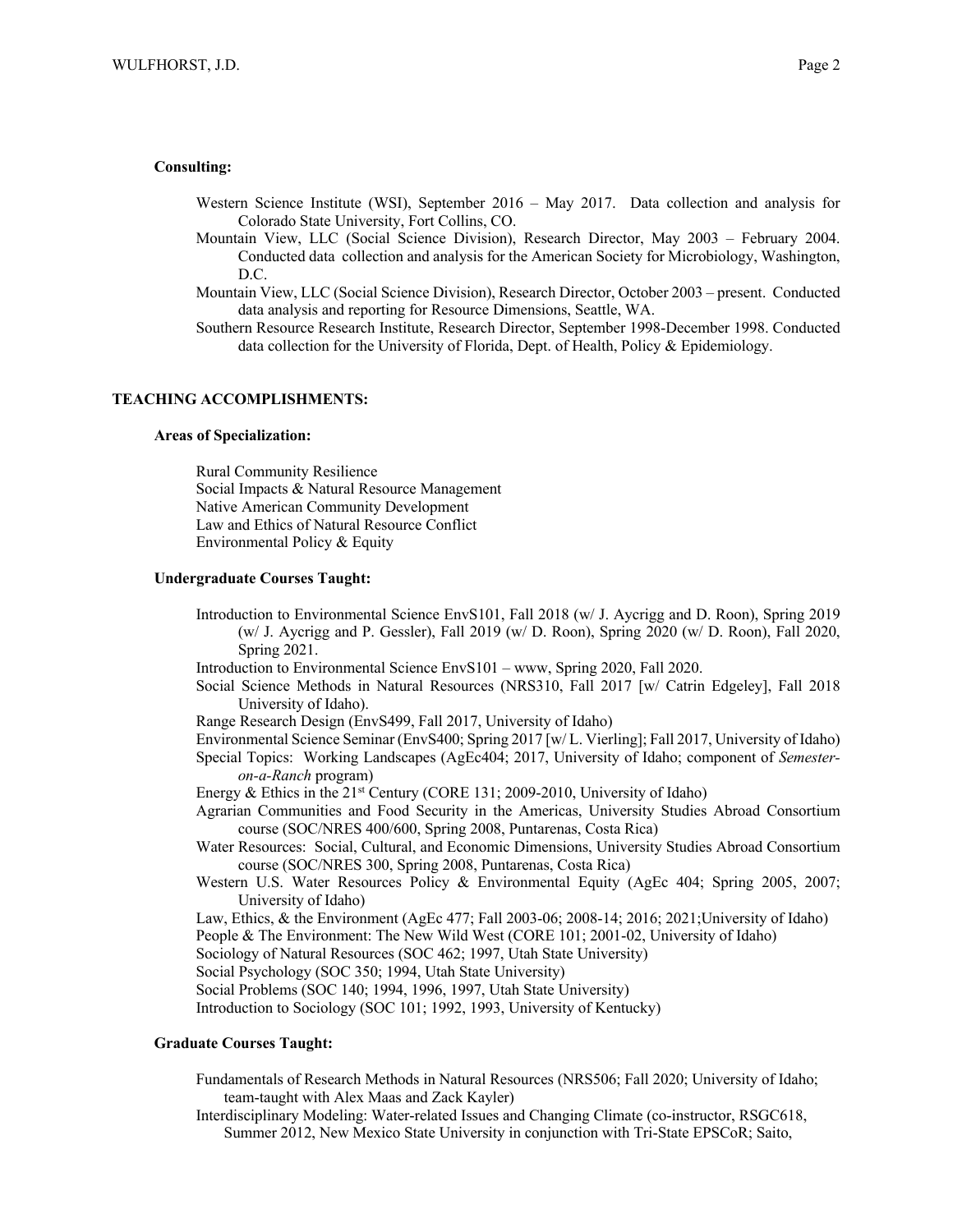Fernald, and Link) Seminar on Cross-Disciplinary Research (EnvS501; Spring 2010; University of Idaho; team-taught with Penny Morgan)

Special Topics: Survey Design Methodology (EnvS501; Spring 2009; University of Idaho)

Special Topics: Participatory Action Research Methodology (WR502; Fall 2008; University of Idaho)

Western U.S. Water Resources Policy & Environmental Equity (AgEc 504; Spring 2005, 2007; University of Idaho)

Seminar on Social Issues Related to Biodiversity and Sustainable Production in the Pacific Northwest (EnvS 501; Fall 2004, University of Idaho)

Law, Ethics, & the Environment (AgEc 577 or EnvS577; Fall 2006; 2008-14; 2021; University of Idaho) Special Topics: Law, Ethics, & the Environment (EnvS 504; Fall 2004, 2005; University of Idaho) Special Topics: Law, Ethics, & the Environment (AgEc 504; Fall 2003, University of Idaho) Environmental Equity (RRT 504; 2001, University of Idaho; team-taught)

Community Theory (SOC 671; 1997, Utah State University / Weber State University)

## **Students Advised:**

Undergraduate Students:

Aaron Johnston (UI, Environmental Science) Katlyn Schafer (UI, Environmental Science) Mike Chamberlain (UI, Environmental Science) Andrew Jensen (UI, Environmental Science) Adriana Gessler (REU – REACCH, University of Idaho) Sierra Dymond-Smith (REU – REACCH, University of Idaho) José Caal Tun (Central American Youth Association – CAYA, UI / Guatemala) Joanna Parkman (REU – REACCH, University of Idaho) Augusto Gabrielli (Environmental Science, University of Idaho) Andrew Wilkin (Environmental Science, University of Idaho) Gina Baldwin (Political Science, University of Idaho) Katelyn Peterson (Environmental Science, University of Idaho) Alexis Franklin (University of Idaho, Portland State University) Toni Stanger (Political Science, University of Idaho) Erika Pedroza (Business, University of Idaho) Robin McCoy (Environmental Studies & Applications, Michigan State University) Janel Falk, (Environmental Science, University of Idaho) Nicole Kaufman (American Studies, Barnard College, Columbia University) Sonia Ponce (Psychology/Communications, University of Idaho)

Graduate Students:

Major Professor:

Alex Ayers, Ph.D. (Environmental Science, exp. 8/2024) Mackenzie Lawrence, M.S. (Environmental Science, exp. 12/2022) Anna Chase, M.S. (Environmental Science, exp. 8/2022) Amber Bailey, M.S. (Environmental Science, exp. 5/2022) Kaylee Taylor, M.S. (Environmental Science, exp. 5/2022) Lusine Taslakyan, Ph.D. (Environmental Science, 1/2019 – 8/2020) 1 Courtney Cooper, Ph.D. (IGERT, Water Resources, 8/2020) Traci Olson, M.S. (Environmental Science, 12/2019) Kevin O'Connor, P.S.M. (Environmental Science, 12/2019) Dustin Whiteside, M.S. (Environmental Science, 5/2019) Kary Maddox, M.S. (Environmental Science, 5/2019) Sarah Battease, P.S.M. (Environmental Science, 5/2019) 2 Chad Bennett, M.S. (Environmental Science, 5/2019) Ashley Glenn, P.S.M. (Environmental Science, 5/2018)

<sup>1</sup> Co-Chair with Chloe Wardropper, Asst. Professor of Natural Resources & Society, University of Idaho. <sup>2</sup> Co-Chair with Erin Chapman, Professor of Family & Consumer Science, University of Idaho.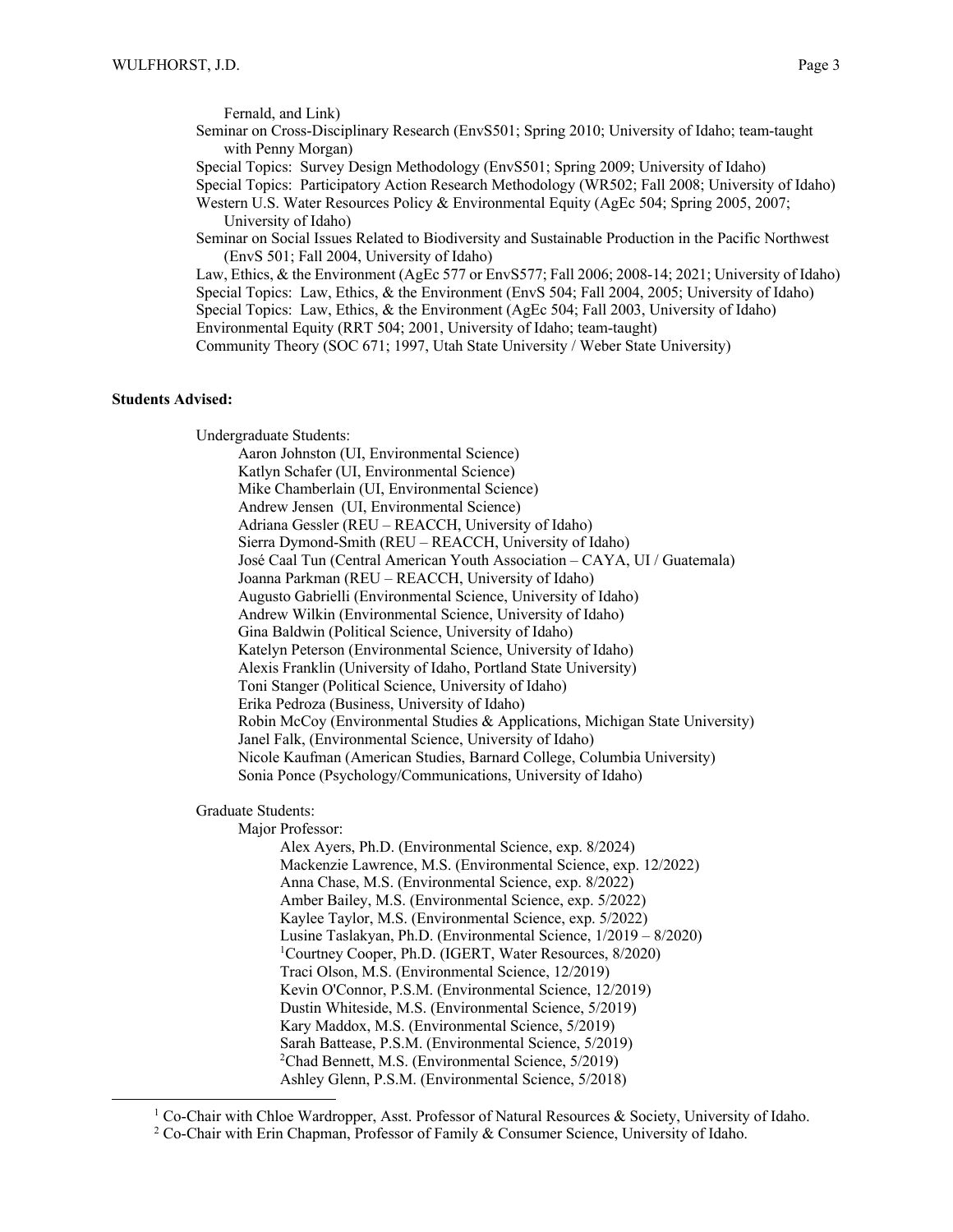| Rudy Shebala, Ph.D. (Environmental Science, 5/2018)<br>Logan Wiebusch, M.S. (Environmental Science, 12/2017) |
|--------------------------------------------------------------------------------------------------------------|
| <sup>3</sup> Bastiaan Louman, Ph.D. (Global Change, UNED-ITCR-UNA, 5/2017)                                   |
| (Dissertation: Factores que influyen en la dinámica de la cobertura arbórea en                               |
| fincas agricolas familiares en Costa Rica)                                                                   |
| Amanda Bentley Brymer, Ph.D. (IGERT, Environmental Science, 12/2015)                                         |
| A Social-Ecological Systems Approach to Understanding<br>(Dissertation:                                      |
| Environmental Changes, Impacts, Learning, and Well-Being in Rangelands)                                      |
| Renée Hill, Ph.D. (IGERT, Environmental Science, 12/2014)                                                    |
| (Dissertation: Integrating Insights for Complex Problem Solving: Applications for                            |
| Interdisciplinary Pedagogy and Water Governance)                                                             |
| Rudy Shebala, M.S. (Environmental Science, 5/2014)                                                           |
| (Non-thesis report: The Navajo Interaction with the Environment and Vice Versa)                              |
| <sup>4</sup> Mark Solomon, Ph.D. (Waters of the West, 12/2011)                                               |
| (Dissertation: Minimizing Barriers to Achievement of Water Resource Objectives                               |
| in Jurisdictionally Complex Watersheds: The Case of the Federal Trust and                                    |
| Allotted Indian Reservations of the Upper Columbia River Basin)                                              |
| Noel Jensen, non-thesis M.S. (Environmental Science, exp. tbd)                                               |
| Irene Shaver, M.S. (Environmental Science, 5/2010)                                                           |
| (Thesis: Conflict and the Formation of Inequity in Idaho's Salmon Fisheries: An                              |
| Investigation of Indian/White Relations)                                                                     |
| Kodjotse "Romuald" Afatchao, Ph.D. (Environmental Science, 12/2009)                                          |
| (Dissertation: Social Conflict and Kentucky Bluegrass Field Burning in Northern<br>Idaho)                    |
| Glenda Edwards, non-thesis M.S. (Environmental Science, 12/2008)                                             |
| Jodi Haire, non-thesis M.S. (Environmental Science, 12/2008)                                                 |
| Shannon Donovan, Ph.D. (IGERT, Environmental Science, 8/2007)                                                |
| (Dissertation: The Palouse: A Bioregional Approach for Assessing Sense of Place)                             |
| <sup>5</sup> Steph Gripne, Ph.D. (Boone & Crockett, University of Montana, 12/2005)                          |
| (Dissertation: Grassbanks: An Evaluation of a Conservation Tool)                                             |
| <sup>6</sup> Beth Johnson, M.S. (Agricultural Economics & Rural Sociology, 12/2004)                          |
| (Thesis: Community and Economic Change in North Idaho)                                                       |
| Jennifer Kamm, M.S. (Environmental Science, 5/2004)                                                          |
| (Thesis: The Social Acceptability of Economic Change in Northern Idaho)                                      |
| <sup>7</sup> Stella Rwiza, M.S. (Agricultural Economics & Rural Sociology, 8/2003)                           |
| (Thesis: Social and Technological Adaptation: Two Analytical Models Related to                               |
| <b>Environmental Conflicts</b> )                                                                             |
| Wendy Shields, M.S. (Environmental Science, 5/2003)                                                          |
| (Thesis: Community Involvement in the Forest Stewardship Contracting Initiative)                             |
| Andriy Polovskyy, M.S. (Environmental Science, 5/2003)                                                       |
| (Thesis: Stumpage Price Determination in Ukraine:<br>Economic, Social, and                                   |
| <b>Environmental Aspects)</b>                                                                                |
| Evan Glenn, M.S. (Environmental Science, 8/2002)                                                             |
| (Thesis: Ethics and Perceptions - INEEL Contamination and The Snake River<br>Plain Aquifer)                  |
| <b>Graduate Committee Member:</b>                                                                            |
| Hana Rae Fancher, M.S. (exp. 12/2022, University of Wyoming)                                                 |
| Sean Di Stéfano, Ph.D. (Natural Resources, exp. 8/2022)                                                      |
| Scott Fennema, Ph.D. (Water Resources, 5/2021)                                                               |
| Karen Trebitz, Ph.D. (Water Resources - IGERT, 8/2020)                                                       |

Catrin Edgeley, Ph.D. (Natural Resources, 5/2019)

<sup>&</sup>lt;sup>3</sup> Co-Chair with Isabel Gutiérrez-Montes, Prof. of Rural Sociology, CATIE.

<sup>4</sup> Co-Chair with Barbara Cosens, JD, Professor of Law, University of Idaho.

<sup>5</sup>Co-Chair with Dr. Jack Ward Thomas, Professor of Forestry, Montana State University.

<sup>6</sup> Co-Chair/Advisor with Dr. Jim Nelson, Professor of Agricultural Economics, University of Idaho.

<sup>7</sup> Co-Chair/Advisor with Dr. Larry Van Tassell, Professor of Agricultural Economics, University of Idaho.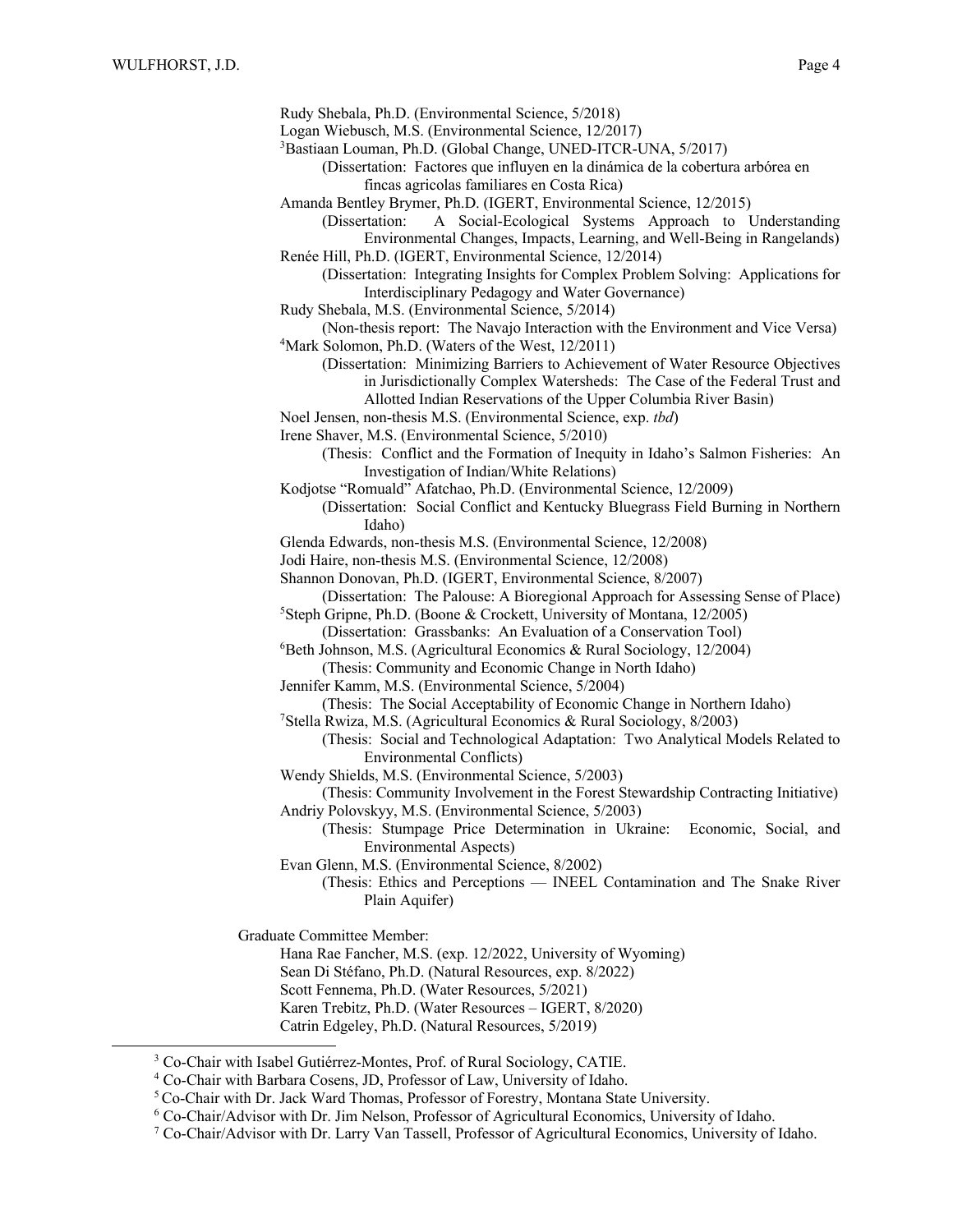Paris Edwards, Ph.D. (Water Resources – IGERT, 5/2019) Alex Suazo, M.S. (Forestry, Fire, and Rangeland Management, 8/2016) Lubia Cajas Cano, Ph.D. (Environmental Science, 8/2016) Ryan Niemeyer, Ph.D. (Forest Ecology & BioGeosciences, 12/2015) Joe Holbrook, Ph.D. (Fisheries & Wildlife Sciences, 12/2015) Mitchell Davies, M.S. (Statistics, 8/2015) Becky Rittenburg, Ph.D. (Waters of the West, 5/2015) Audrey Squires, M.S. (Waters of the West, 5/2014) Colleen Kulesza, Ph.D. (Conservation Social Sciences, *tbd*) Lacey Rammell-O'Brien, M.S. (Waters of the West, 5/2014) Nick Sackman, M.S. (Waters of the West, exp. 5/2013) Marwa Halmy, Ph.D. (Environmental Science, 12/2012) Arjan Meddens, Ph.D. (Environmental Science, 5/2012) Ryan Toohey, Ph.D. (Environmental Science, 8/2012) James Capurso, Ph.D. (Waters of the West, 12/2011) Melissa Baynes, M.S. (Environmental Science, 8/2011) Reema Bansal, Ph.D. (Environmental Science, 12/2010) Naga Srinivasa Prasad Tosakana, Ph.D. (Environmental Science, exp. *tbd*) Brian Chaffin, M.S. (Environmental Science, 5/2010) Ann Braak, M.S. (non-Thesis, Bioregional Planning, 5/2010) Lorena Brown, M.S. (Environmental Science, 12/2008) Carrie Caselton-Lowe, M.S. (Environmental Science, 12/2008) Barbara Andersen, Ph.D. (Environmental Science, 12/2008) Shannon Hatch, M.S. (Fish & Wildlife Resources, 8/2008) Chris Looney, Ph.D. (Environmental Science, 5/2008) Max Nielsen-Pincus, Ph.D. (Forest Resources, 8/2007) Nick Whitaker, M.S. (Environmental Science, 5/2007) Loy Pehrson, M.S. (Environmental Science, 5/2007) Wayde Morse, Ph.D. (Resource, Recreation, & Tourism, 5/2007) Rachel Winston, M.S. (Environmental Science, 5/2007) Arun Adhikari, M.S. (Agricultural Economics & Rural Sociology, 12/2006) Katherine Smetak, M.S. (Environmental Science, 8/2006) Julie Wawrzynek, M.S. (Environmental Science, 5/2006) John Potter, M.S. (Interdisciplinary Studies, 12/2005) Mateo Whelan, M.S. (Agroforestry, CATIE, 11/2005) Jared Wolfley, M.S. (Agricultural Economics & Rural Sociology, 8/2005) John Wallace, M.S. (Environmental Science, 5/2005) Jena Daly, M.S. (Conservation Social Science, 5/2005) Marcia Skinner, Ph.D. (Education, 12/2004) Edmund Wong, M.S. (Environmental Science, 12/2004) Mary Aardal, M.S. (Family & Consumer Sciences, 5/2004) Elmer Diaz, M.S. (Environmental Science, 5/2004) Jason Shira, M.S. (Environmental Science, 4/2004) Milovan Vukovic, Ph.D. (Political Science, 12/2003) Nate Dowse, M.S. (Environmental Science, 8/2003) Josh Linard, M.S. (Environmental Science, 7/2003) Junjia Zhu, M.S. (Statistics, 8/2002) Tammy Seefeld, M.S. (Family & Consumer Sciences, 5/2002) James George, M.S. (Environmental Science, 5/2002) Lam Chan, M.S. (Geography, 12/2001) Bill Boni, M.A. (English, 8/2000)

## **Courses Developed:**

Introduction to Environmental Science (EnvS101, University of Idaho) Social Science Methods for Natural Resources (NRS310, University of Idaho) Working Landscapes (Undergraduate; Semester-on-a-Ranch, University of Idaho) Cross-Disciplinary Research Seminar for IGERT (Graduate, IGERT Seminar, Environmental Science)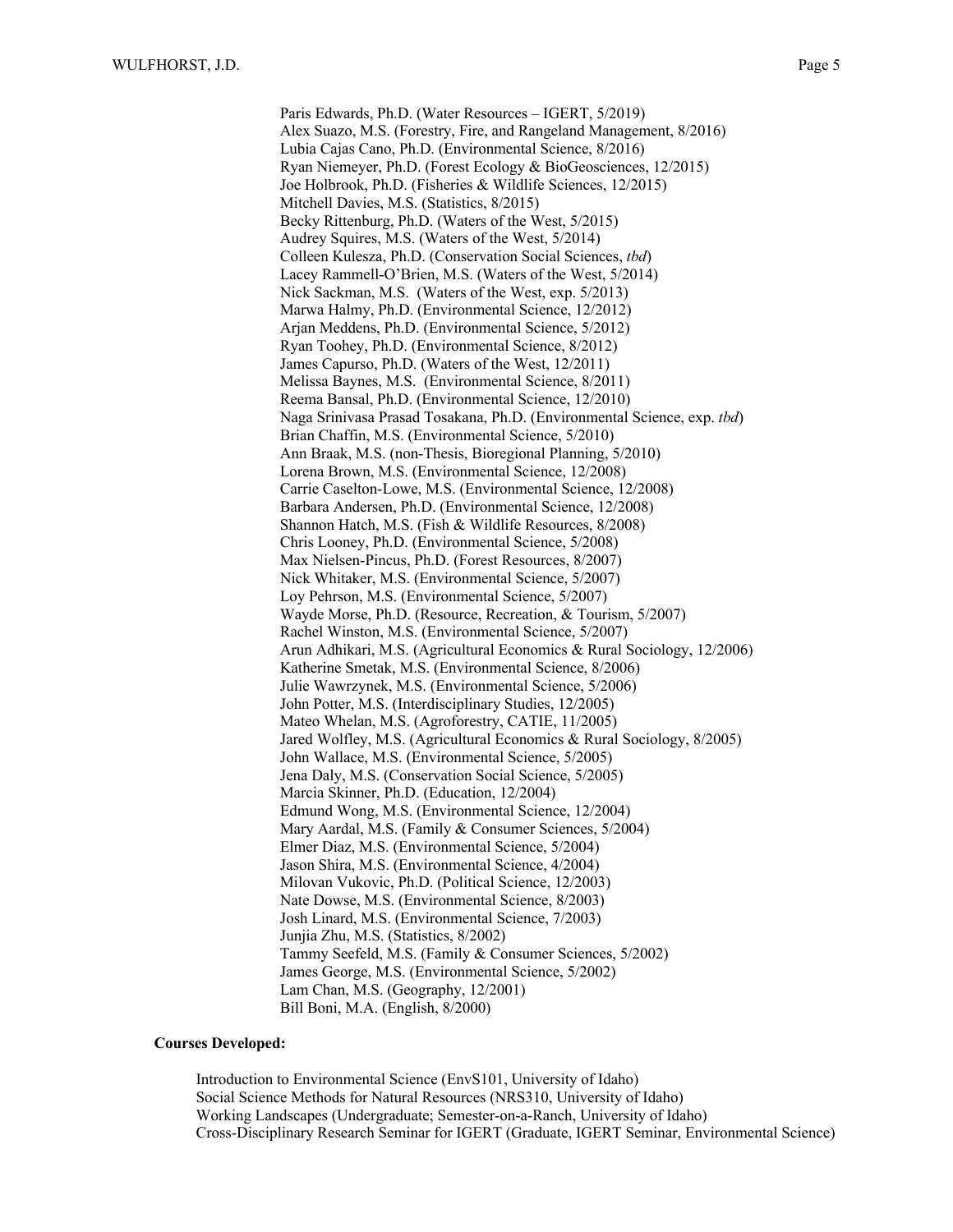- Energy & Ethics in the  $21<sup>st</sup>$  Century (Undergraduate; CORE curriculum; University of Idaho)
- Water Resources: Social, Cultural, and Economic Dimensions (Undergraduate; University Studies Abroad Consortium)
- Agrarian Communities and Food Security in the Americas (Undergraduate/Graduate; University Studies Abroad Consortium)
- Western U.S. Water Resources Policy & Environmental Equity (Undergraduate/Graduate; University of Idaho).
- Social Issues Related to Biodiversity and Sustainable Production in the Pacific Northwest (Graduate Seminar, Environmental Science)
- Law, Ethics, & The Environment (Undergraduate/Graduate; University of Idaho). Includes annual service-learning fieldtrips to Confederated Tribes of the Umatilla Indian Reservation.
- People & The Environment: The New Wild West (Undergraduate CORE Discovery; University of Idaho). Included significant service-learning and fieldwork components with trips to Wolf Education Recovery Center, Harvesting Clean Energy Conference, and Confederated Tribes of the Umatilla Indian Reservation.

Environmental Equity (Graduate; University of Idaho)

Community Theory (Graduate; Utah State/Weber State Universities)

Sociology of Natural Resources (Undergraduate; Utah State University)

Social Psychology (Undergraduate; Utah State University)

Social Problems (Undergraduate; Utah State University)

Introduction to Sociology (Undergraduate; University of Kentucky)

Directed Study:

Survey Design & Methodology (1 cr, Spring 2009; B. Chaffin)

Participatory Action Research Methodology (3 cr, Fall 2008; M. Solomon)

Learning Integration with UI Student Organic Farm (3 cr, Spring 2007; G. Baldwin; in coordination with Soil Stewards Organic Farming Club)

Mixed Methodologies in Natural Resources Management (3 cr., Spring 2004; S. Donovan and M. Nielsen-Pincus)

Rural Sociology and The Environment (3 cr., Summer 2003; J. Kamm)

Social Dimensions of Forest Management (3 cr, Summer 2002; A. Polovskyy)

Rural Community & Environmental Risk (1 cr, Summer 2001; E. Glenn)

## **Non-credit Classes, Workshops, Seminars, Invited Lectures, etc.:**

Guest Lectures (2) (EnvS101, Fall 2021, D. Roon)

- LTAR Human Dimensions Working Group, co-organized with D. Archer (2020)
	- 1. Joint workshop with LTAR Communications Working Group, June 22-23
- 2. Joint workshop with Agriculture and Agri-Food Canada (AAFC) / Living Labs, Sept. 15-16 Guest Lecture (EnvS400, Fall 2019)
- Guest Lectures (3), Panel Organizer, (EnvS101, Fall 2017, V. DePalma)

Guest Lecture / Seminar, (NRS501, Departmental Seminar, 9/17)

- Guest Lecture, (NRS235, Society and Natural Resources, 9/16, 10/17 (2), S. Daley Laursen)
- Guest Lecture / Facilitation, Introduction to the Toolbox, (WR506, Waters of the West, w/ S. Eigenbrode) (9/13; 10/14, 11/15, 11/16, 11/17, B. Cosens, J. Boll)
- Guest Lecture, Surveying-101, (AgEc478, Advanced Agribusiness Management, 4/14, A. Johnson)

Guest Lecture, Climate Change and Large-scale Agriculture, (EnvS400, Seminar: Climate Change and Environmental Science, 4/14, B. Chaffin)

- Invited Lecture (with Phil Watson), Community Impacts, Immigrant Labor, and Implications for Idaho's Agriculture, (Leadership Idaho Agriculture, Class 33) (10/12, R. Waitley, Moscow, ID)
- Guest Lecture / Facilitation, Introduction to the Toolbox, (WR506, Waters of the West) (9/12; B. Cosens, J. Boll)
- Invited Lecture, Adding People to the Equation, (RGSC618 NV-ID-NM EPSCoR, GEOS697 Interdisciplinary Modeling: Water-Related Issues and Changing Climate) (6/12, L. Saito, T. Link, Las Cruces, NM; 6/15, Boise, ID)
- Guest Lecture, Justice, Equity, & Waste The Skull Valley Case, (NATR594, Washington State University) (2/12; M. Carroll)
- Guest Lecture, A Decade of Service-Learning with CTUIR, (INTR504, College Teaching and Learning) (4/11; A. Campbell)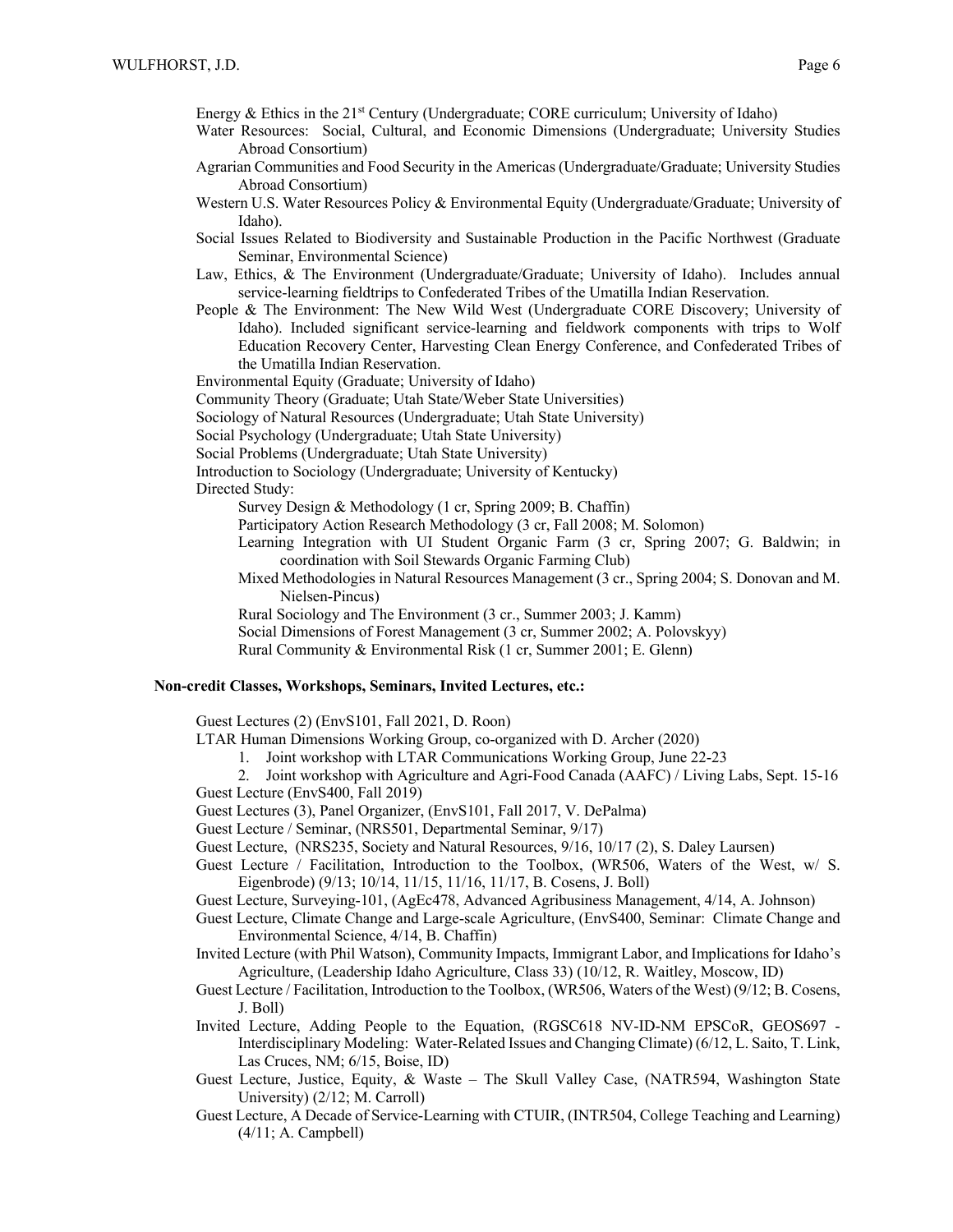- Guest Lecture, Waste, Equity, and the Precautionary Principle on the Western Landscape, (SOC101, Introduction to Sociology) (12/09; L. Hormel)
- Invited Presentation, Improving Communication in Cross-Disciplinary Collaboration, with Stephen Crowley (Boise State University), (Western Consortium of Idaho, New Mexico, and Nevada – NSF EPSCoR Tri-State Innovation Working Group) (3/09, Boise, ID)
- Differences in Scientific Approaches Panel (with Ron Crawford and Barbara Williams) (University of Idaho, College of Law, LAW939 Law & Science Seminar) (1/09, B. Cosens)
- Critical Factors in Making Technology Transfer Successful (Washington State University, Biological Systems Engineering Seminar) (10/08, P. Ndegwa)
- Guest Lectures, Introduction of the Collaborative Toolbox (8/08); Negotiating optimization at the Watershed Scale (11/08); Can communities [still] act? (11/08); Revisiting the Toolbox (12/08) (WR506: Interdisciplinary Methods in Water Resources, B. Cosens)
- *NVivo8* Workshop: Una Herramienta para que problema?, CATIE, Escuela de Posgrado, Turrialba, Costa Rica, (7/08).
- Guest Lecture, Breach of Civility, Breach of Justice, (FOR235: Society and Natural Resources) (4/07; L. Fins)
- Guest Lecture, Peak Oil and Sustainable Agriculture, (EnvS501: A Sustainable Energy Future?) (3/07); M. Dakins)
- Guest Lecture, Ranching & Rural Development: A Rural Renaissance? (AgEc101: The Business of Agriculture) (11/06; L.W. Van Tassell)
- Guest Lecture, Service Learning Classroom Examples, (ED 416/516: College Teaching and Learning) (5/06; 5/07; A. Campbell)
- Guest Lecture, Ranching and Development in the New West (Ag199: Rural Economic Development) (4/06; 5/07; J. Tanaka, Oregon State University), LaGrande, OR
- Guest Lecture, Methodologies and Data Collection Strategies in Rural Development, (AgEc529: Research Methodology) (3/04; 4/06; 4/07; S. Cooke)
- Guest Lecture, Can Ranching Be a Part of a Rural Renaissance? (Rnge501: Seminar: Frontiers in Forest and Rangeland Ecosystems) (4/06; K. Launchbaugh)
- Invited Lecture, Partnerships & Progress for the Rangelands, Tri-State Rangeland Management Short Course – Rangelands for the Future (3/06; L. Hardesty, Washington State University), Pasco, WA
- Guest Lecture, Managing Waste and Equity on the Western Landscape (NATRS / ESRP 594: Natural Resources and Environmental Issues and Ethics) (3/06; M.S. Carroll and W. Hendrix, Washington State University)
- Guest Lecture, Sustainable Communities & Fair Trade Chocolate, (FOR 404/504 ST: The Natural History & Culture of a Non-Timber Tree Species *Theobroma* cacao) (4/05; L. Fins)
- Guest Lecture, Moscow Schools Facility Planning Process, Public Affairs Reporting (JAMM 427) (10/04; K. Bird)
- Wildfires Panel Member, Society & Natural Resources (For235) with Jay O'Laughlin and Leigh Lentile (9/04, W. Morse)
- Guest Lecture, History of Moscow School Facilities Planning, Public Affairs Reporting (JAMM 427) (9/04; K. Bird)
- Guest Lecture, "Environmental What?" Natural Resources and Environmental Issues and Ethics, Washington State University (2/04; M. Carroll & W. Hendrix)
- Invited Lecture, Seminar in Environmental Sociology, University of North Carolina at Greensboro (10/03; S. Kroll-Smith)
- Guest Lecture (two sections), CORE 102: People and the Environment—The New Wild West, Radioactive Waste and Contamination in the West (3/03; J. Parker; K. Guilfoyle)
- Invited Lecture, Sociology of Environmental Health, University of North Carolina at Greensboro (3/03; S. Kroll-Smith)
- Guest Lecture, Human Dimensions of Global Environmental Change, University of Idaho (11/02; E. Nielsen)
- Panel Member, Faculty Seminar on Social Science Specializations, University of Idaho (10/02; 10/00; E. Krumpe and B. McLaughlin)
- IGERT Seminar, Idaho Panhandle Research Overview, University of Idaho (7/02; IGERT Steering Committee)

Seminar, Social Science Research Overview for Research Experiences for Undergraduates NSF Intern Program in Environmental Science, University of Idaho (7/02; 6/01; M. von Braun)

Guest Lectures (multiple), People & The Environment: The New Wild West (8/01-5/02; J. Parker and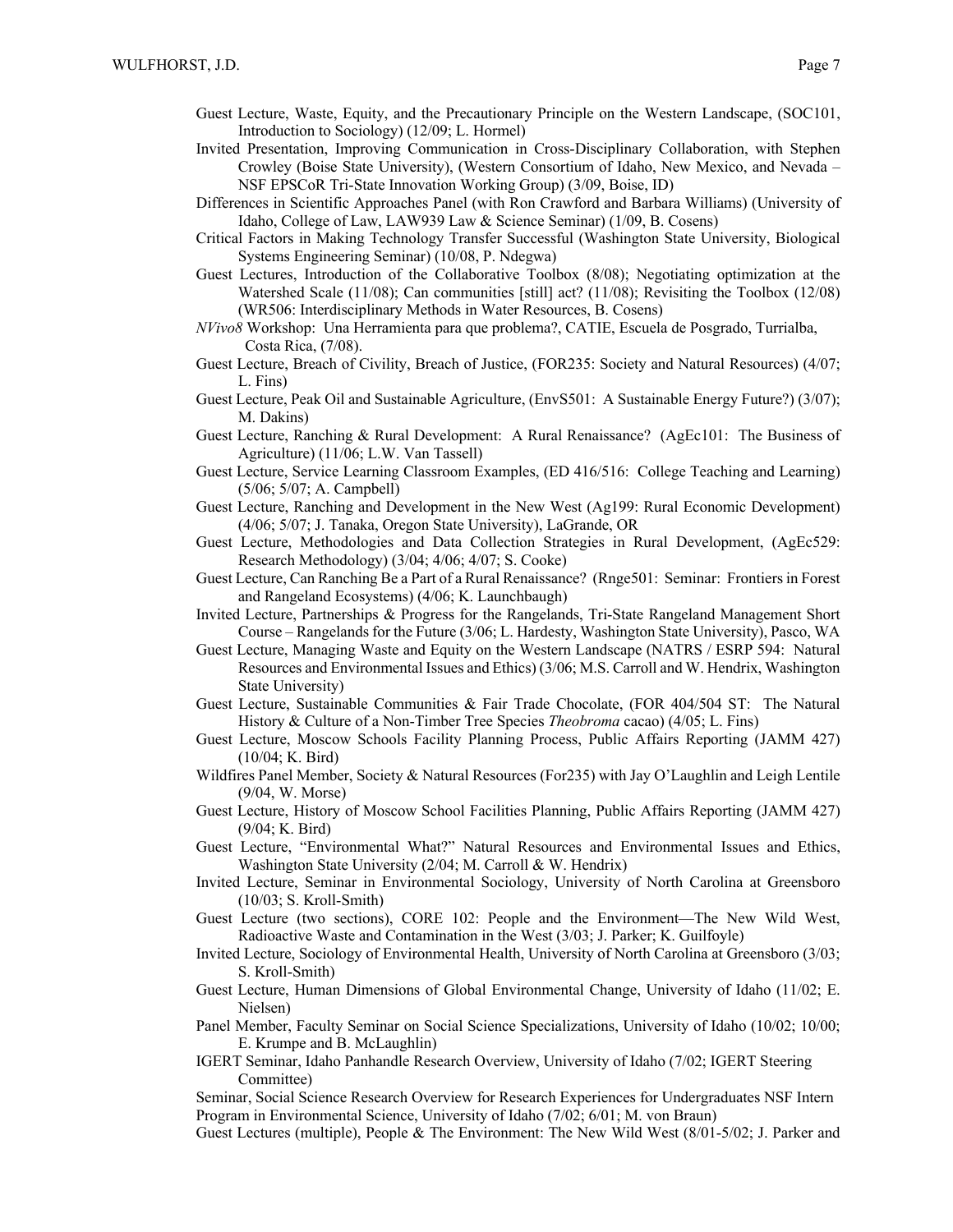N. Sanyal sections) Panel Member, Water and Water Quality, Future Problem Solvers of America, Moscow High School  $(2/01; C. Tragressor)$ Guest Lecture, Quantitative & Statistical Methods, University of Idaho (11/00; M. Nitz) Guest Lecture, Sociological Methods, University of Idaho (10/00; J. Parker) Guest Lecture, Research Methods, University of Idaho (9/00; G. Junk) Guest Lecture, Qualitative Methods, University of Idaho (7/00; L. Johnson)

# **Honors, Awards, and Scholarships:**

Interdisciplinary Excellence Award, with N. Bosque-Pérez, L. Waits, J. Force, P. Morgan, and S. Eigenbrode as IGERT Principal Investigators' Team, 2011, University of Idaho

Undergraduate Research Award, Innovation Showcase, 2011, University of Idaho, with G. Soderquist, R. Hill, C. Welch, S. Kane, J. Ahola, J. Hall, L. Keenan, and C. Schneider

*Nominated for* R.M. Wade Excellence in Teaching Award, 2010 & 2011 College of Agricultural & Life Sciences, University of Idaho

President's Award, 2009, Society for Range Management (Idaho Section)

Alumni Award for Excellence, 2002, University of Idaho (most Influential Mentor for Janel Falk)

Outstanding Student Poster Presentation (with Janel Falk, lead author), University of Idaho Extension and Outreach Conference, Moscow, Idaho, December 2002

Outstanding Faculty Award, Environmental Science Program, 2002-2003, University of Idaho

Research Assistant of the Year, College of Humanities, Arts, & Social Sciences, Utah State University, Logan, Utah, 1996-97

Joseph Geddes Scholarship, Utah State University, Logan, Utah, 1993-94, 1996-97

Lowry Nelson Fellowship, Utah State University, Logan, Utah, 1993-94, 1996-97

Magna Cum Laude and University Honors Graduate, Appalachian State University, Boone, North Carolina, 1990

Chancellor's Scholarship, Appalachian State University, Boone, North Carolina, 1986-90

## **SCHOLARSHIP ACCOMPLISHMENTS:**

## **Publications, Exhibitions, Performances, Recitals:**

#### **Books/Book Chapters:**

- Crowley, S., S.D. Eigenbrode, M. O'Rourke, and J.D. Wulfhorst. 2014. "Introduction." Pp 1-10 in M. O'Rourke, S. Crowley, S.D. Eigenbrode, and J.D. Wulfhorst (eds.), *Enhancing Communication and Collaboration in Interdisciplinary Research*. Thousand Oaks, CA: Sage Publications.
- Looney, C., S. Donovan, M. O'Rourke, S. Crowley, S.D. Eigenbrode, L. Rotschy, N.A. Bosque-Pérez, and J.D. Wulfhorst. 2014. "Seeing Through the Eyes of Collaborators: Using Toolbox Workshops to Enhance Cross-Disciplinary Communication." Pp. 220-43 in M. O'Rourke, S. Crowley, S.D. Eigenbrode, and J.D. Wulfhorst (eds.), *Enhancing Communication and Collaboration in Interdisciplinary Research*. Thousand Oaks, CA: Sage Publications.
- Wulfhorst, J.D., P. Salant, L. Bernacchi, S. Kane, E. Cruz, and P. Watson. 2014. "Latino Immigration, Global Competition, and the Dairy Industry in Rural Communities." Pp 453-70 in C. Bailey, E. Ransom, and L. Jensen (eds.), *Rural America in a Globalizing World: Problems and Prospects for the 2010s.* Fourth Decennial Volume of the Rural Sociological Society. Morgantown, WV: West Virginia University Press.
- O'Rourke, M., S. Crowley, S.D. Eigenbrode, and J.D. Wulfhorst (eds.) 2014. *Enhancing Communication and Collaboration in Interdisciplinary Research*. Thousand Oaks, CA: Sage Publications.
- Osmond, D.L., J. Boll, E.S. Brooks, J.D. Wulfhorst, R. Mahler, L.W. Van Tassell, M. Arabi, and D.L.K. Hoag. 2012. "Paradise Creek Watershed, Idaho: National Institute of Food and Agriculture Conservation Effects Assessment Project." Pp. 221-233 in D.L. Osmond, D.W. Meals, D.L.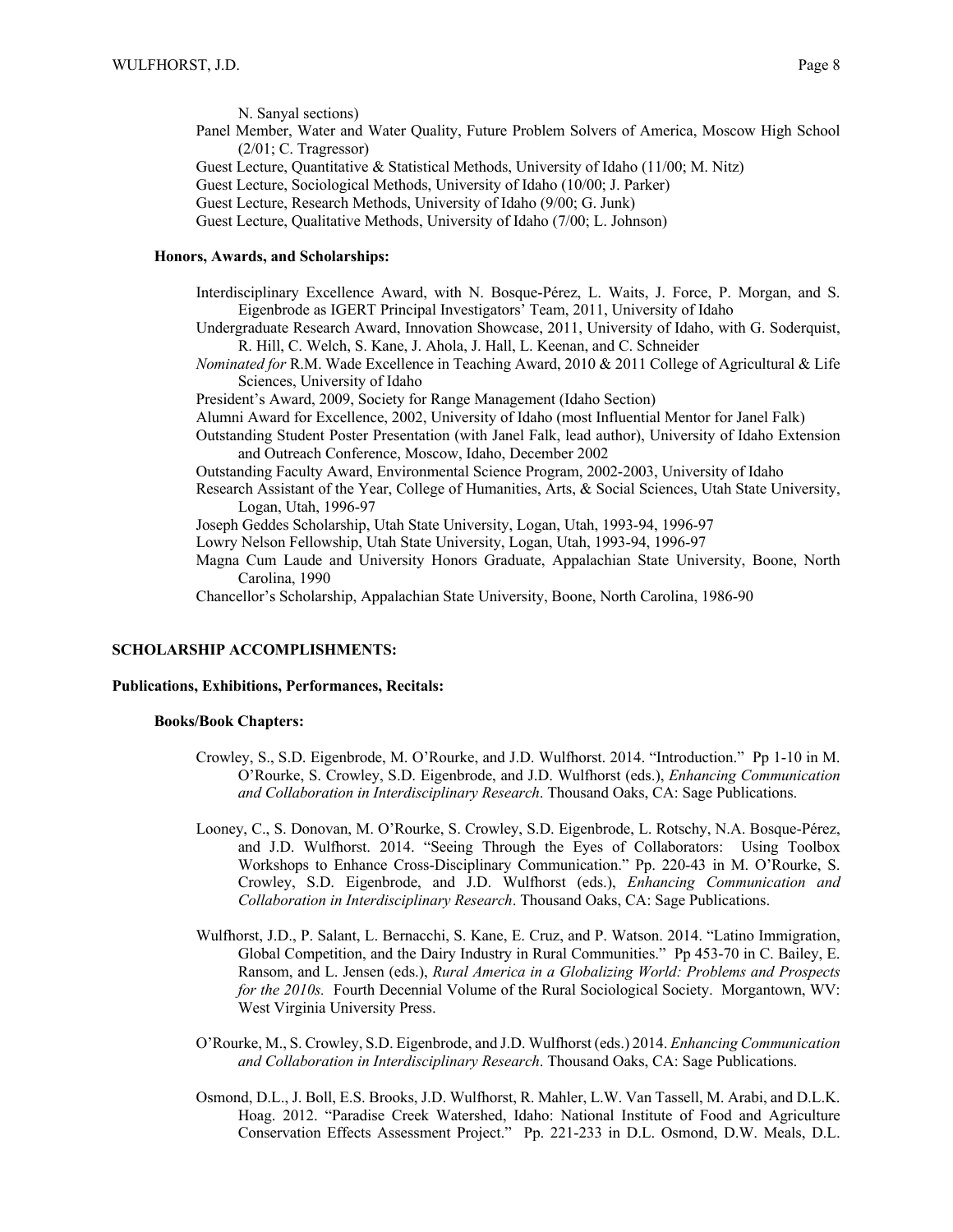Hoag, and M. Arabi (eds.), *How to Build Better Agricultural Conservation Programs to Protect Water Quality: The National Institute of Food and Agriculture—Conservation Effects Assessment Project Experience*. Ankeny, IA: Soil and Water Conservation Society.

- Wulfhorst, J.D., S.L. Kane, J.B. Hall, J. Ahola, and R.A. Hill. 2012. "Producer Awareness and Perceptions About Efficiency in Beef Cattle." Pp. 29-46 in R.A. Hill (ed)., *Feed Efficiency in the Beef Industry*. Hoboken, NY: Wiley-Blackwell.
- Wulfhorst, J.D., B.W. Eisenhauer, S. Gripne, and J.Ward. "Core Criteria and Assessment of Participatory Research." 2008. Pp. 23-46 in C. Wilmsen et al. (eds.), *Partnerships for Empowerment: Participatory Research for Community-Based Natural Resource Management*. Earthscan: London.
- Wulfhorst, J.D. 2006. "Born Again The U.S. Nuclear Power Movement." In J.D. Wulfhorst and A.K. Haugestad, eds., *Building Sustainable Communities: Environmental Justice and Global Citizenship*. Amsterdam: Rodopi.
- Wulfhorst, J.D. and A.K. Haugestad, eds. 2006. *Building Sustainable Communities: Environmental Justice and Global Citizenship*. Amsterdam: Rodopi.
- Wulfhorst, J.D. 2004. "Shadows of Secrecy and the Nuclear Power Renaissance." Pp. 149-56 in Catherine Phillips, ed., Environmental Justice and Global Citizenship (e-book,ISBN 1-904710- 13-1). Oxford, United Kingdom: Inter-Disciplinary Press. Available at: http://www.inter-disciplinary.net/publishing/idp/eBooks/EJGC2%201.6.pdf
- Wulfhorst, J.D. and J. Kamm. 2004. "America's Nuclear Waste: Tribal Sovereignty, Injustice, and Technological Conflict." Pp. 47-62 in A.K. Haugestad and J.D. Wulfhorst, eds., *Future as Fairness: Ecological Justice and Global Citizenship*. Amsterdam: Rodopi.
- A.K. Haugestad and J.D. Wulfhorst. 2004, eds. 2004. *Future as Fairness: Ecological Justice an Global Citizenship*. Amsterdam: Rodopi.
- Murdock, S.H., R.S. Krannich, F.L. Leistritz, S. Spies, J.D. Wulfhorst, S. White, K. Wrigley, and R. Sell. 1999. *Hazardous Wastes in Rural America: Impacts, Implications, and Options for Rural Communities*. Lanham, MD: Rowman & Littlefield Publishers, Inc.

#### **Refereed/Adjudicated:**

- Spiegal, S., N.P. Webb, E.H. Boughton, R.K. Boughton, A. Bentley Brymer, P.E. Clark, C.D. Hollifield Collins, D.L. Hoover, N. Kaplan, S.E. McCord, G. Meredith, L. Porensky, D. Toledo, H. Wilmer, J.D. Wulfhorst, and B. Bestelmeyer. 2022. Measuring the social and ecological performance of agricultural innovations on rangelands: Progress and plans for an indicator framework in the LTAR network. *Rangelands* 000:1-11. doi.10.1016/j.rala.2021.12.005.
- Di Stéfano, S., J.W. Karl, M.C. Duniway, R. Heinse, A. Hulet, and J.D. Wulfhorst. 2021. Oil and gas reclamation on US public lands: How it works and improving the process with land potential concepts. *Rangelands* 43(6):211-221. https://doi.org/10.1016/j.rala.2021.10.004.
- Leytem, A.B., P. Williams, S. Zuidema, A. Martinez, Y.L. Chong, A. Vincent, A. Vincent, D. Cronan, A. Kliskey, J.D. Wulfhorst, L. Alessa, and D. Bjorneberg. 2021. Cycling Phosphorous and Nitrogen through Cropping Systems in an Intensive Dairy Production Region. *Agronomy* 11(5):1005. https://doi.org/10.3390/agronomy11051005.
- Friedrichsen, C., S. Hagen-Zakarison, M.L. Friesen, C.R. McFarland, H. Tao, J.D. Wulfhorst. 2021. Soil health and well-being: Redefining soil health based upon a plurality of values. *Soil Security* 2; https://doi.org/10.1016/j.soisec.2021.100004.
- Trebitz, K. and J.D. Wulfhorst. 2021. Relating social networks, ecological health, and reservoir basin governance. *River Research and Applications* 37(2):198-208. https://doi.org/10.1002/rra.3745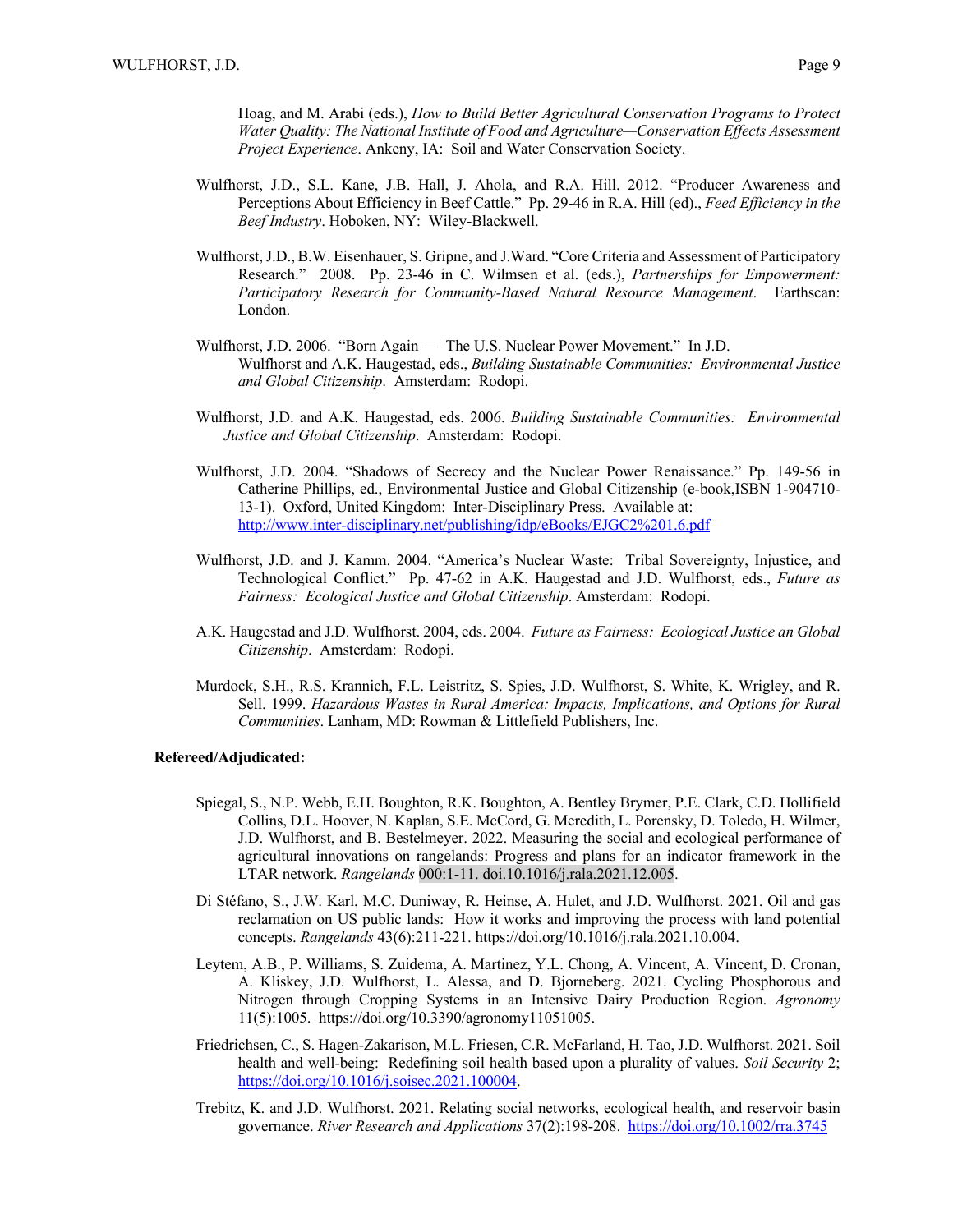- Bentley Brymer, A., D. Toledo, S. Spiegal, F. Pierson, P.E. Clark, and J.D. Wulfhorst. 2020. Social-Ecological Processes and Impacts Affect Individual and Social Well-Being in a Rural Western U.S. Landscape. *Frontiers in Sustainable Food Systems* 4(38): doi: 10.3389/fsufs.2020.00038.
- Lewin, P.A., J.D. Wulfhorst, N.R. Rimbey, and K.S. Jensen. 2019. Implications of declining grazing permits on public land: An integrated social and economic impact analysis. Western Economics Forum 17(1):86-97.
- Spiegal, S., B.T. Bestelmeyer, D.W. Archer, D.J. Augustine, E.H. Boughton. R.K. Boughton, M.A. Cavigelli, P.E. Clark, J.D. Derner, E.W. Duncan, C.J. Hapeman, R.D. Harmel, P. Heilman, M.A. Holly, D.R. Huggins, K. King, P.J.A. Kleinman, M.A. Liebig, M.A. Locke, G.W. McCarty, N. Millar, S.B. Mirsky, T.B. Moorman, F.B. Pierson, J.R. Rigby, G.P. Robertson, J.L. Steiner, T.C. Strickland, H.M. Swain, B.J. Weinhold, J.D. Wulfhorst, M.A. Yost, and C. L. Walthall. 2018. Evaluating strategies for sustainable intensification of US agriculture through the Long-Term Agroecosystem Research network. *Environmental Research Letters* 13. doi.org/10.1088/1748- 9326/aaa779.
- Bentley Brymer, A.L., D.T. Taylor, J.D. Wulfhorst, L. Allen Torell, N.R. Rimbey, and J.A. Tanaka. 2018a. Economic and Social Impact Assessment of Ranching on Public Lands: A Guide to Concepts, Methods, and Applications. *Journal of Rangeland Applications* 4:1-16.
- Maaz, T.M., J.D. Wulfhorst, V. McCracken, J. Kirkegaard, D.R. Huggins, I. Roth, H. Kaur, and W. Pan. 2018. Economic, policy, and social trends and challenges of introducing oilseed and pulse crops into dryland wheat rotations. *Agriculture, Ecosystems & Environment*. Vol 253(1):177- 94. https://doi.org/10.1016/j.agee.2017.03.018
- Bentley Brymer, A.L., J.D. Wulfhorst, and M.W. Brunson. 2018b. Analyzing stakeholders' workshop dialogue for evidence of social learning. *Ecology and Society* 23(1):42. doi.org/10.5751/ES-09959-230142.
- Borrelli, K.A., G.E. Roesch-McNally, J.D. Wulfhorst, S.D. Eigenbrode, G.G. Yorgey, C.E. Kruger, L.L. Houston, L.A. Bernacchi, and R.L. Mahler. 2018. Farmers' Trust in Sources of Production and Climate Information and Their Use of Technology. *Journal of Extension* 56(3):#3FEA7.
- Antle, J.M., J.E. Mu, H. Zhang, S.M. Capalbo, P.L. Diebel, S.D. Eigenbrode, C.E. Kruger, C.O. Stöckle, J.D. Wulfhorst, and J.T. Abatzoglou. 2017. Design and Use of Representative Agricultural Pathways for Integrated Assessment of Climate Change in U.S. Pacific Northwest Cereal-Based Systems. *Frontiers in Ecology and Evolution*. https://doi.org/10.3389/fevo.2017.00099
- Bernacchi, L. and J.D. Wulfhorst. 2017. Crop consultants serving as 'climate consultants': An Extension opportunity for climate change communication. *Journal of Extension* 55(1):article #1FEA3. https://www.joe.org/joe/2017february/a3.php
- Bosque-Perez, N., P. Zion Klos, J.E. Force, L.P. Waits, K. Cleary, P. Rhoades, S.M. Galbraith, A.L. Bentley Brymer, M. O'Rourke, S.D. Eigenbrode, B. Finegan, J.D. Wulfhorst, N. Sibelet, and J.D. Holbrook. 2016. A Pedagogical Model for Team-Based Problem-Focused Interdisciplinary Doctoral Education. *BioScience* 66(6):477-488.
- Louman, B., I. Gutiérrez, J.F. Le Coq, J.D. Wulfhorst, M. Yglesias, and C. Brennes. 2016. El enfoque de medios de vida combinado con la indagación apreciativa para analizar la dinámica de la cobertura arbórea en fincas privadas: el caso de Costa Rica*. Ciencia Ergo Sum* 23(1):58-66.
- Bentley Brymer, A., J. Holbrook, R. Niemeyer, A. Suazo, J.D. Wulfhorst, K. Vierling, B. Newingham, T. Link, and J. Rachlow. 2016. A social-ecological impact assessment for public lands management: application of a conceptual and methodological framework. Ecology & Society 21(3):9. http://dx.doi.org/10.5751/ES-08569-210309.
- Louman, B., I. Gutiérrez, J.F. Le Coq, C. Brenes, J.D. Wulfhorst, F. Casanoves, M. Yglesias, and S. Rios. 2016. Avances en la comprensión de la transición forestal en fincas costarricenses. *Revibec: revista de la Red Iberoamericana de Economia Ecológica* 26:191-206.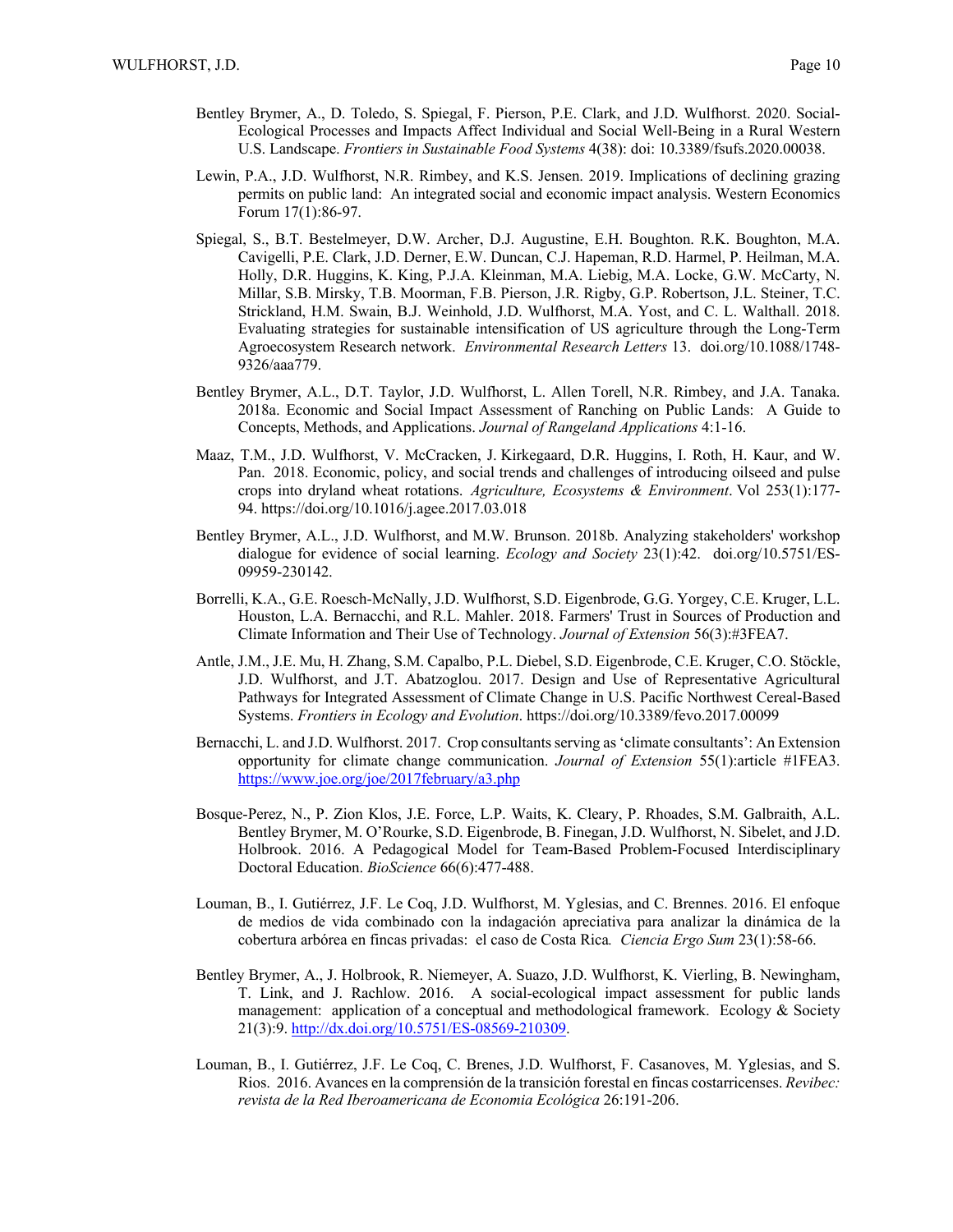- Chaffin, B., B. Mahler, J.D. Wulfhorst, and B. Shafii. 2014. "The Role of Agency Partnerships in Collaborative Watershed Groups: Lessons from the Pacific Northwest Experience." *Environmental Management* 25 September: online. DOI: 10.1007/s00267-014-0367-y
- Fremier, A.K., F.A.J. DeClerck, N.A. Bosque-Pérez, N. Estrada Carmona, R. Hill, T. Joyal, L. Keesecker, P.Z. Klos, A. Martinez-Salinas, R. Niemeyer, A. Sanfiorenzo, K. Welsh, and J.D. Wulfhorst. 2013. "Understanding Spatial-Temporal Lags in Ecosystem Services to Improve Incentive Mechanisms and Governance: Examples from Mesoamerica and River-Riparian Systems." *BioScience* 63:472-82. doi:10.1525/bio.2013.63.6.9. Figure: http://www.flickr.com/photos/bioversity/10924021875/ Article: http://www.bioversityinternational.org/index.php?id=244&tx\_news\_pi1%5Bnews%5D=2747& cHash=74a66c82161109b799ba4255e490330e
- Watson, P., K. Castelin, P. Salant, and J.D. Wulfhorst. 2012. "Estimating the Impacts of a Reduction in the Foreign-Born Labor Supply on a State Economy: A Nested CGE Analysis of the Idaho Economy." *The Review of Regional Studies* 42:51-74.
- Huntsinger, L., N.F. Sayre, and J.D. Wulfhorst. 2012. "Birds, Beasts, and Bovines: Three Cases of U.S. Pastoralism and Wildlife." *Pastoralism: Research, Policy, and Practice* 2:12*.* DOI:10.1186/2041-7136-2-12.
- Morse, W.C., W.J. McLaughlin, J.D. Wulfhorst, and C. Harvey. 2012. "Social Ecological Complex Adaptive Systems: A Framework for Research on Payments for Ecosystem Services." *Urban Ecosystems* Online:1-25. DOI: 10.1007/s11252-011-0178-3.
- Chaffin, B.C., R.L. Mahler, J.D. Wulfhorst, and B. Shafii. 2012. "Collaborative Watershed Groups in Three Pacific Northwest States: A Regional Evaluation of group metrics and perceived success." *Journal of American Water Resources Association*. 48(1):113-122. DOI: 10.1111/j.1752- 1688.2011.00599.x.
- Donovan, S., J.D. Wulfhorst, and M. Jennings. 2011. "Knowing Your Boundaries: A Bioregional Approach to Defining the Palouse." *Journal of Natural Resources Policy Research* 3(2):125-144. DOI: 10.1080/19390459.2011.557882
- Wulfhorst, J.D., J.K. Ahola, S.L. Kane, L.D. Keenan, and R.A. Hill. 2010. "Factors affecting beef cattle producer perspectives on feed efficiency." *Journal of Animal Science* 88:3749-3758 doi:10.2527/jas.2010-2907.
- Tosakana, N., L.W. Van Tassell, J.D. Wulfhorst, B. Mahler, J. Boll, E.S. Brooks, and S. Kane. 2010. "Determinants of the Adoption of Conservation Practices by Farmers in the Northwest Wheat and Range Region." *Journal of Soil and Water Conservation* 65(6):404-412. doi:10.2489/jswc.65.6.404
- Nielsen-Pincus, M., T. Hall, J.E. Force, and J.D. Wulfhorst. 2010. "Socio-demographic effects on place bonding." *The Journal of Environmental Psychology* 30:443-454. doi:10.1016/j.jenvp.2010.01.007.
- Brooks, E., J. Boll, A.J. Snyder, K.M. Ostrowski, S.L. Kane, J.D. Wulfhorst, L.W. Van Tassell, and R. Mahler. 2010. "Long Term Sediment Loading Trends in the Paradise Creek Watershed." *Journal of Soil and Water Conservation* 65(6):331-341. doi:12.2489/jswc.65.6.331.
- Morse, W.C., J.L. Schedelbauer, S.E. Sesnie, B. Finegan, C.A. Harvey, S.J. Hollenhorst, K. Kavanagh, D. Stoian, and J.D. Wulfhorst. 2009. "Consequences of Environmental Service Payments for Forest Retention and Recruitment in a Costa Rica Biological Corridor." *Ecology and Society* 14(1):23 [online] URL: http://www.ecologyandsociety.org/vol14/iss1/art23/.
- Donovan, S., C. Looney, T. Hanson, Y. Sánchez-de León, M. Jennings, J.D. Wulfhorst, S.D.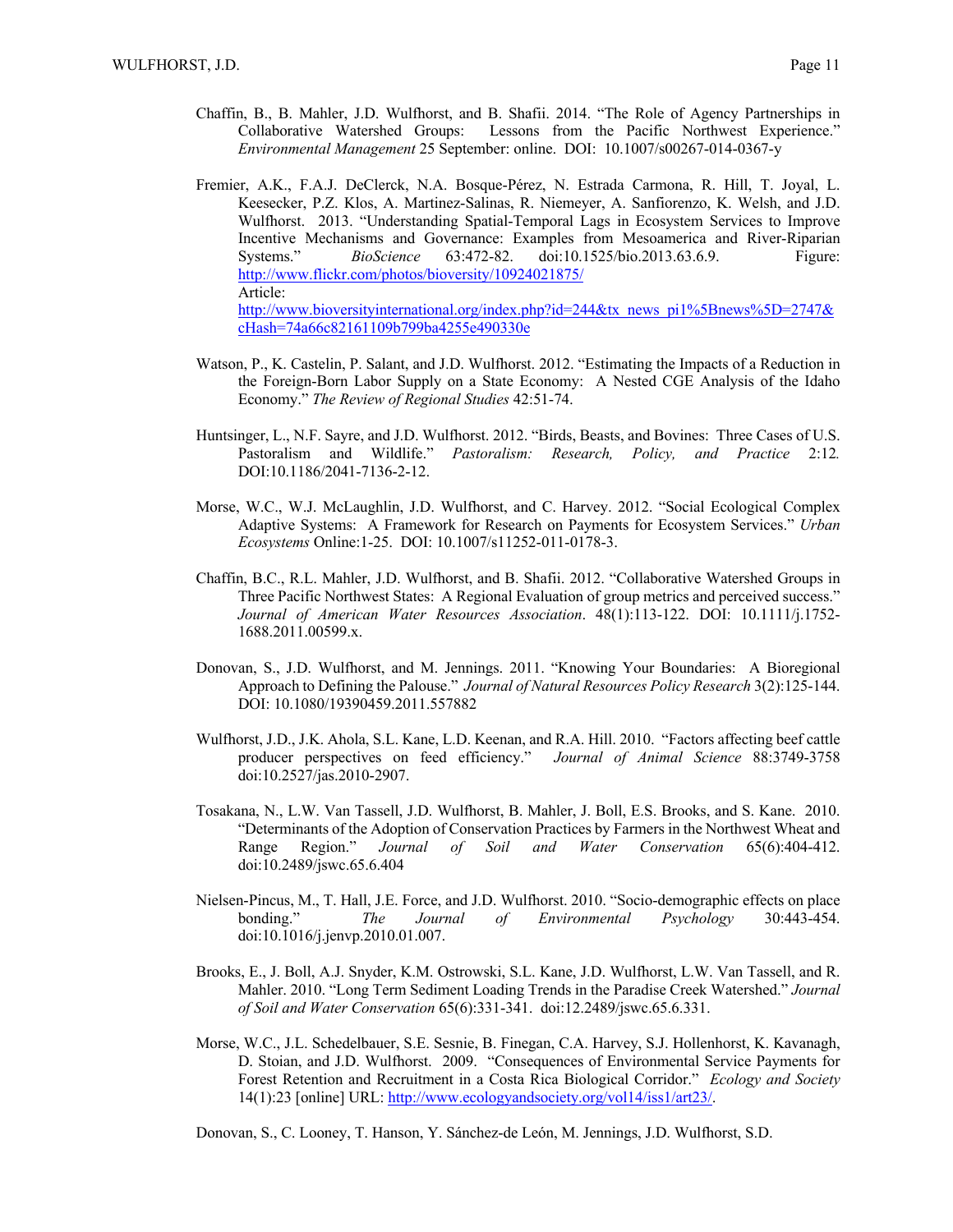Eigenbrode, J. Johnson-Maynard, N.A. Bosque-Pérez. 2009. "Reconciling social and biological needs in an endangered ecosystem: The Palouse as a model for bioregional planning." *Ecology and Society* 14(1):9 [online] URL: http://www.ecologyandsociety.org/vol14/iss1/art9/

- Owen, A., P. Jankowski, B. Williams, and J.D. Wulfhorst. 2008. "Social Cybernetics and Public Activation Within Existing Resource Protection Planning Frameworks." *Journal of Environmental Policy and Planning* 10(3):255-269.
- Whelan, M., D. Stoian, J.D. Wulfhorst, E. Somarriba, Gabriela Soto, and K. Prins. 2008. "Medios de vida y dinámica del uso del suelo en los Territorios Indígenas Bribri y Cabécar de Talamanca, Costa Rica." *Agroforestería en las Américas* 46:51-56.
- Wulfhorst, J.D. 2007. "Distrust and the Nuclear Doctrine." *Forum on Public Policy* Summer [online] URL: http://www.forumonpublicpolicy.com/archivesum07/wolfhurst.pdf
- Dahlquist, R.M., M.P. Whelan, L. Winowiecki, B. Polidoro, S. Candela, C.A. Harvey, J.D. Wulfhorst, P.A. McDaniel, and N.A. Bosque-Pérez. 2007. "Incorporating livelihoods in biodiversity conservation: a case study of cacao agroforestry systems in Talamanca, Costa Rica." *Conservation Biology* 16:2311-2333.
- Morse, W., M. Nielsen-Pincus, J. Force, and J.D. Wulfhorst. 2007. "Bridges and Barriers to Developing and Conducting Integrated Team Research: Lessons Learned from a NSF IGERT Experience." *Ecology and Society* 12:8 [online] URL: http://www.ecologyandsociety.org/vol12/iss2/art8/
- Eigenbrode, S.E., M. O'Rourke, J.D. Wulfhorst, D.M. Althoff, C.S. Goldberg, K. Merrill, W. Morse, M. Nielsen-Pincus, J. Stephens, L. Winowiecki, and N. Bosque-Pérez. 2007. "Employing Philosophical Dialogue in Collaborative Science." *BioScience* 57(1):55-64.
- Wulfhorst, J.D., N. Rimbey, and T. Darden. 2006. Sharing the Rangelands Competing for Sense of Place. *American Behavioral Scientist*. 50(2):166-186.
- Chin, J.F. and J.D. Wulfhorst. 2004. "The Importance of Equity in Cross-Cultural Research." *Journal of the Idaho Academy of Science* 40(2):10-21.
- Wulfhorst, J.D. and M. Nielsen-Pincus. 2003. "Negotiating Public Health: A Theoretical Perspective on Agricultural Burning and Community Conflict in Northern Idaho." *Applied Environmental Science and Public Health* 1(1):33-44.
- Wulfhorst, J.D. and E. Glenn. 2002. "Irrigation, Community, and Historical Development Along the Upper Snake River." *Agricultural History* 76(2):434-47.
- Wulfhorst, J.D., A.E. Luloff, S.L. Albrecht, and S. Lopez. 2001. "Perceptions of Economic Development, Environmental Protection, and Rural Indian Identity." *Journal of Rural Community Psychology* E4(1)1-21. (http://www.marshall.edu/JRCP/wulfSI.htm)
- Wulfhorst, J.D. 2000. "Collective Identity and Hazardous Waste Management." *Rural Sociology* 65(2):275-94.
- Wulfhorst, J.D. and R.S. Krannich. 1999. "Effects on Collective Morale from Technological Risk." *Society and Natural Resources* 12(1):1-18.
- Spies, S., S. H. Murdock, S. White, R. S. Krannich, J.D. Wulfhorst, K. Wrigley, F. L. Leistritz, R. R. Hamm, R. Sell, and J. Thompson. 1998. "Waste Facility Experience and Perceptions of Waste-Related Health and Safety Risks." *Society and Natural Resources*, 11:719-41.
- Spies, S., S. H. Murdock, S. White, F. L. Leistritz, R. R. Hamm, R. Sell, J. Thompson, R. S. Krannich, J.D. Wulfhorst, and K. Wrigley. 1998. "Support for Waste Facility Siting: Differences Between Community Leaders and Residents." *Rural Sociology* 63(1):65-93.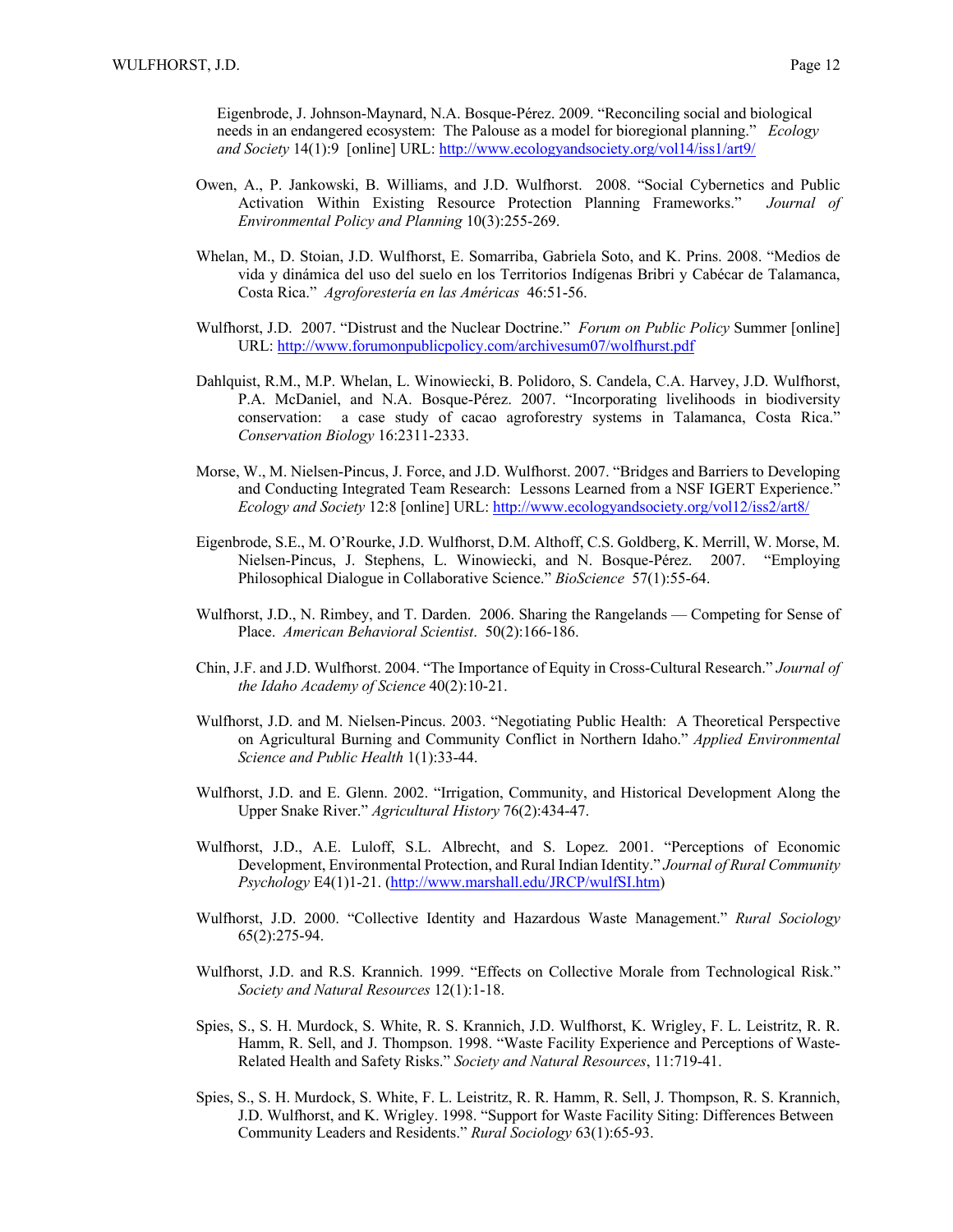- Murdock, S. H., S. Spies, K. Effah, S. White, R. Krannich, J.D. Wulfhorst, K. Wrigley, F.L. Leistritz, and R. Sell. 1998. "Waste Facility Siting in Rural Communities in the United States: An Assessment of Impacts and Their Effects on Residents' Levels of Support/Opposition." *Journal of the Community Development Society* 29(1):90-118.
- Sell, R. S., F. L. Leistritz, S. H. Murdock, S. Spies, S. White, R. S. Krannich, J.D. Wulfhorst and K. Wrigley. 1998. "Economic and fiscal impacts of waste and non-waste development in rural United States." *Impact Assessment and Project Appraisal*, 16(1):3-13.

## **Peer Reviewed/Evaluated:**

- Wulfhorst, J.D., J. Gray, I. Roth, and L. McNamee. 2016. Comparative Climate Change Risk Perceptions for Inland Pacific Northwest Producers. Dryland Field Day Abstracts – Highlights of Research Progress. University of Idaho Agricultural Experiment Station Bulletin #189. University of Idaho, Moscow, ID.
- Crowley, S., S.D. Eigenbrode, M. O'Rourke, and J.D. Wulfhorst. 2010. Cross-disciplinary localization: a philosophical approach. *Multilingual* (September): http://www.multilingual.com/114LCDR/
- Salant, P., J.D. Wulfhorst, S. Kane, with C. Dearien. 2009. Community Level Impacts of Idaho's Changing Dairy Industry. Idaho Agricultural Experiment Station Research Bulletin, Moscow, ID.
- Toohey, R, M. Ramos, S. Donovan, E. Varon, E. Florian, J. Jones, A. Cardenas, C. Harvey, J.D. Wulfhorst, J. Boll, N.A. Bosque-Pérez, S. Eigenbrode, D. Stoian, and L. Hilje. 2007. Integrating Decision-Maker Preference and Ecosystem Services of Coffee Agroforestry Systems within the Volcanica Central de Talamanca Biological Corridor, Costa Rica. Abstract published in the Proceedings of the Second International Symposium for Multistrata Agro-forestry Systems, CATIE, Turrialba, Costa Rica, September 17-21.
- Tosakana, N., L.W. Van Tassell, J. D. Wulfhorst, J. Boll, R. Mahler, and E. Brooks. 2007. Determinants of the Adoption of Best Management Practices by Inland Northwest Farmers. Selected paper at the 2007 Western Agricultural Economics Association Meetings, Portland, OR. July. Abstract: *Journal of Agricultural and Resource Economics*. 32, 3(2007): *in print.*
- Peterson, K. and J.D. Wulfhorst. 2007. "Public and Producer Attitudes about Compensation Related to Kentucky Bluegrass Post-Harvest Residue Burn Ban in Idaho." *McNair Research Journal* 3(Spring):60-68.
- Wulfhorst, J.D., L. Van Tassell, B. Johnson, J. Holman, and D. Thill. 2006. An industry amidst conflict and change: Practices and perceptions of Idaho's bluegrass seed producers. UI Agricultural Experiment Station Research Bulletin, RES-165.
- Wulfhorst, J. D., S. L. Kane, L. W. Van Tassell, B. Johnson, R. Afatchao, K. Peterson, and B. Alvarez. 2006. Public Attitudes and Perceptions of Air Quality and Bluegrass Seed Residue Burning in Northern Idaho. UI Agricultural Experiment Station Research Bulletin, RES-166.
- Eisenhauer, B. and J.D. Wulfhorst. 2005. Capitalizing on the Potential to Empower and Mobilize. *Community-Centered Research Series: Measuring What Matters*, CCR6, Western Rural Development Center, Logan, UT (Available at http://extension.usu.edu/wrdc).
- Pedroza, E. and J.D. Wulfhorst. 2005. "Kentucky Bluegrass Burning Law." *McNair Research Journal*  1(Summer):38-42.
- Wulfhorst, J.D., N.R. Rimbey and T.D. Darden. 2005. Community and resistance on the range. Proceedings of the Soc. for Range Management Annual Meeting, Abstract #385. February 5- 11,. Ft. Worth, TX.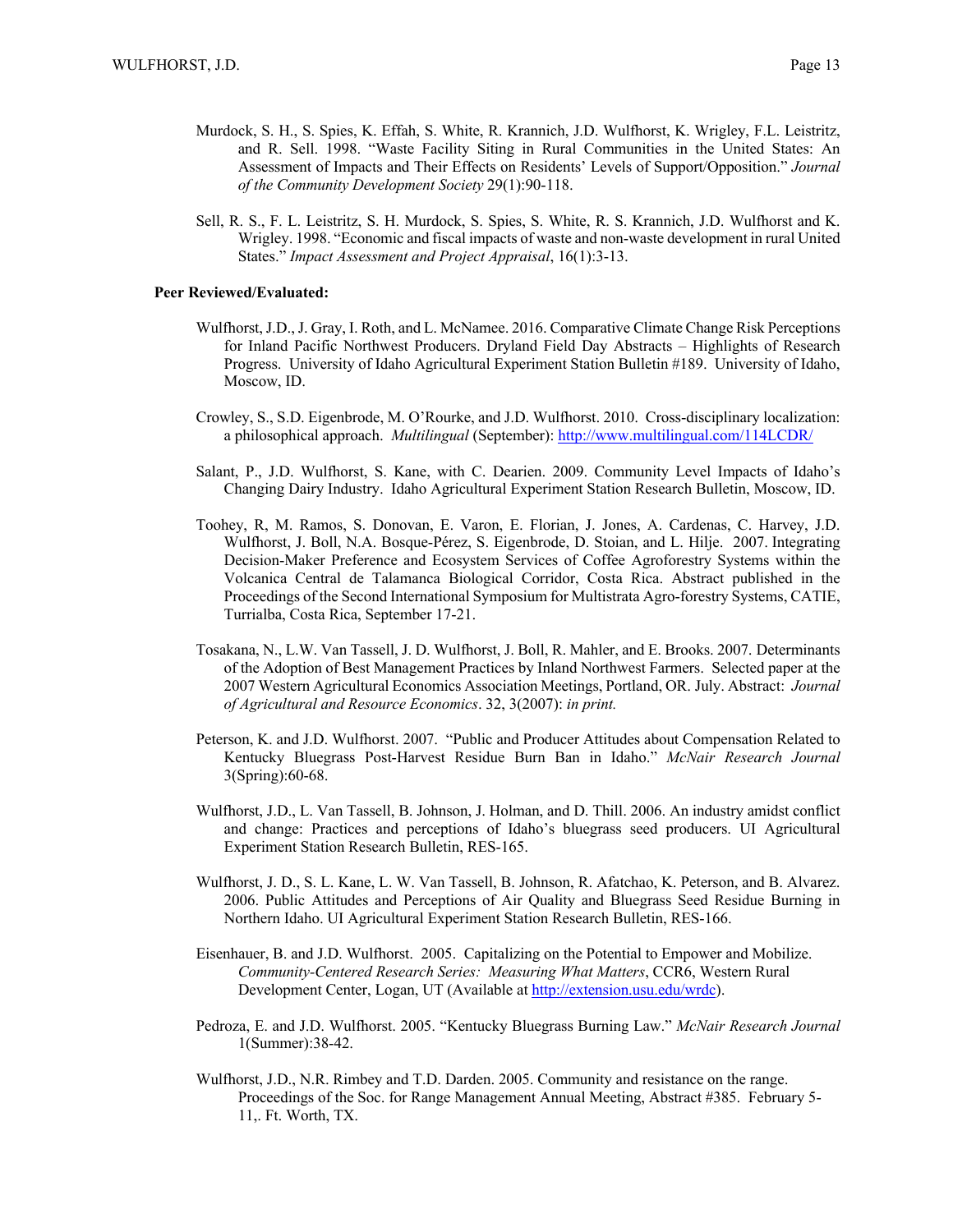- Wulfhorst, J.D. and B. Eisenhauer. 2004. "Truth, Ethics, and Credibility in Community-Centered Research." *Community-Centered Research Series: Measuring What Matters*, CCR5, Western Rural Development Center, Logan, UT (Available at http://extension.usu.edu/wrdc).
- Falk, J. and J.D. Wulfhorst. *Philosophic Frameworks for Understanding Time: Cultural Considerations For Inclusive Social Science Research*. [CD-ROM] Proceedings For The National Conferences on Undergraduate Research, 2004, Asheville, NC, pp. 1-9.
- Falk, J. and J.D. Wulfhorst. 2003. "To Include or Not to Include—Sensitivity to Cross-Cultural Research in Idaho." Abstract. Journal of the Idaho Academy of Science 39(1):19-20.
- Wulfhorst, J.D., K. Wrigley, J. Kamm., J. Parker, E. Glenn, J. Beller, and B. Breckenridge. "Subsurface Contamination and Economic Development in the Snake River Basin." Proceedings from the 2nd Annual INEEL Subsurface Science Symposium, October 2002, Boise, Idaho.
- Kaufman, N. and J.D. Wulfhorst. "Presence, Presentation, & Flexibility in Tribal Fieldwork." Proceedings from the Annual Conference of the National Association of Native American Studies, February 2002, Houston, Texas.
- Wulfhorst, J.D., E. Glenn, B. Breckenridge, J. Beller, J. Brown, H. Blackman, R. Krannich, S. Albrecht, J. Parker, L.R. Mink. "Subsurface Science and the Above-Ground Issues." Proceedings from the 1<sup>st</sup> Annual INEEL Subsurface Science Symposium, September 2001, Idaho Falls, Idaho.
- Boll, J., J.D. Wulfhorst, C.A. Campbell, E.S. Brooks, S. Chen, G. Wang, C.O. Stockle, D.K. McCool, D. Brown, D. Feichtinger, and A. Vitale. "An Integrated Systems approach to watershed restoration with community involvement applied to a small rural watershed." Proceedings from the NSF/EPA/USDA Water and Watersheds Progress Review Conference, April 2001, San Francisco, California.
- Wulfhorst, J.D. "Comparison of Influential Factors in Community Among Indian and non-Indian Groups." Proceedings from the Annual Conference of the National Association of Native American Studies, February 2001, Houston, Texas.
- Wulfhorst, J.D., S.L. Albrecht, R.S. Krannich. "A Comparison of Community-Level Impacts in Opportunity/Threat Development." Abstract published at the  $8<sup>th</sup>$  International Symposium on Society and Resource Management, June 2000, Bellingham, Washington.
- Wulfhorst, J.D., S.L. Albrecht, A.E. Luloff, and S. Lopez. "Community Identity in Rural Indian Development." Proceedings from the Annual Conference of the National Association of Native American Studies, February 2000, Houston, Texas.
- Wulfhorst, J.D., H. Ernst, and M. Al-Kaisi. "Sustaining Community with a Water Quality Initiative." Proceedings from the 30<sup>th</sup> Annual Meeting of the Community Development Society, July 1998, Kansas City, Missouri.

## **Other:**

- Dillon, J.A., H. Wilmer, A.J. Loudenback, F.B. Garry, J.W. Hale, C.C. Hinrichs, K.E. Jablonski, M. Natarajan, J.P. Ritten, H.M. Swain, and J.D. Wulfhorst. An interdisciplinary guide for designing a social LCA for a range beef system: Lessons for the Northern Great Plains. Final report, Social Sustainability Program, National Cattleman's Beef Association, Denver, CO. December 2021.
- Dillon, J., J. Ritten, H. Gosnell, and J.D. Wulfhorst. Taking stock of social and socioeconomic research in the U.S. beef industry. Final Report, Social Sustainability Program, National Cattleman's Beef Association, Denver, CO. December 2021.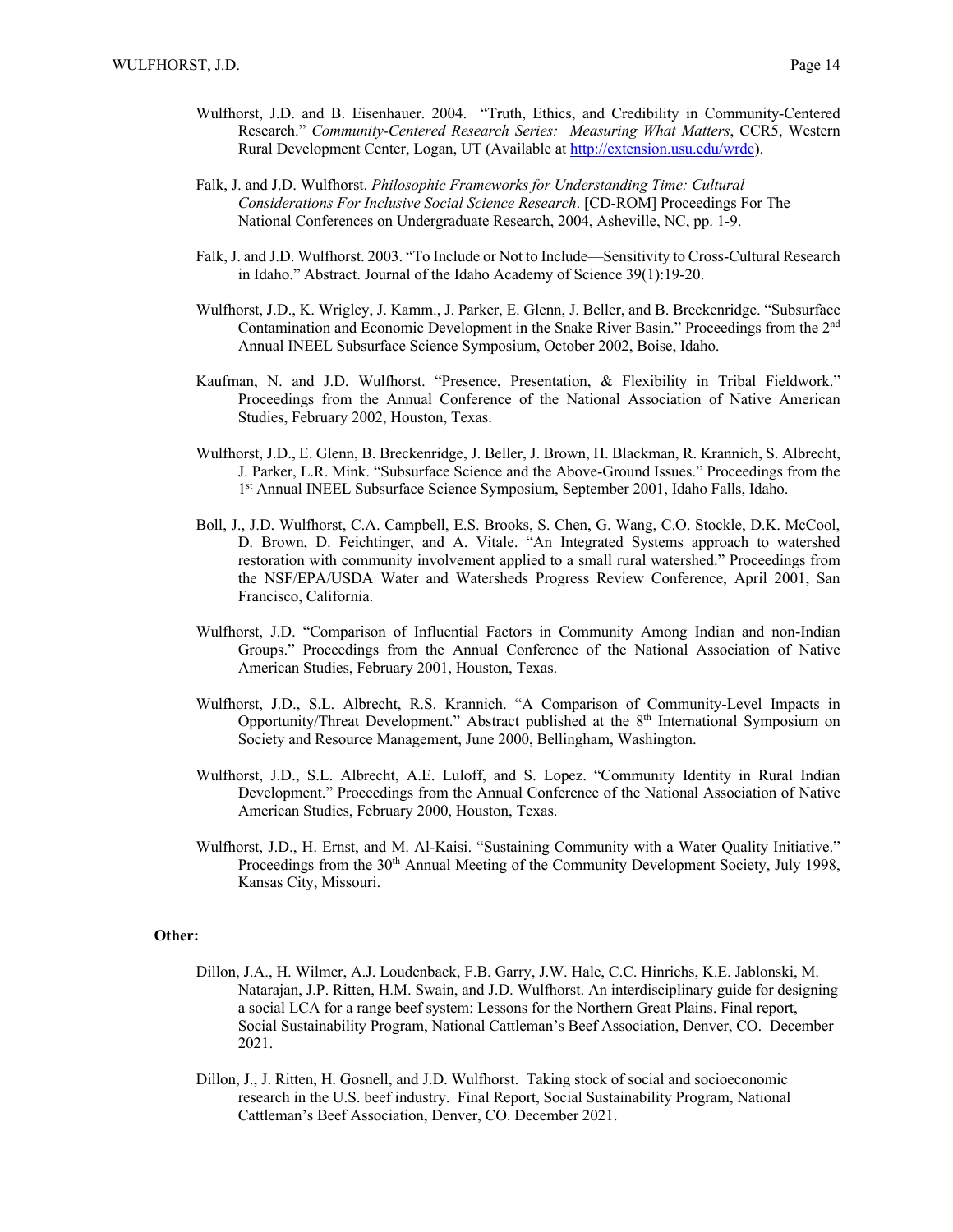- Wulfhorst, J.D. and V. DePalma. Community Prosperity in the Salmon & Challis National Forests: Social Assessment in the Forest Plan Revision. University of Idaho, December, 2020.
- Bean, A., A. Coffin, M. Kautz, and J.D. Wulfhorst. Exploring socio-economic indicators in a new GIS platform for the LTAR Network. University of Idaho GIS Day, November, 2019.
- Seamon, E., G. Roesch-McNally, L. McNamee, I. Roth, J.D. Wulfhorst, S.D. Eigenbrode, D. Daley Laursen. 2017. Producer perceptions on climate change and agriculture: A statistical atlas. University of Idaho Agricultural Economics Extension Series 17-01. Moscow, ID.
- Wulfhorst, J.D., N. Rimbey, S. Jensen, and P. Lewin. 2016. Social and Community Assessment for Owyhee County. Agricultural Economics Extension Series, #16-01. University of Idaho, Moscow, ID.
- Wulfhorst, J.D., L.A. Bernacchi, B. Mahler, L.N. McNamee, M. Reyna, and S. Irizarry. 2014. Measuring Producer Trust and Attitudes about Climate Change. REACCH annual report, Year 4. University of Idaho, College of Agricultural & Life Sciences: Moscow, ID.
- Wulfhorst, J.D., L.A. Bernacchi, B. Mahler, L.N. McNamee, M. Reyna, and S. Irizarry. 2014. REACCH Producers Make the Internet a Functional Tool. REACCH annual report, Year 4. University of Idaho, College of Agricultural & Life Sciences: Moscow, ID.
- Bernacchi, L.A., J.D. Wulfhorst, L.N. McNamee, and M. Reyna. 2014. Public Perceptions of Climate Change and PNW Agriculture. REACCH annual report, Year 4. University of Idaho, College of Agricultural & Life Sciences: Moscow, ID.
- Burke, I., N. Lawrence, L.A. Bernacchi, and J.D. Wulfhorst. 2014. Influence of climate and disturbance on the distribution and management of Mayweed Chamomile and Italian Ryegrass in the Pacific Northwest. REACCH annual report, Year 4. University of Idaho, College of Agricultural & Life Sciences: Moscow, ID.
- Wulfhorst, J.D., Watson, P., K. Castelin, P. Salant, and J.D. Wulfhorst. 2012. An Analysis of How Reducing The Supply of Foreign-Born Labor Would Impact Idaho's Economy. University of Idaho Office of Community Partnerships, Vol. 1, No. 2. Moscow, ID.
- Salant, P., J.D. Wulfhorst, S. Kane, and C. Dearien. 2012. Community-Level Impacts of Idaho's Changing Dairy Industry. University of Idaho's Office of Community Partnerships,Vo1. 1, No. 1. Moscow, ID.
- Hill, R. and J.D. Wulfhorst. 2010. Summary of Personal Interviews with Stakeholders. STEEP Socioeconomics Project Working Paper WP-2 2010. August. (58 pp.).
- Salant, P., J.D. Wulfhorst, S. Kane, with C. Dearien. 2009. Community Level Impacts of Idaho's Changing Dairy Industry. Final Project Report, Moscow, ID.
- Wulfhorst, J.D. and N.R. Rimbey. 2007. "Idaho Rangeland Resource Commission: 2007 Membership Focus Groups Final Report & Data Summary." Agricultural Economics Extension Series, No. 07- 03. University of Idaho. Moscow, ID.
- Donovan, S., T. Hanson, C. Looney, Y. Sánchez-de León, T.D. Hatten, S.D. Eigenbrode, J. Johnson-Maynard, J.D. Wulfhorst, M. Jennings, S. Brunsfeld, and N.A. Bosque-Pérez. 2007. "Beyond Wheat: Using Interdisciplinary Research to Develop Conservation Strategies on the Palouse." Pp 12-16 in Proceedings of the Fifth Annual meeting of the University of Idaho and CATIE IGERT Project, Moscow, ID, May 16-19.
- Toohey, R., M. Ramos, S. Donovan, E. Varon, E. Florian, A. Cardenas, J. Jones, J. Boll, N.A. Bosque-Pérez, J.D. Wulfhorst, S.D. Eigenbrode, C. Harvey, D. Stoian, and L. Hilje. 2007. "Integrating Decision Maker Preferences and Ecosystem Services of Coffee Agroforestry Systems within the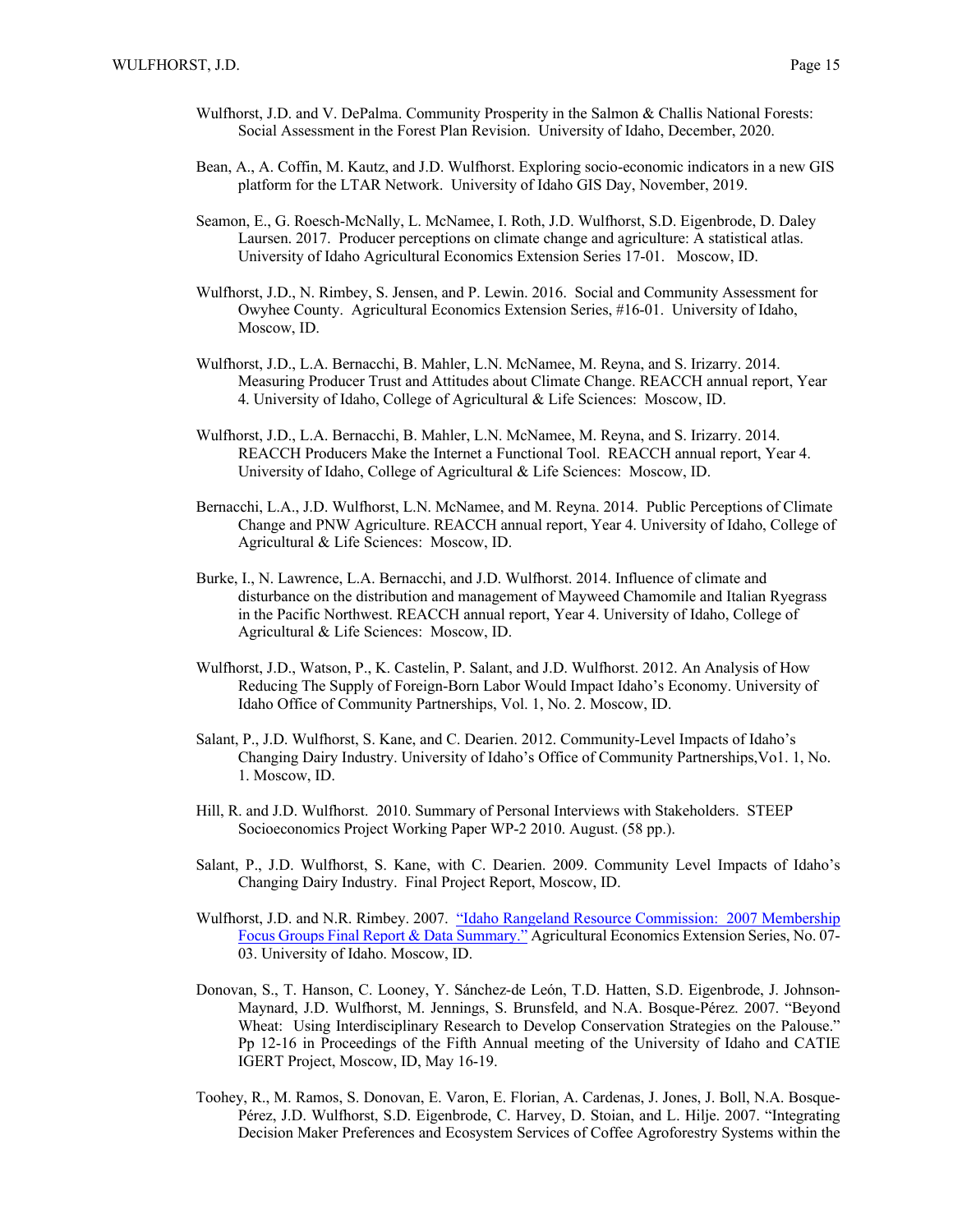Volcanica Central – Talamanca Biological Corridor, Costa Rica." Pp 26-30 in Proceedings of the Fifth Annual meeting of the University of Idaho and CATIE IGERT Project, Moscow, ID, May 16-19.

- Donovan, S. and J.D. Wulfhorst. 2007. "Beyond Wheat: A Social Assessment of the Palouse Landscape." Pp. 34-35 in Proceedings of the Fifth Annual meeting of the University of Idaho and CATIE IGERT Project, Moscow, ID, May 16-19.
- Donovan, S. and J.D. Wulfhorst. 2007. "A Social Science Journey: Gaining Insight into Coffee Producer Perspectives Regarding Environmental Services in the Turrialba-Jiménez Biological Corridor, Costa Rica. Pp. 80-81 in Proceedings of the Fifth Annual meeting of the University of Idaho and CATIE IGERT Project, Moscow, ID, May 16-19.
- Martin, J., J.D. Wulfhorst, and N.R. Rimbey. 2007. "Owyhee County Social and Economic Impact Assessment." Pp. 460-464 in Proceedings from the 2006 Grazing Lands Conference Initiative, St. Louis, MO, December, 10-13.
- Donovan, S., T. Hanson, T.D. Hatten, C. Looney, Y. Sánchez-de León, S.D. Eigenbrode, J. Johnson-Maynard, J.D. Wulfhorst, M. Jennings, S. Brunsfeld, and N.A. Bosque-Pérez. 2006. Interdisciplinary Research Report. Palouse Prairie: Using Interdisciplinary Research to Develop Conservation Strategies on the Palouse. Pp. 15-19 in Proceedings from the Fourth Annual Meeting of the UI-CATIE IGERT Project, Moscow, ID, September 5-10.
- Toohey, R., M. Ramos, E. Varón, E. Florian, Adríana Cárdenas, S. Donovan, J. Jones, J. Boll, N.A. Bosque-Pérez, S.D. Eigenbrode, C. Harvey, L. Hilje, D. Stoian, and J.D. Wulfhorst. 2006. Interdisciplinary Research Report. A Multi-criteria Analysis of the Potential of Coffee Agroforestry Systems to Capitalize on Environmental Services (Biodiversity, Hyrdological, and Pest Management) within a Biological Corridor in Costa Rica. Pp. 29-34 in Proceedings from the Fourth Annual Meeting of the UI-CATIE IGERT Project, Moscow, ID, September 5-10.
- Donovan, S. and J.D. Wulfhorst. 2006. The Palouse: Social Perceptions of a Changing Landscape. Disciplinary Research Report. Pp. 38-39 in Proceedings from the Fourth Annual Meeting of the UI-CATIE IGERT Project, Moscow, ID, September 5-10.
- Thill, D., J. Johnson-Maynard, J. McCaffrey, L.W. Van Tassell, J.D. Wulfhorst, and J. Holman. 2006. Progress Report – Integrated Residue Management Systems for Sustained Seed Yield of Kentucky Bluegrass Without Burning – Phase I and II. Grass Seed Cropping Systems for a Sustainable Agriculture. USDA Agricultural Research Service, Pullman, WA.
- Thill, D., J. Johnson-Maynard, C. Hunt, J. McCaffrey, L.W. Van Tassell, J.D. Wulfhorst, W. Chun, K. Hart,, and J. Church. 2006. Annual WSARE Progress Report December 2006 Project Number SW03-021 Cooperative Agreement 2003-38640-13140, Integrated Residue Management Systems for Sustained Seed Yield of Kentucky Bluegrass Without Burning. USDA Western Sustainable Agriculture Research & Education, Logan, UT.
- Kyte, M., P. Cook, J.D. Wulfhorst, N. Sanyal, S. Hollenhorst, B. Andersen, M. Dixon, B. McLaughlin, L. Wu, H. Wong, I. Strout, D. Perez-Bravo, W. Steed, and A. Amendt. 2006. Transportation on the Edge of Town: How do we decide Moscow's Future --- A Report from the Sustainable Transportation Seminar as a joint effort between the University of Idaho and the City of Moscow, July. http://www.webs1.uidaho.edu/ce501-400/resources/final%20report%20v05%202006-07- 08.pdf
- Donovan, S., T. Hanson, T.D. Hatten, C. Looney, Y. Sánchez-de León, N.A. Bosque-Pérez, S. Brunsfeld, S.D. Eigenbrode, J. Johnson-Maynard, and J.D. Wulfhorst. 2005. Interdisciplinary Research Report. Palouse Prairie: Social and Biophysical Perspectives of an Endangered Ecosystem. Pp. 19-23 in Proceedings of the Third Annual Meeting of the UI-CATIE IGERT Project, Turrialba (CATIE), Costa Rica, July.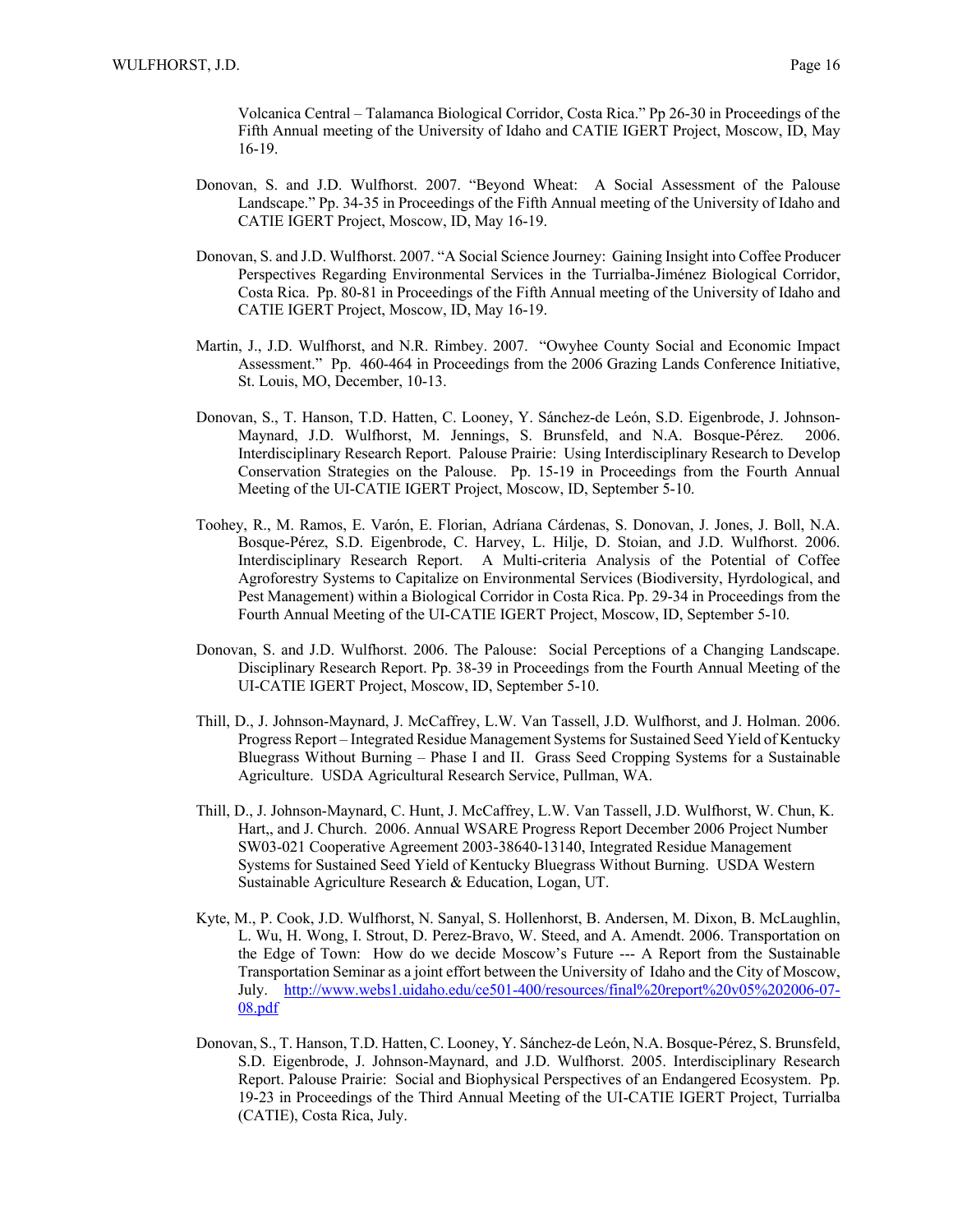- Donovan, S. and J.D. Wulfhorst. 2005. Disciplinary Research Report The Palouse: Social Perceptions of a Changing Landscape. Pp. 44-45 in Proceedings of the Third Annual UI-CATIE IGERT Project, Turrialba (CATIE), Costa Rica, July.
- Donovan, S., T. Hanson, T. Hatten, C. Looney, Y. Sánchez-de León, N. A. Bosque-Pérez, S. Brunsfeld, S.D. Eigenbrode, J. Johnson-Maynard, and J.D. Wulfhorst. 2005. Interdisciplinary Research Report — Palouse Prairie: Social and Biophysical Perspectives of an Endangered Ecosystem. UI-CATIE IGERT Annual Meeting, Turrialba, Costa Rica.
- Piet, S., H. Heydt, J. Joe, B.P. Bugger, T.L. Ehresman, M. Hart, M.E. Dakins, J.D. Wulfhorst, S. Bigger, and B. Ingles. 2005. Approach for Next Generation Nuclear Plant Public Outreach and Analysis. Idaho National Engineering and Environmental Laboratory, Idaho Falls, ID. (INEEL/EXT-05- 02627).
- Thill, D. (lead PI) 2005. Final Reports to Grass Seed Cropping Systems for Sustainable Agriculture and Western Sustainable Agriculture Research & Education programs for project on alternatives to thermal residue removal. (Wulfhorst contribution as the sociological components submitted for each of these reports).
- Wulfhorst, J.D. and L. Van Tassell. 2005. Public Perceptions of Air Quality and Agricultural Burning in Northern Idaho. Preliminary Executive Summary Report. Department of Agricultural Economics & Rural Sociology, University of Idaho.
- Wulfhorst, J.D. 2005. "From the hearts of Idaho's Buckaroos." *Programs & People.* (Winter). Moscow, ID: University of Idaho College of Agricultural & Life Sciences.
- Wulfhorst, J.D. 2004. Final Report: Public Response to Bluegrass Field Burning in Northern Idaho. University Research Office, University of Idaho, Moscow, Idaho.
- Donovan, S., T. Hanson, C. Looney, Y. Sánchez-de León, N.A. Bosque-Pérez, S. Brunsfeld, S.D. Eigenbrode, J. Johnson-Maynard, and J.D. Wulfhorst. 2004. Interdisciplinary Research Report – Palouse Prairie: Integrated Research and Conservation Planning for an Endangered Ecosystem. Pp. 17-21 in Proceedings of the Second Annual Meeting of the UI-CATIE IGERT Project, Moscow, ID, May.
- Donovan, S. and J.D. Wulfhorst. 2004. Disciplinary Research Report The Impact of Conservation Education on People's Perceptions and Attitudes of Land Use on the Palouse: A Case Study. Pp. 28-29 in Proceedings of the Second Annual Meeting of the UI-CATIE IGERT Project, Moscow, ID, May.
- Parker, J., R. Afatchao, and J.D. Wulfhorst. 2004. Market Feasibility Assessment for the Common Potato Lily. Production of Native Plant Sets as Economic Development for the Kalispel Tribe, USDA Small Business Innovation Research Program. University of Idaho, Moscow, Idaho.
- Wulfhorst, J.D. Seeds for the Future: Building a Service-Learning Partnership between the Confederated Tribes of the Umatilla Indian Reservation & The University of Idaho  $\sim$  An Ongoing Report. University of Idaho, Moscow, Idaho (April 2004, #1-04; Sept. 2004, #2-04; June 2005, #3-05, Dec. 2005, #4-05, Dec. 2006, #5-06).
- Looney, C., Y. Sánchez-de León, R. Cobb, S. Eigenbrode, J. Johnson-Maynard, J.D. Wulfhorst, and N.A. Bosque-Pérez. 2003. Interdisciplinary Research Report – Invertebrate Biodiversity in the Palouse Prairie: Conservation Implications. Pp. 9-12 in Proceedings of the First Annual Meeting of the University of Idaho and Tropical Agricultural Research and Higher Education Center (CATIE) IGERT Project, La Selva and Turrialba, Costa Rica, July 27 – August 1.
- Morse, W. J.D. Parker, and J.D. Wulfhorst. 2003. Social Assessment for the Idaho Panhandle National Forests: Prescribed Fire and Forest Health. Pp. 47-48 in Proceedings of the First Annual Meeting of the University of Idaho and Tropical Agricultural Research and Higher Education Center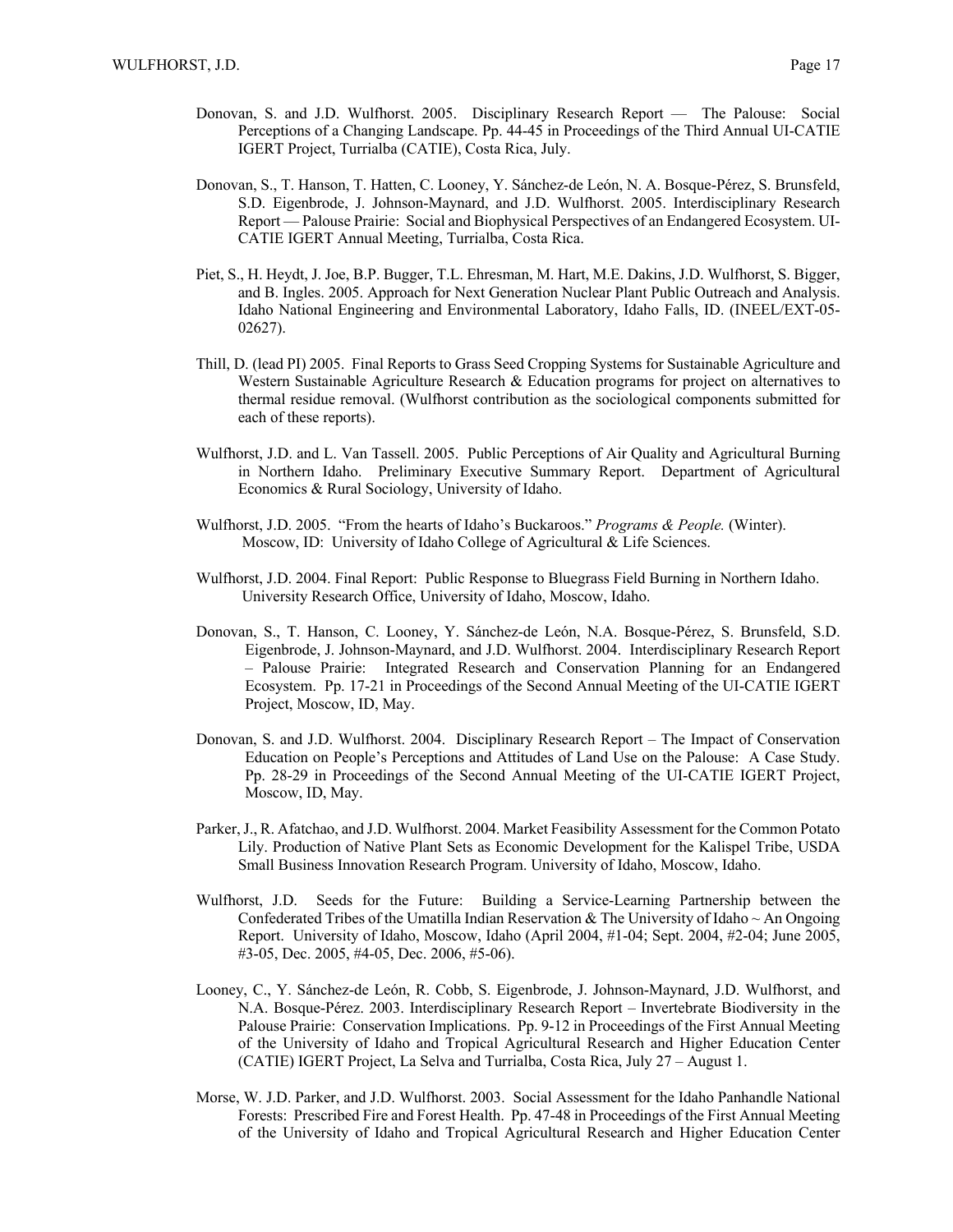(CATIE) IGERT Project, La Selva and Turrialba, Costa Rica, July 27 – August 1.

- Wulfhorst, J.D., N.R. Rimbey, and T.D. Darden. 2003. "Social and Community Impacts of Public Land Grazing Policy Alternatives in the Bruneau Resource Area of Owyhee County, Idaho." Agricultural Economics Extension Series No. 03-07, University of Idaho, Moscow, Idaho.
- Darden, T.D., N.R. Rimbey, and J.D. Wulfhorst. 2003. "Regional Economic Impact Model of Owyhee County, Idaho and the Four County Area Including Ada, Canyon, Elmore and Owyhee Counties." Agricultural Economics Extension Series No. 03-06, University of Idaho, Moscow, Idaho.
- N.R. Rimbey, T.D. Darden, L.A. Torrell, J.A. Tanaka, L.W.Van Tassell, and J.D. Wulfhorst. 2003. "Ranch Level Economic Impacts of Public Land Grazing - Policy Alternatives in the Bruneau Area of Owyhee County, Idaho." Agricultural Economics Extension Series No. 03-05, University of Idaho, Moscow, Idaho.
- Wulfhorst, J.D. 2003. "Public Interest and Involvement in Environmental Policy." *INRA Informer* 3(9):14-5.
- Wulfhorst, J.D. 2003. Final Report Addressing Community and Natural Resources Policy as a Part of Subsurface Science at INEEL (UI-001). Inland Northwest Research Alliance, Idaho Falls, Idaho.
- Shields, W. and J.D. Wulfhorst. 2002. Preliminary Findings: Social Assessment of the Lakeface Lamb Fuel Reduction Stewardship Project. US Forest Service. Priest Lake Ranger District Office, Nordman, ID.
- Wulfhorst, J.D. 2000; 2001; 2002; 2003. Quarterly Reports (Jan., Apr., Jul., and Oct.). Inland Northwest Research Alliance, Idaho Falls, Idaho.
- Parker, J., J.D. Wulfhorst, and J. Kamm. 2002. Social Assessment for the Idaho Panhandle National Forests—Final Report. University of Idaho. (US Forest Service Challenge Cost Share Agreement No: 01-CS-11010400-018). *Available at*: http://www.ag.uidaho.edu/aers/publications/ Rural%20Sociology/Final%20Report.pdf
- Wulfhorst, J.D. 2002. "Image Isn't Everything for INEEL." *Idaho Economics* (May), Dept. of Agricultural Economics and Rural Sociology: Moscow, Idaho.
- Wulfhorst, J.D. and J. Parker. 2002. Idaho Panhandle National Forests—Focus Group Summary Report. University of Idaho. (US Forest Service Challenge Cost Share Agreement No: 01-CS-11010400- 018).
- Wulfhorst, J.D. and J. Parker. 2001. Preliminary Report: Social Assessment for the Idaho Panhandle National Forests. (US Forest Service Challenge Cost Share Agreement No: 01-CS-11010400- 018).
- Albrecht, S.L., A.E. Luloff, J. Bridger, and J.D. Wulfhorst. 2001. Final Report on Low-Level Radioactive Waste Facility Siting (Project #97-35401-4444). USDA—National Research Initiative Office (Rural Development Program), Washington, D.C.
- Wulfhorst, J.D. and Jim Nelson. 2000. "UI's Social Science Research Unit Provides Timely and Relevant Information." *Idaho Economics* (August), Dept. of Agricultural Economics & Rural Sociology.
- Murdock, S.H., S. Spies, K. Effah, S. White, R.S. Krannich, J.D. Wulfhorst, K. Wrigley, F.L. Leistritz, R. Sell, and J. Thompson. 1997. Final Report on Socioeconomic Impacts of Waste Facility Siting and Management in Rural America (Project #93-37401-8973). USDA—National Research Initiative Office (Rural Development Program), Washington, D.C.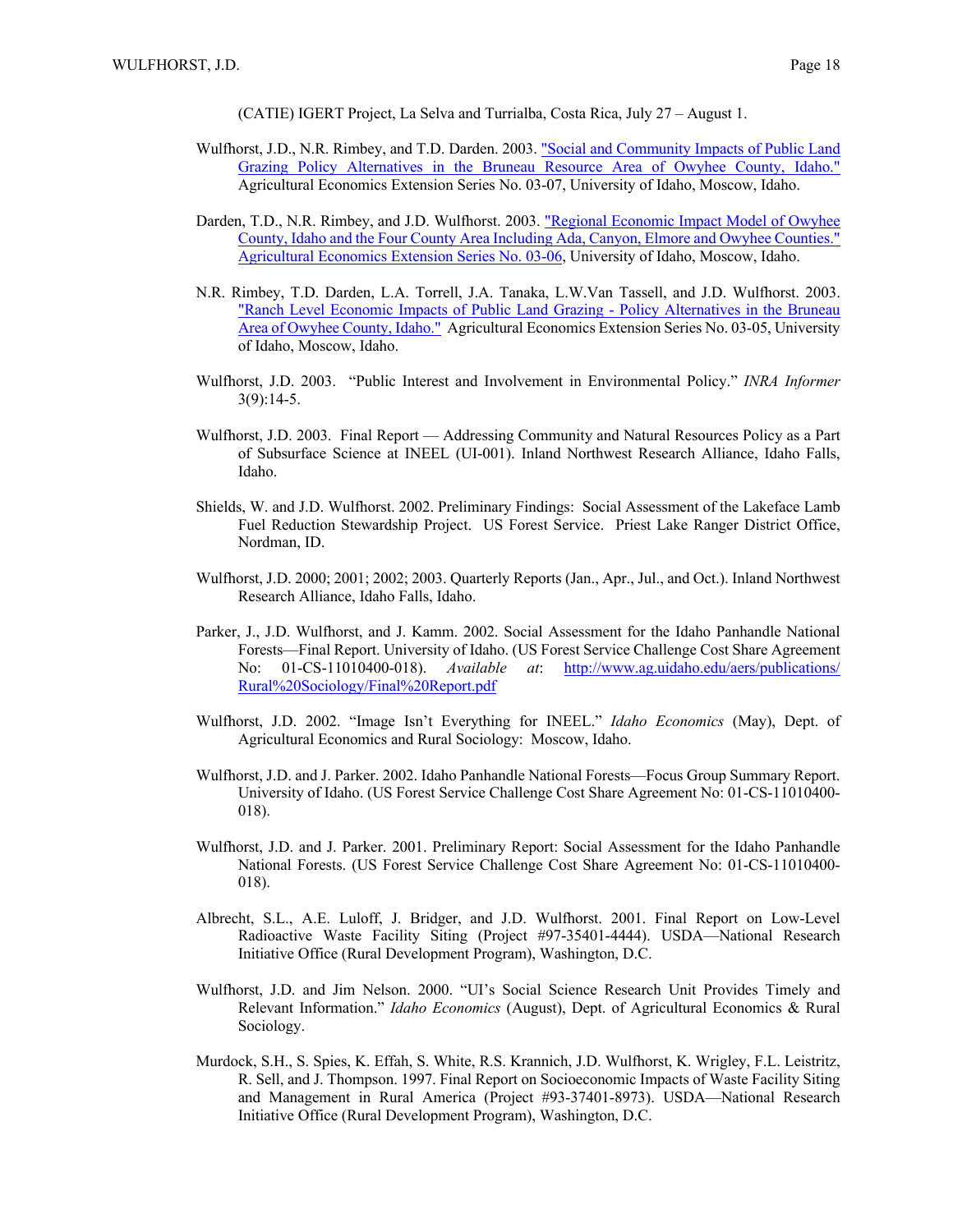#### **Refereed/Adjudicated (currently scheduled or submitted):**

- Ward, T., J.E. Lucero, E. Erdei, K. Braun, A. Bersamin, J. Thomas, J.D. Wulfhorst, C. Jorcyk, R. Palacios, J. Owens-Manley, M. Thompson-Robinson, E. Fiore, A. Bertagnolli, C. Bellon, P. Kumar. Submitted, October 2021, *Journal of Community Engagement and Scholarship*.
- Bentley Brymer, A., J.D. Wulfhorst, P. Clark, and F. Pierson. Communal Processes of Health and Well-being for Rangelands Research and Practice. Submitted, December 2021, *Rangelands*.
- Wulfhorst, J.D., J. Bruno, D. Toledo, H. Wilmer, D. Archer, D. Peck, and D. Huggins. Infusing longterm into the history and frontiers of social science rangelands research. Submitted November, 2021, *Rangelands*.
- Friedrichsen, C., K. Mizuta, and J.D. Wulfhorst. Advancing the intersection of soil and well-being systems science. Submitted, December 2021, *Soil Security*.

## **Refereed/Adjudicated (withdrawn):**

Hill, R.D., K.W. Unwala, L. Keesecker, T. Joyal, J. Boll, A. Fremier, and N.A. Bosque-Pérez. "Reconciling resource management with the landscape: An approach to identify scale mis-fit in social-ecological systems." Submitted to *Ecology & Society*, November 2014. *Withdrew as a co-author due to conflict about other missing co-authors' status*.

#### **Presentations and Other Creative Activities:**

- Wulfhorst, J.D. 2021. Panelist Indigenous Engagement Workshop, joint meeting of the AAFC / Living Labs (Canada) and USDA Long-term Agroecosystems Research (LTAR) Networks, March 4th, via Zoom.
- Wulfhorst, J.D. 2020. Panelist -- Human Dimensions 101 Panel, Annual meeting of the Idaho Wildlife Society (K. Wallen, moderator), March 10<sup>th</sup>, Moscow, ID.
- Wulfhorst, J.D., N. Rimbey, S. Jensen, and P. Lewin. 2016. Change in the Social and Economic Landscapes of Southwestern Idaho. 2016 Western Land Symposium. October 5, Boise, ID.
- Wulfhorst, J.D., N. Rimbey, K. Scott Jensen, and P. Lewin. 2016. Socio-economic Assessment Update for Owyhee County – Parts II & III. 138th Annual Meeting Owyhee Cattleman's Association, July 30, Silver City Schoolhouse, Silver City, ID.
- Wulfhorst, J.D., N. Rimbey, K. Scott Jensen, & P. Lewin. 2016. Comparing Rancher and Community Perceptions in Southwestern Idaho. Idaho Rangeland Resource Commission Board Meeting, March 8, Boise, ID.
- Wulfhorst, J.D., N. Rimbey, K. Scott Jensen, & P. Lewin. 2016. Galvanizing Grit: The Socioeconomics of the Idaho Cattle Industry. Annual Convention and Trade Show of the Idaho Cattleman's Association, November 14-15, Sun Valley Inn, Sun Valley, ID.
- Wulfhorst, J.D. and J. Gray. 2016. An Educational Moment on Trying to Map Social Survey Responses of Producers' Perceptions of Climate Change Risk (One Story from Obj4!). REACCH Flipped Seminar, Moscow, ID.
- Current Survey Results, 1/15, Presentation to the Idaho Rangelands Resource Commission Board of Directors, Boise, ID.
- "The Social Science Research Unit at the University of Idaho", 6/14, Clinical and Translational Research Infrastructure Network (CTR-IN) annual meeting, Las Vegas, NV.

"Communication and Collaboration in Graduate Education and Research", 5/14, webinar presentation,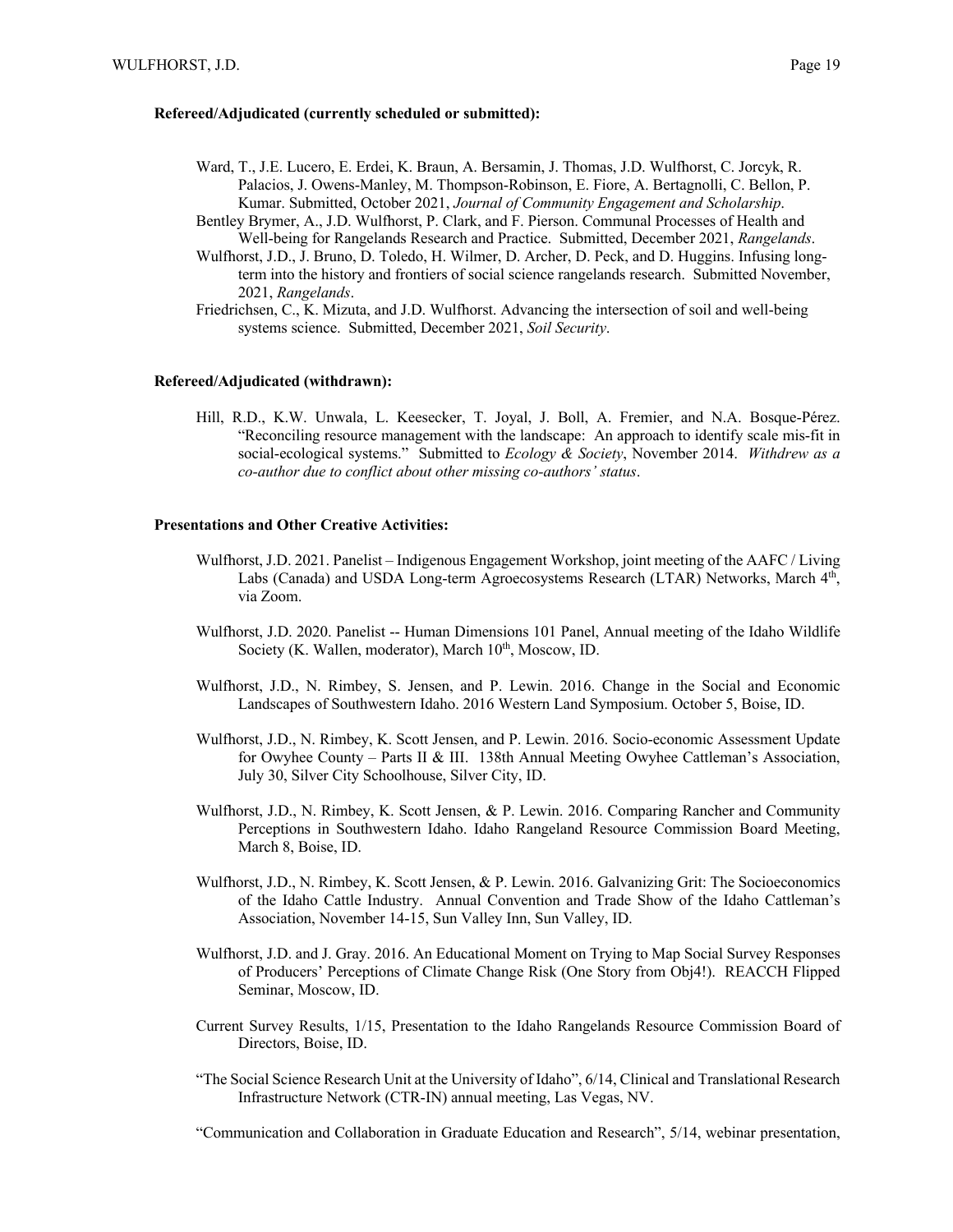with M. O'Rourke, S.D. Eigenbrode, and S. Crowley. www.IGERT.org. Available at: http://www.igert.org/webinars/297.

- "Assessing Social-Ecological Impacts for Juniper encroachment and the Bruneau-Owyhee Sage-Grouse Habitat in Southwestern Idaho", series of workshops conducted with IGERT Sagebrush Research Team (A.B. Brymer, J. Holbrook, R. Niemeyer, and A. Suazo) in conjunction with a Bureau of Land Management Environmental Impact Statement process, February – May, 2014, Boise & Caldwell, ID.
- "G-R-I-T", 10/13, 1st gathering, Owyhee Restoration & Roundup, Marsing, ID.
- "Using Producer Survey Results to Inform Extension Products in REACCH", 8/13, REACCH Extension Workshop, University of Idaho, Moscow, ID.
- "By any other name: Producer and Public Perceptions of 'Weather' and 'Climate'" (w/ L. Bernacchi, M. Reyna, J. Parkman, and S. Kane), 7/13, Poster presentation to the annual meeting of the Corn Coordinated Agricultural Project, Purdue University, West Lafayette, IN.
- "Climate change perceptions in the Pacific Northwest: A study on general population concerns and beliefs about climate change", (w/ A. Gabrielli, lead presenter, and L. Bernacchi), 4/13, Poster presentation to the Environmental Science Program capstone course, University of Idaho, Moscow, ID.
- "Public perceptions of climate change: Risks to Pacific Northwest Agriculture" (w/ L. Bernacchi, M. Reyna, lead presenter, and S. Kane), 3/13, Poster presentation to the EPSCoR Climate Change Science for Effective Resource Management and Public Policy in the Western United States, Las Vegas, NV.
- "Community Impacts, Immigrant Labor, and Implications for Idaho's Agriculture" (w/ P. Salant), 1/13, Presentation to CALS Multi-Cultural Scholars Program, Moscow, ID.
- "Motivational Factors in Beef Cattle Operation Decision Making" (w/ S. Kane, lead presenter, J. Ahola, B. Foltz, and R. Hill), 10/12, AERS Seminar Series, Moscow, ID.
- "Redefining Sociological Research in Pacific Northwest Agriculture" (with L. Bernacchi and S. Kane), 7/12, Presentation at the National Institute of Food and Agriculture, Washington, D.C.
- "Revisiting the Toolbox: The Analytic Profile and Beyond" (w/ Sanford Eigenbrode), IGERT Methods Course, 4/12, University of Idaho, Moscow, ID.
- "Watershed Health in the Tri-State Region" (S.L. Kane, lead presenter), 12/11, Presentation at the Asotin County Conservation District Board of Directors meeting, Clarkston, WA.
- "The Toolbox Revisited" (with S. Eigenbrode), 4/11, Presentation at the Interdisciplinary Methods course for IGERT students, University of Idaho, Moscow, ID.
- "Why Buckaroos Cry, Rendition XVII", 11/10, Presentation at the Annual meeting of the International Mountain Section of the Society for Range Management,' Great Falls, MT.
- "Measuring socio-economic impacts of the STEEP program in the Pacific Northwest and identifying keys to expanding adoption of soil conserving farming systems in the region", with D. Young, P. Diebel, S. Kane, R. Hill, and B. Foltz, 2/10, Presentation at the 2010 STEEP Research and Planning Meeting, Richland, WA.
- "GIS Mapping in the Inland PNW: re-defining agroecological zones, soil C mapping and modeling, and mapping key human dimensions", with P. Gessler, R. Rupp, D. Huggins, and C. Stöckle, 2/10, Presentation at the 2010 STEEP Research and Planning Meeting, Richland, WA.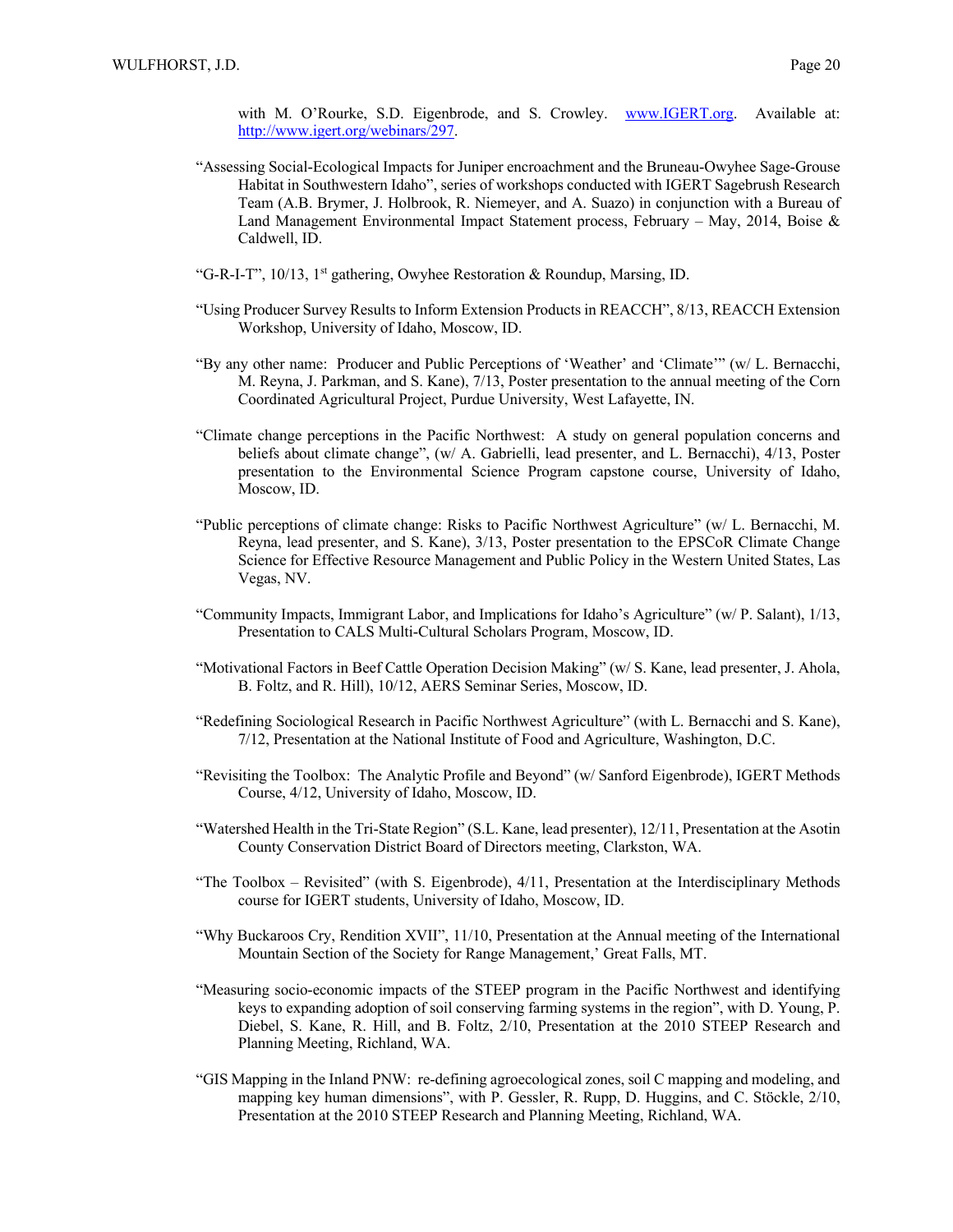- "LTAP Research Component Overview", with S. Eigenbrode, W. Pan, S. Capalbo, J. Johnson-Maynard, S. Petrie, P. Gessler, D. Huggins, H. Kok, and J. Gosz, 2/10, Presentation at the 2010 STEEP Research and Planning Meeting, Richland, WA.
- "Planning a Long-term Agricultural Project for Dryland Agroecosystems of the Inland Pacific Northwest", with S.D. Eigenbrode, S. Capalbo, P. Gessler, J. Gosz, D. Huggins, J. Johnson-Maynard, H. Kok, B. Pan, and S. Petrie, 12/09 Poster presented at Oregon / Idaho Grains Conference, Coeur d'Alene, ID and 1/10, at the Pacific Northwest Direct Seed Cropping Systems Conference, Kennewick, WA.
- "Enhancing Research Collaboration: The Toolbox Approach", with M. O'Rourke, S. Eigenbrode, and S. Crowley, 10/09, Presentation at the BEACON site visit, NSF Science and Technology Center Award, East Lansing, MI.
- "Improving Communication in Translational Health Science Teams", with A. Turner, M. O'Rourke, and S. Pepper (co-presenters), 9/09, Institute of Translational Health Sciences Leadership Team Meeting, University of Washington, Seattle, WA.
- "Sediment Supply / Land-use Study in the Lapwai Basin", with J. Boll (co-presenters), 3/09, Soothing Waters: Tribal Protection & Stewardship, UI College of Law, Moscow, ID.
- "Residual Feed Intake: Risks, Benefits, and Opportunities for Red Angus", with R. Hill (presenter), J. Ahola, R. Bolze, Jr., and L. Keenan, 9/08, 54th Convention of the Red Angus Association of America, Cheyenne, WY.
- "From Manuscripts to Machetes A return from sabbatical", 8/08, New Faculty Orientation Panel: Excellence in Scholarly, Creative, and Interdisciplinary Activities", Moscow, ID.
- Sabbatical seminar, 8/08, Department of Agricultural Economics & Rural Sociology, University of Idaho, Moscow, ID.
- "Feed Efficiency Research and Outreach for the Beef Industry", with R. Hill (presenter), S. Kane, J. Ahola, R. Hough, R. Bolze, and L. Keenan, 7/08, USDA NRI – Project Team Leader Conference, Indianapolis, IN.
- "Factores comparativos de los sistemas de quema en la agricultura de zonas templadas y tropciales", with J. Parker, 5/08, Universidad Nacional, Escuela de Ciencias Ambientales, Heredia, Costa Rica.
- "Idaho Rangeland Resource Commission: 2007 Focus Group Update", with N. Rimbey (presenter), 2/08, Salmon, ID (Lemhi Co. Beef School).
- "Managing the Complexities of Air Quality, Health, and Community", with S. Kane, L.W. Van Tassell, J. Parker, and D. Thill, 7/07, Seattle, WA (Region X, Environmental Protection Agency).
- "Managing Agriculture, Smoke, Health, and Community in Northern Idaho", with S. Kane, J. Parker, L.W. Van Tassell, and D. Thill, 6/07, Boise, ID (Idaho Department of Environmental Quality and Idaho State Department of Agriculture).
- "Producer Perspectives on Conservation Effectiveness in the Inland Northwest Dryland Farming Region", with J. Boll, L.W. Van Tassell, and B. Mahler, 3/07, Moscow, ID (Division II spring meeting of the Idaho Association of Soil Conservation Districts).
- "Factors of Health & Geography Relating to Agricultural Burning in Northern Idaho" with S. Kane, J. Parker, and L.W. Van Tassell, 12/06, Moscow, ID (Annual meeting of the Grass Seed Cropping Systems for Sustainable Agriculture)
- "When Communities Are Our Crops", 12/06, Boise, ID (First annual Idaho Environmental Summit,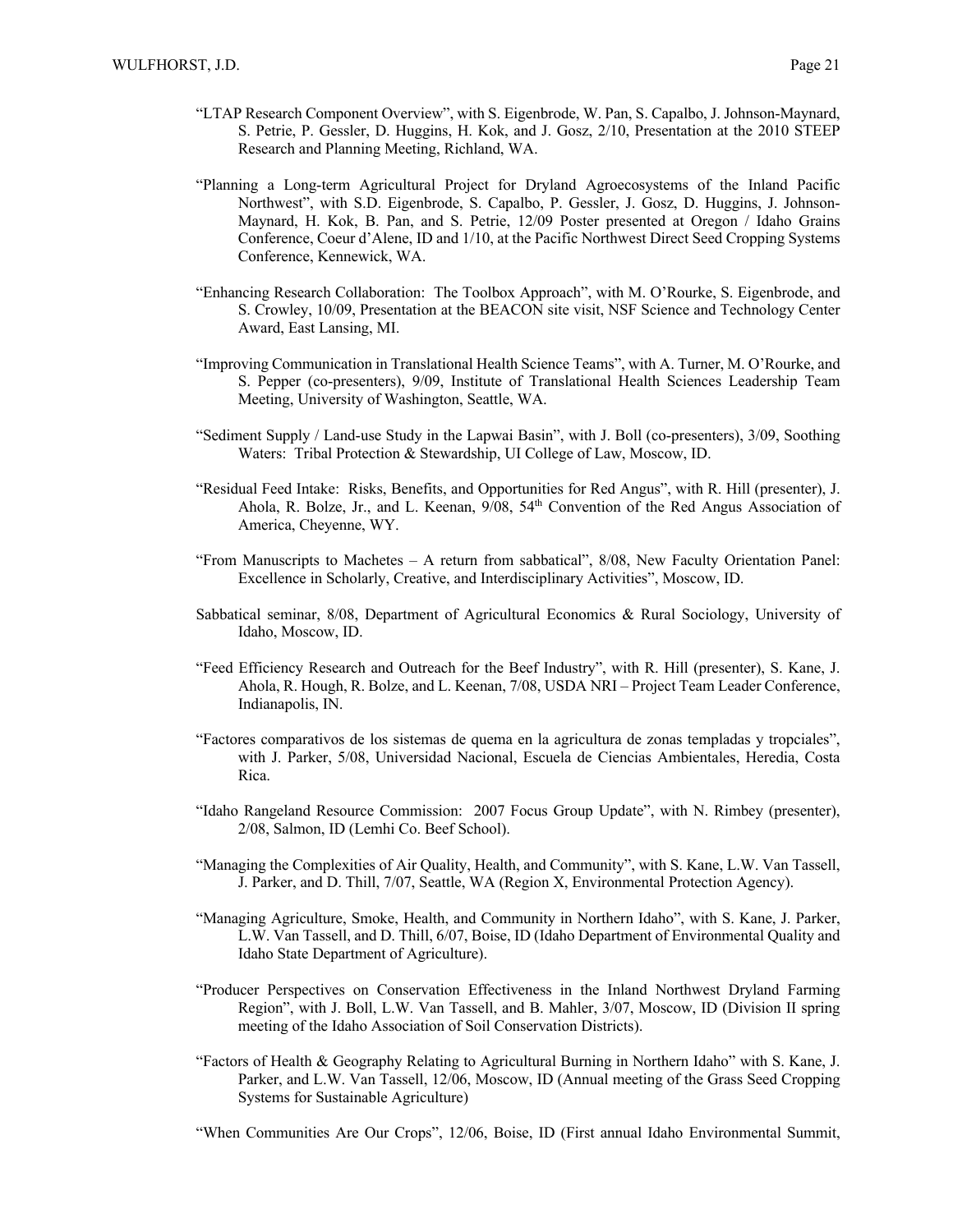Presented as part of session on Land Use and Increased Interest in Sustainable Local Foods in Treasure Valley)

- "Bridges and Barriers to Working in Small Groups", 10/06, University of Idaho, Moscow, ID (Pacific Northwest Regional Extension Water Quality Workshop & Training)
- "An Interdisciplinary Model of Graduate Education in Conservation Biology and Sustainable Production", 9/06, with N.A. Bosque-Pérez (presenter), J.E. Force, L. Waits, S.D. Eigenbrode, B. Finegan, J. Jones, D. Stoian, C. Harvey, P. McDaniel, J. Boll, and S. Brunsfeld, UI – CATIE IGERT Annual Meeting, Moscow, ID.
- "Beyond Wheat: Using Interdisciplinary Research to Develop Conservation Strategies on the Palouse", 9/06, with S. Donovan (presenter), C. Looney, Y. Sánchez-de León, T. Hanson, T. Hatten, S.D. Eigenbrode, N.A. Bosque-Pérez, S. Brunsfeld, and J. Johnson-Maynard, UI – CATIE IGERT Annual Meeting, Moscow, ID.
- "Prioritizing Coffee Agroforestry Systems for Connectivity and Environmental Services within a Biological Corridor in Costa Rica", 9/06, with R. Toohey (presenter), M. Ramos, E. Varon, E. Florian, A. Cardenas, S. Donovan, J. Jones, J. Boll, N.A. Bosque-Pérez, S.D. Eigenbrode, C. Harvey, L. Hilje, and D. Stoian, UI – CATIE IGERT Annual Meeting, Moscow, ID.
- Member, Graduate Faculty Training Advisory Panel, University of Idaho, College of Graduate Studies, 4/06
- "Information Exchange Between Range Managers and Special Interest Groups" 12/05, Twin Falls, ID (Idaho Section of the Society for Range Management).
- **"**Public Perceptions Related to Smoke Management for Kentucky Bluegrass in Northern Idaho" with L. W. Van Tassell, 11/05, Albany, OR (Annual meeting of the Grass Seed Cropping Systems for Sustainable Agriculture)
- "Cornerstones of a Quality Survey" with P. Salant, 4/05, (UI Extension Annual Conference, Moscow, ID.
- "Public Perceptions of Air Quality and Smoke Management Related to Agricultural Burning in Northern Idaho," with Larry Van Tassell, 11/04, Coeur d'Alene, Idaho (Far West Agribusiness Association).
- "Comparing Public Perceptions of Environmental Effects of Kentucky Bluegrass Residue Management in Northern, Idaho," with Katie Johnson and Larry Van Tassell,  $11/04$ , Moscow, Idaho  $(11<sup>th</sup>$ Annual Grass Seed Cropping Systems for Sustainable Agriculture).
- "Kentucky Bluegrass Burning Law," with Erika Pedroza (presenter), 11/04, Moscow, Idaho (McNair Scholar Achievement Program).
- Panel Interviewer for Brian Chaney Rhodes Scholar Application, with Frank Cheng, Doug Lind, and Stephan Flores, 10/04, Moscow, Idaho.
- McNair Scholars Panel, McNair Scholar Achievement Program, University of Idaho, 10/04, 9/05.
- Social Science Research Unit Overview, Family & Consumer Sciences In-Service Training (9/04; M. Bischoff)
- "Geographical Distribution of Public Responses to Kentucky Bluegrass Burning in Northern Idaho" with Toni Stanger, Beth Johnson, and Larry Van Tassell, 6/04, Pullman, Washington (Idaho State Department of Agriculture Field Coordinator Training).

"Change and the Frontier of Excellence," Annual Meeting of the Professional Council of Federal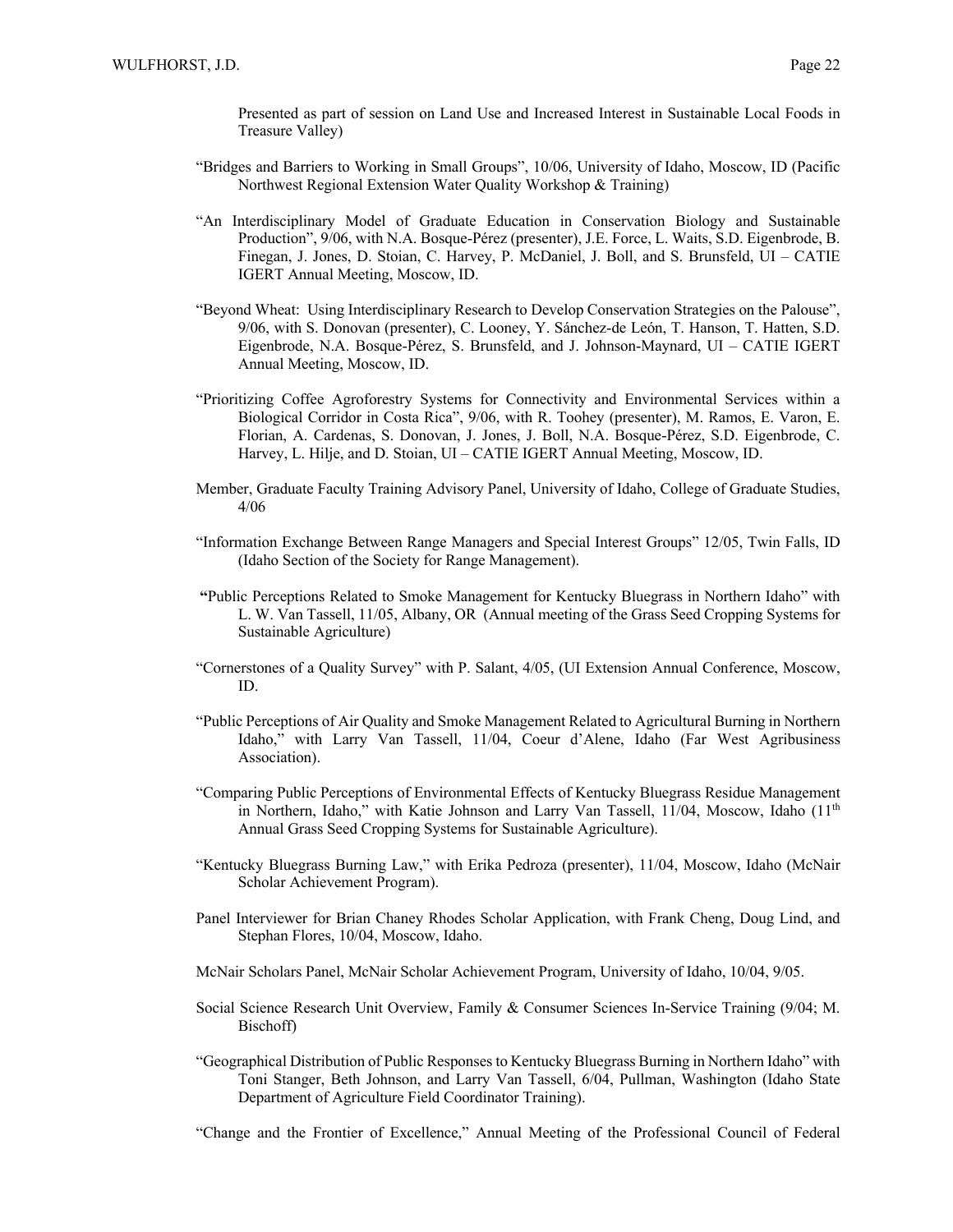Scientists and Engineers, 5/04, Idaho Falls, Idaho.

- **"**Regional Comparisons of Kentucky Bluegrass Farmers' Perceptions in Idaho", with Larry Van Tassell, 1/04, Greencreek, Idaho (Nez Perce Prairie Grass Growers Association).
- "Distributional Issues Related to Recreational Use of Rangelands in Southwest Idaho." With N. Rimbey, 12/03, Boise, Idaho (Idaho Section of the Society for Range Management).
- "Perceptions of North Idaho Farmers Regarding Non-Thermal Bluegrass Seed Production." With Larry Van Tassell (presenter), 11/03, Spokane, Washington (10<sup>th</sup> Annual Grass Seed Cropping Systems for Sustainable Agriculture).

"Owyhee County Economic and Social Setting." With N. Rimbey and T.D. Darden

11/03, Murphy, Idaho (Owyhee County Commission).

2/04, Jordan Valley, OR; Marsing, ID; Bruneau, ID; (Community presentations)

2/04, Oreana, ID (Owyhee Cattleman's Association)

3/04, Challis, ID (Challis Experimental Stewardship Program)

5/04, Boise, ID (Lower Snake River Resource Advisory Committee)

- "Addressing Community as a Part of Subsurface Science at INEEL (2000-2003)." Presentation to the INEEL Citizens Advisory Board, 11/03, Idaho Falls, Idaho.
- "Community Views, Perceived Risk, and INEEL." Presentation to the Human Dimensions personnel at the Idaho National Engineering & Environmental Laboratory, 11/03, Idaho Falls, Idaho.

"Why Buckaroos Cry"

13th Round, 3/07, Moscow, ID (AmSt301: Sense of Place, K. Bird)

- $12<sup>th</sup>$ -Nite (with Neil Rimbey and John Martin, BLM), 12/06, St. Louis, MO ( $3<sup>rd</sup>$  National Conference on Grazing Lands), December 10-13
- Scale IX (with Neil Rimbey), 11/04, Moscow, Idaho (Agricultural Economics & Rural Sociology 477 – Law, Ethics, & the Environment)
- Line VII, 9/04, Moscow, Idaho, Conservation Planning & Management (CSS 385, N. Sanyal)

Step VI, 9/04, Moscow, Idaho (American Studies 301 – Studies in American Culture)

Stage V, 7/04, Council, Idaho (Integrated Rangeland Management: Land and People in the West)

Chapter IV, 4/04, Moscow, Idaho (Forestry 235 – Society and Natural Resources)

Phase III, 2/04, Moscow, Idaho (American Studies 301 – Studies in American Culture)

Part B, 11/03, Moscow, Idaho (Rangeland Ecology & Management Seminar).

The Original, 9/03, Moscow, Idaho (Humanities Seminar on Sense of Place).

Presentations at Kentucky Bluegrass Fieldtours.

Worley, Idaho (5/2003; 6/2004; 5/2005; 6/2006; 5/2007) Mosman Farms, (Greencreek, Idaho; 6/2003; 5/2004) Princeton, Idaho, (6/2005; 6/2006; 6/2007)

- "Producer's Perceptions of Impacts and Conflicts Related to Burning Kentucky Bluegrass in Idaho," With Larry Van Tassell, 3/03, Worley, Idaho (Seeds, Inc. Annual Meeting).
- "Emotional Challenges to Burning Kentucky Bluegrass in Idaho," 12/02, Portland, Oregon (Grass Seed Cropping Systems for Sustainable Agriculture).
- "Addressing Indian Participation in Social Science Research" 12/02, Poster presented with Janel Falk (lead author) at the University of Idaho Extension and Outreach Conference, Moscow, Idaho (*awarded Outstanding Student Poster Presentation*).
- "Idaho Panhandle National Forests Social Assessment: Results, Implications, and Recommendations," 10/02, Coeur d'Alene, Idaho (U.S. Forest Service Ecosystem Management Team).

"Will the Real Forest Stewards Please Stand Up?," with J. Parker, 4/02, Moscow, Idaho, (University of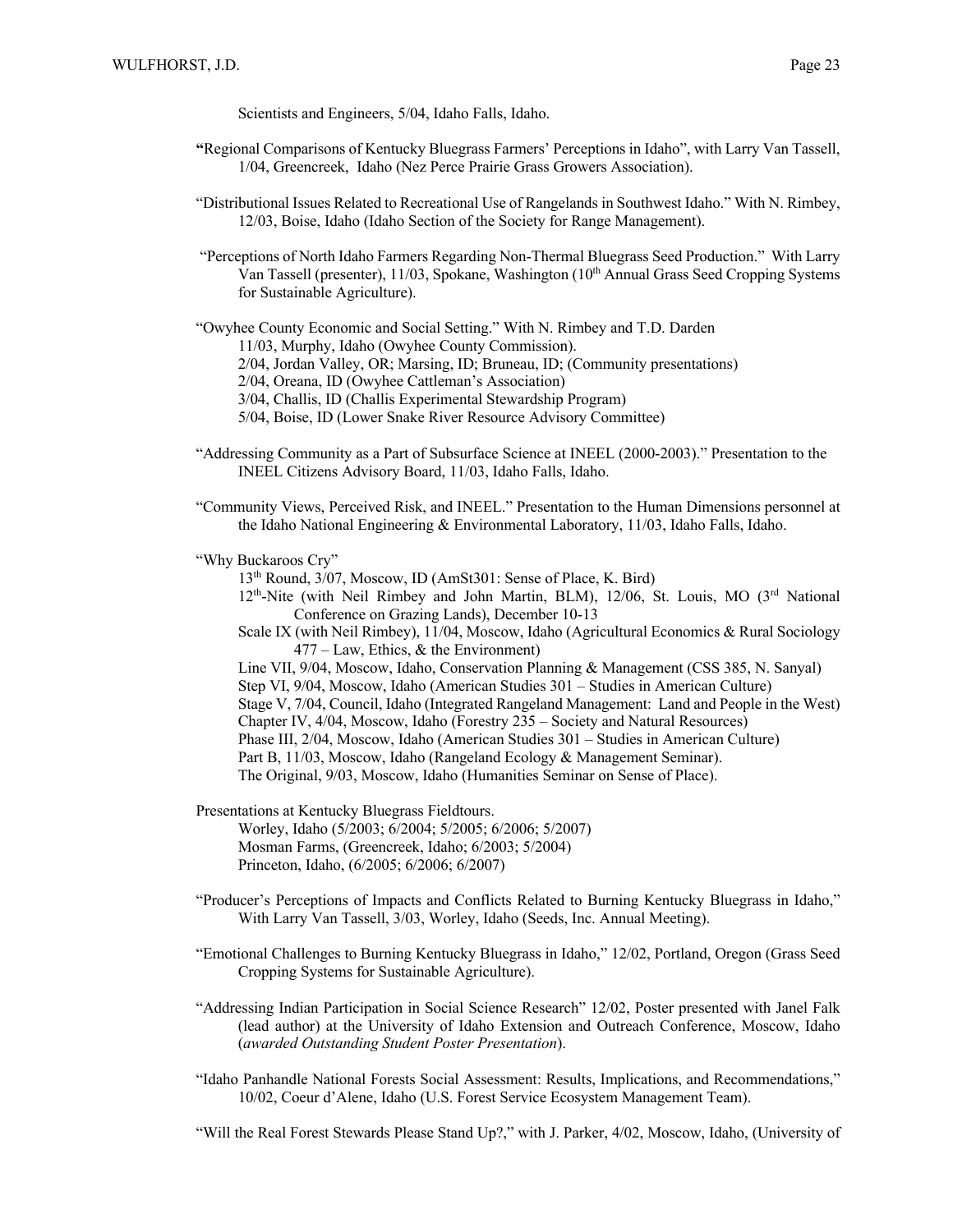- "The Chicken and the Egg --- Market Opportunities for Local and Sustainable Poultry Products," Keynote Address at the Idaho Pastured Poultry Workshop, 3/02, Nampa, Idaho, (Idaho State Dept. of Agriculture/US Dept. of Agriculture/University of Idaho).
- "Evaluation Tools at The Social Science Research Unit," 3/02, Moscow, Idaho (UI Extension Evaluation Team Videoconference).
- "Native Responses to the Opportunity/Threat of Nuclear Waste", with Holly Cunha, 3/02, Moscow, Idaho (UI Environmental Science Program Poster Competition).
- "Environmental Equity and Indian Sovereignty" 7/01, Presentation to the Washington State University Research Experiences for Undergraduates (REU) Summer Internship Program, Pullman, Washington.
- "Nuclear Waste, Environmental Justice, and The Skull Valley Goshute Indians", with Nicole Jackson, 4/01, Moscow, Idaho (UI Environmental Science Program Poster Competition).
- "Anticipated Social Impacts of High-Level Nuclear Waste Storage in Skull Valley, Utah" 4/01, Presentation to the Chemical Engineering students in the Interdisciplinary Graduate Education & Research Training (IGERT) Program at the Center for Multiphase Environmental Research at Washington State University, Pullman, Washington.
- "Rural Development Tools." With N. Meyer and G. Taylor, 11/00, Presentation at the UI Cooperative Extension Mini-conference, Boise, Idaho.

#### **Professional Meeting Papers, Workshops, Showings, Recitals:**

- Social Science Advancements to Rangeland Management: Perspectives from the Long-Term Agroecosystem Research (LTAR) Network. Co-organizer (w/ David Toledo) and moderator for Ignite Symposium at the 2020 Annual Meeting of the Society for Range Management, Denver, CO, February 16-20.
- Wulfhorst, J.D. 2018. Environmental Justice, Resistance, & Acceptance -- Panel Presentation. With: Stephanie Malin, Matt Fuller, Katrina Running, & Sophia Ford. Annual meeting of the International Symposium on Society and Resource Management, June 17-22, Snowbird, UT.
- Bentley Brymer, A., J.D. Wulfhorst, and M. Brunson. 2016. Assessing dialogic interactions for evidence of social learning in a deliberative setting for public lands management. Presented at the Annual meeting of the International Symposium on Society and Resource Management, June 22-26, Houghton, MI.
- Niemeyer, R., A. Bentley Brymer, J.D. Holbrook, A.A. Suazo, J.D. Wulfhorst, B. Newingham, and T. Link. 2016. Interdisciplinary Science for land managers: Lessons Learned in the Context of Public Land Management. Poster presented at Annual meeting of the American Geophysical Union, December 12-16, San Francisco, CA.
- Bentley Brymer, A. L., Holbrook, J. D., Niemeyer, R. J., Suazo, A. A., Wulfhorst, J.D., Rachlow, J. L., Vierling, K. T., Link, T. E., & Newingham, B. A. 2015. Merging ecosystem services and social processes for a social-ecological impact assessment on U.S. public land. Paper presented at the 21<sup>st</sup> Annual meeting of the International Symposium on Society and Natural Resource Management, 13-18 June, Charleston, SC.
- Crowley, S., C. Gonnerman, T. Hall, M. O'Rourke, S. Donovan, C. Looney, S.D. Eigenbrode, and J.D. Wulfhorst. 2015. The Toolbox at Ten: What do we know, what can we learn? Annual meeting of the Science of Team Science annual meeting, National Institutes for Health, Bethesda, MD.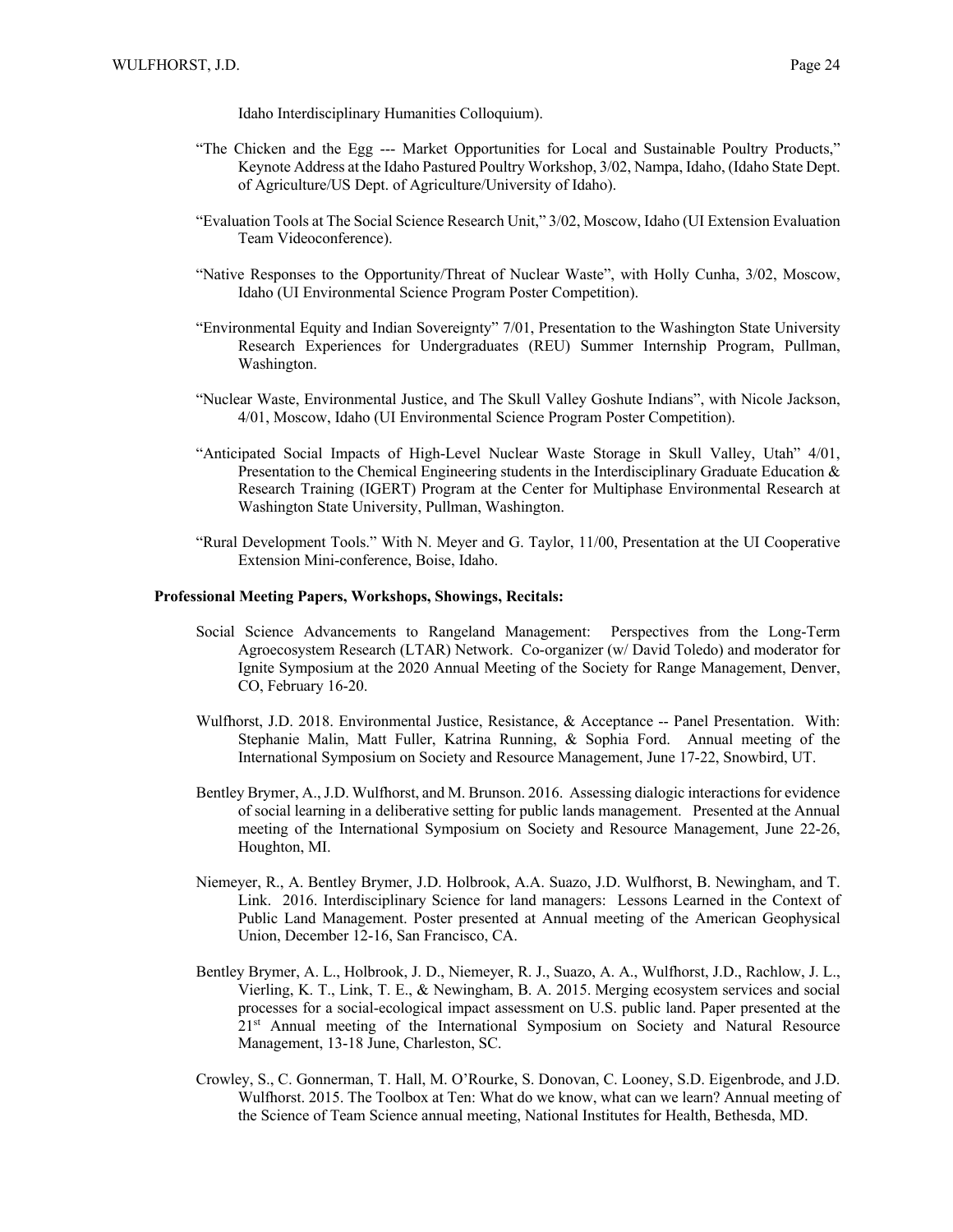- Louman, B., I. Gutierrez-Montes, J.D. Wulfhorst, and J.F. Le Coq. 2014. Strengthening the provision of ecosystem services in agricultural landscapes in Costa Rica. International Union of Forest Research Organizations, Salt Lake City, UT, Oct 5-11.
- "The Toolbox at Ten." 2014. Toolbox research project retreat with a diverse group of national colleagues to conduct strategic planning for the next decade. Grand Haven, MI, May 29 – June 1.
- Antle, J., J. Mu, S. Capalbo, P. Diebel, S. Eigenbrode, C. Kruger, C. Stöckle, J.D. Wulfhorst, and H. Zhang. 2013. Representative Agricultural Pathways and Climate Impact Assessment for Pacific Northwest Agricultural Systems. Fall meeting of the American Geophysical Union, San Francisco, CA, December 5-9.
- Bosque-Pérez, N.A. J.E. Force, L. Waits, S. Eigenbrode, J.D. Wulfhorst, B. Finegan, P. Morgan, S. Gunter, and N. Sibelet. 2013. An international, team-based graduate education and research program: Lessons from an Idaho-Costa Rica collaboration. Entomological Society of America Annual Meeting. Austin, Texas, November 10-13, 2013. Invited presentation.
- Antle, J., J. Mu, S. Capalbo, P. Diebel, S. Eigenbrode, C. Kruger, C. Stöckle, J.D. Wulfhorst, and H. Zhang. 2013. Regional Agricultural Pathways and Scenarios (RAPS) and Climate Impact Assessment for the Pacific Northwest Agricultural Systems. Pacific Northwest Climate Science Conference, Portland, OR, September 5-6.
- Parkman, J., L. Bernacchi, and J.D. Wulfhorst. 2013. Weed Management from Present to Future: Assessing Wheat Producer and Crop Advisor Decision-making Strategies. Pacific Northwest Climate Science Conference, Portland, OR, September 5-6.
- Bernacchi, L. J.D. Wulfhorst, and S.L. Kane. 2013. Agricultural and rural community perspectives on climate change in the Inland Northwest wheat production region. 19th International Symposium on Society and Resource Management, Estes Park, CO, June 4-8.
- O'Rourke, M., Crowley, S., Eigenbrode, S. D., Hall, T. E., Wulfhorst, J. D., Donovan, S., Bosque-Pérez, N. A., Looney, C., Rotschy, L., Hubbs, G., Gonnerman, C. 2013. Enhancing interdisciplinary communication: Introducing the Toolbox Project. Poster presented at the First Global Conference on Research Integration and Implementation, Australian National University, Canberra, Australia, September 8-11.
- Bernacchi, L., J.D. Wulfhorst, S. Kane, D. Young, and P. Diebel. 2012. The Complexity of Farm Adaptation Amidst Agroecological Constraints. Annual Meeting of the Rural Sociological Society, Chicago, IL, July 25-29.
- Bernacchi, L. and J.D. Wulfhorst. 2012. Scaling Up Regional GeoVisualization Capacities Among Human Subject Participants. Visualization Technologies to Support Research on Human – Environment Interactions. Modeling Workshop, Socio-Environmental Synthesis Center (SESNYC), Annapolis, MD, July 22-23.
- Bernacchi, L. and J.D. Wulfhorst. 2012. Designing the Social Components of REACCH. Presented at Climate, Land Use, and Agricultural and Natural Resources: Activities in Interdisciplinary Research, Education, and Outreach. Washington State University, Pullman, WA, June 26.
- Wulfhorst, J.D., J. Boll, E. Brooks, B. Rittenburg, A. Squires, B. Mahler, T. Steenhuis, S. Saia, G. Vellidis, T. Jang, and L. Kurkalova. 2012. Synthesis and Social Feasibility from the NIFA CEAP Watersheds. Presentation at the Land Grant and Sea Grant National Water Conference, Portland, OR, May 20-24.
- Keesecker, L., N. Bosque-Pérez, K. Welsh Unwala, T. Joyal, R.D. Hill, J. Boll, and J.D. Wulfhorst. 2012. An Interdisciplinary Assessment of River Health and Water Resource Governance in Cartago Province, Costa Rica. Presentation at the Annual Meeting of the Pacific Branch, Entomological Society of America, March 25-28.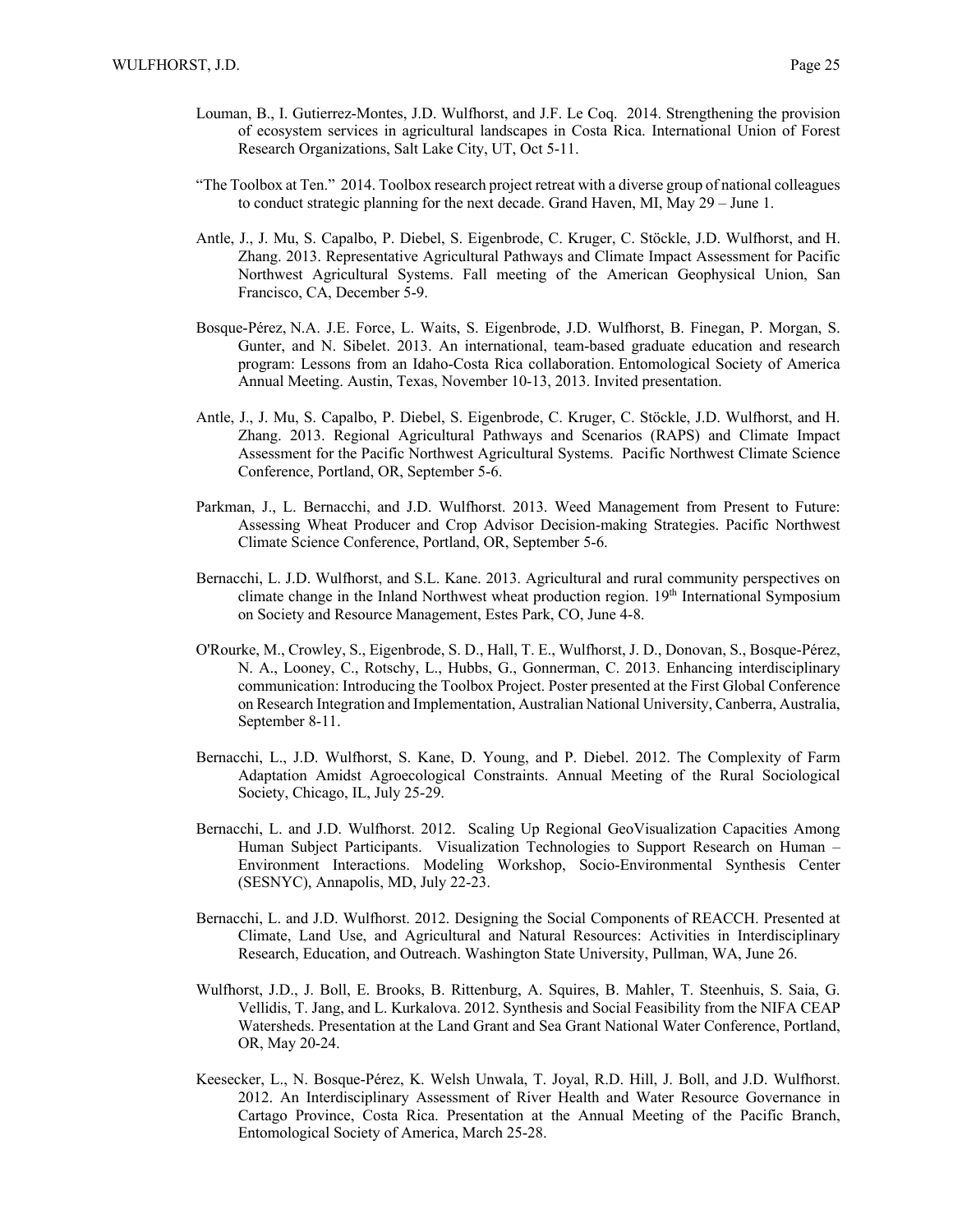- Kane, S.L., P. Diebel, J.D. Wulfhorst, B. Foltz, and D. Young. 2011. Socio-economic factors affecting tillage practices in the Northwest dryland agriculture. Presentation at the annual meeting of the Rural Sociological Society, Boise, ID, July 28-31.
- Wulfhorst, J.D., P. Salant, S.L. Kane, and P. Watson. 2011. Community Impacts and Foreign-born Labor in Idaho's Changing Dairy Industry. Presentation at the annual meeting of the Rural Sociological Society, Boise, ID, July 28-31.
- Hill, R.D., J.D. Wulfhorst, I. Gutiérrez, and N. Sibelet. 2011. Drinking Water and Conservation Governance in Rural Costa Rica from both Community Organization and National Policy Perspectives. Poster presented at the annual meeting of the Rural Sociological Society, Boise, ID, July 28-31.
- Mahler, R.L., J. Boll, J.D. Wulfhorst, and M.E. Barber. 2011. The Effectiveness of Agricultural Conservation Practices on Erosion Reduction in the Palouse Region of Idaho and Washington. Presentation at the annual meeting of the International Erosion & Sedimentation Society, London, July 8.
- Rotschy, L., B. Tice, C. Looney, S. Donovan, R. Hill, S. Crowley, J.D. Wulfhorst, S. Eigenbrode, and M. O'Rourke. 2011. When talking the talk really is walking the walk: Some preliminary communication analysis of Toolbox transcripts. Presentation at the 2<sup>nd</sup> Annual Science of Team Science Conference, Chicago, IL, April 11-14.
- Wulfhorst, J.D., A. Blevins, K. Jensen, S. Kane, N. Rimbey, J. Tanaka, D. Taylor, and L.A. Torell. 2011. Social Sciences and Public Rangelands: Perceptions of Bureau of Land Management Employees and Stakeholders. Presentation at Annual Meeting of the Society for Range Management, Billings, MT, Feb 5-9.
- Wulfhorst, J.D., S. Crowley, S. Donovan, R. Hill, C. Looney, B. Tice, M. O'Rourke, and S. Eigenbrode. 2010. What I said isn't what you mean: Understanding differences on crossdisciplinary research teams. Presentation at Enhancing Communication in Cross-Disciplinary Research, Coeur d'Alene, ID, Sept 30 – Oct 2.
- Crowley, S., R. Hill, C. Looney, J.D. Wulfhorst, M. O'Rourke, S. Eigenbrode, S. Donovan, B. Crist, and J. Horn. 2010. A toolbox-based approach to negotiating philosophical differences within cross-disciplinary research groups. Poster presentation at the 1st Annual Science of Team Science Conference, Chicago, IL, April 22-24.
- B. Crist, S. Crowley, S. Donovan, S. Eigenbrode, C. Looney, I. O'Loughlin, M. O'Rourke, and J.D. Wulfhorst. 2009. Methodological Convergence and Integration in Cross-Disciplinary Research. Presentation at the Society for Philosophy and Technology Conference, Amsterdam, The Netherlands, July 7-10.
- O'Rourke, M., S. Eigenbrode, J.D. Wulfhorst, S. Crowley, I. O'Loughlin, B. Crist, and S. Donovan. 2009. Better Science through Epistemology. Presentation at the Inland Northwest Philosophy Conference, Pullman, WA, April 30 – May 2.
- Looney, C., J.D. Wulfhorst, M. O'Rourke, I. O'Loughlin, S.D. Eigenbrode, S. Donovan, S. Crowley, and B. Crist. 2009. No, we should use the *other* hammer: A toolbox-based approach to negotiating philosophical differences within cross-disciplinary research groups. Poster presentation at the Annual meeting of the Northwest Scientific Association, Seattle, WA, March 25-28.
- Boll, J., E. Brooks, T.S. Steenhuis, Z. Easton, G. Vellidis, L. Kurkalova, J.D. Wulfhorst, and B. Mahler. 2009. CEAP Synthesis: Regional Classification for the Identification of Dominant Hydrologic Flow Paths and Critical Management Zones. Presentation at the USDA National Water Quality Meeting, St. Louis, MO, February 8-11.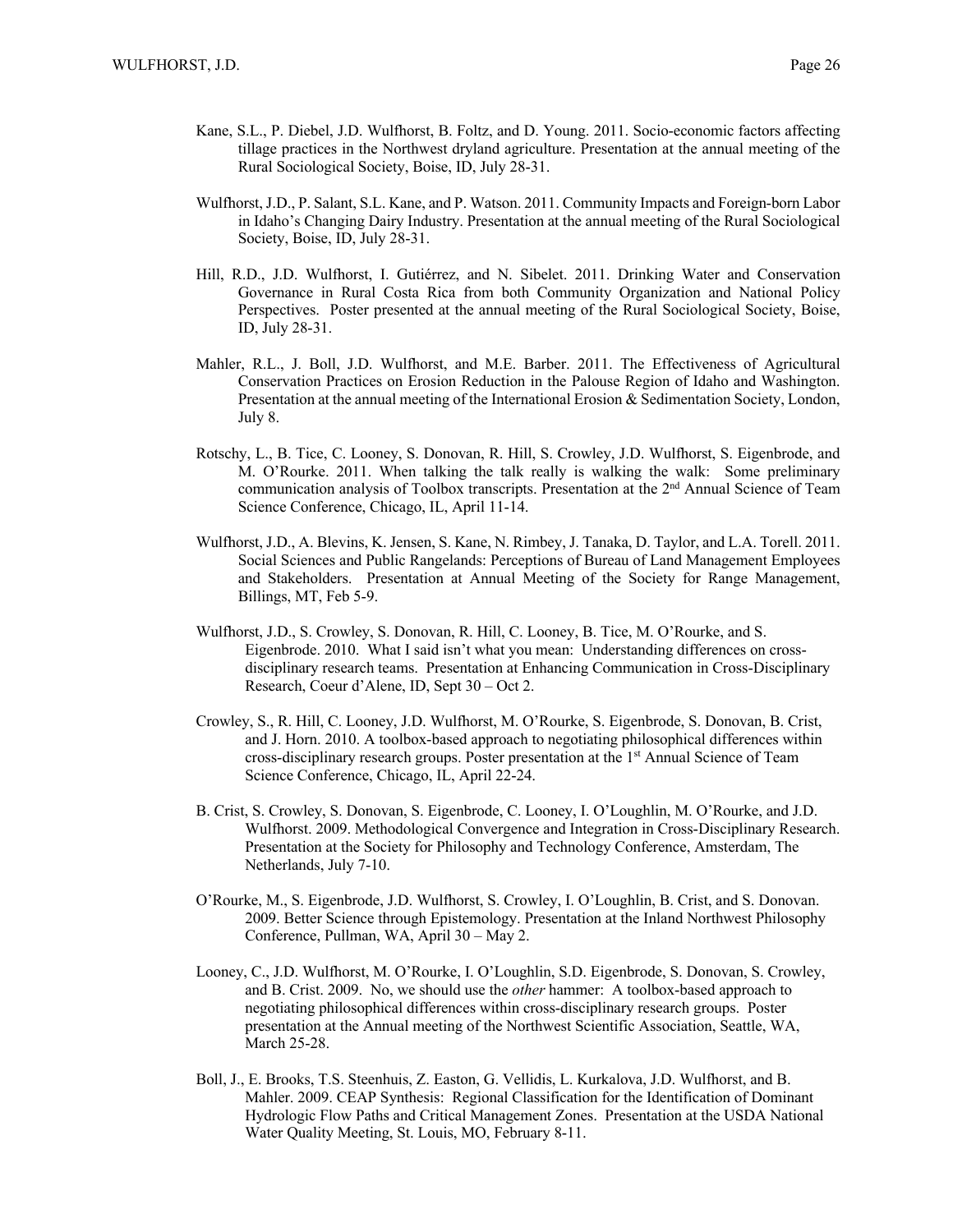- Crowley, S., I. O'Loughlin, B. Crist, M. O'Rourke, S. Eigenbrode, and J.D. Wulfhorst. 2008. "Epistemological Intervention and Cross-Disciplinary Communication." Presentation at the International Symposium by the Canadian Society for Epistemology, Ottawa, Ontario, Canada, November 21-22.
- Wulfhorst, J.D., J. Boll, S. Kane, E. Brooks, Larry W. Van Tassell, and B. Mahler. 2008. "Scaling up to Watershed Conservation in the Inland Northwest." Presentation at the Groundwater Connections Conference, Boise, ID, September 23-24.
- Wulfhorst, J.D., I. Gutiérrez-Montes, and J.D. Parker. 2008. "Distributive Justice and the Future of Sugarcane in Central America." Presentation at the 16<sup>th</sup> International Conference of the Society for Human Ecology, Bellingham, WA, September 10-13.
- Parker, J.D., I. Gutiérrez-Montes, and J.D. Wulfhorst. 2008. "Social Equity, Health Risk and Environmental Tradeoffs in Agricultural Burning Systems." Presentation at the 8<sup>th</sup> Annual Meeting of the International Sociological Association, Barcelona, Spain, September 5-9.
- Boll, J., J.D. Wulfhorst, B. Mahler, L.W. Van Tassell, E. Brooks, N. Tosakana, and S. Kane. 2008. "CEAP: Cumulative Effects Modeling and Interdisciplinary Analyses." Presentation at the USDA National Water Quality Meeting, Reno, NV, February 4-7.
- Van Tassell, L.W., J. Boll, B. Mahler, E. Brooks, N. Tosakana, and S. Kane. 2008. "Factors Affecting the Adoption of Best Management Practices in the Inland Northwest." Presentation at the USDA National Water Quality Meeting, Reno, NV, February 4-7.
- Rimbey, N. R. and J.D. Wulfhorst. 2008. "The Idaho Rangeland Resource Commission: A Solution to Subdivisions?" Presentation at the Annual meeting of the Society for Range Management, Louisville, KY, January 26-31.
- Donovan, S., C. Looney, Y. Sánchez-de León, T. Hanson, T.D. Hatten, J.D. Wulfhorst, S.D. Eigenbrode, J. Johnson-Maynard, M. Jennings, and N.A. Bosque-Pérez. 2007. "Using interdisciplinary research to reconcile social and biological needs in an endangered ecosystem: the Palouse as a model." Poster presented at the Conference for Sustainability IGERTs - Integrating sciences to understand social-ecological systems, Fairbanks, Alaska, October 10- 13.
- Wulfhorst, J.D. 2007. "Fighting Risk, Breeding Uncertainty: The Future of Nuclear Power in Europe and the United States." 8<sup>th</sup> Annual Conference of the European Sociological Association, Glasgow, Scotland, September 3-6.
- Wulfhorst, J.D. 2007. Presentation at the Oxford Round Table: Ethical Sentiments The Waning Trust in Government. Lady Margaret Hall, Oxford, England, August 5-10.
- Tosakana, N., L.W. Van Tassell, J. D. Wulfhorst, J. Boll, R. Mahler, and E. Brooks. 2007. "Determinants of the Adoption of Best Management Practices by Inland Northwest Farmers." Selected paper at the 2007 Western Agricultural Economics Association Meetings, Portland, OR. July. Abstract: *Journal of Agricultural and Resource Economics*. 32, 3(2007): *in print.*
- Wulfhorst, J.D. 2007. "Innovations and Insights in Teaching about Society, Natural Resources and the Environment." Teaching Seminar. International Symposium for Society and Resource Management. Park City, UT, June 17-21.
- Wulfhorst, J.D., J. Boll, L.W. Van Tassell, B. Mahler, E. Brooks, S. Kane, and N. Tosakana. 2007. "Agricultural conservation and the Act of Stewardship." International Symposium for Society and Resource Management. Park City, UT, June 17-21.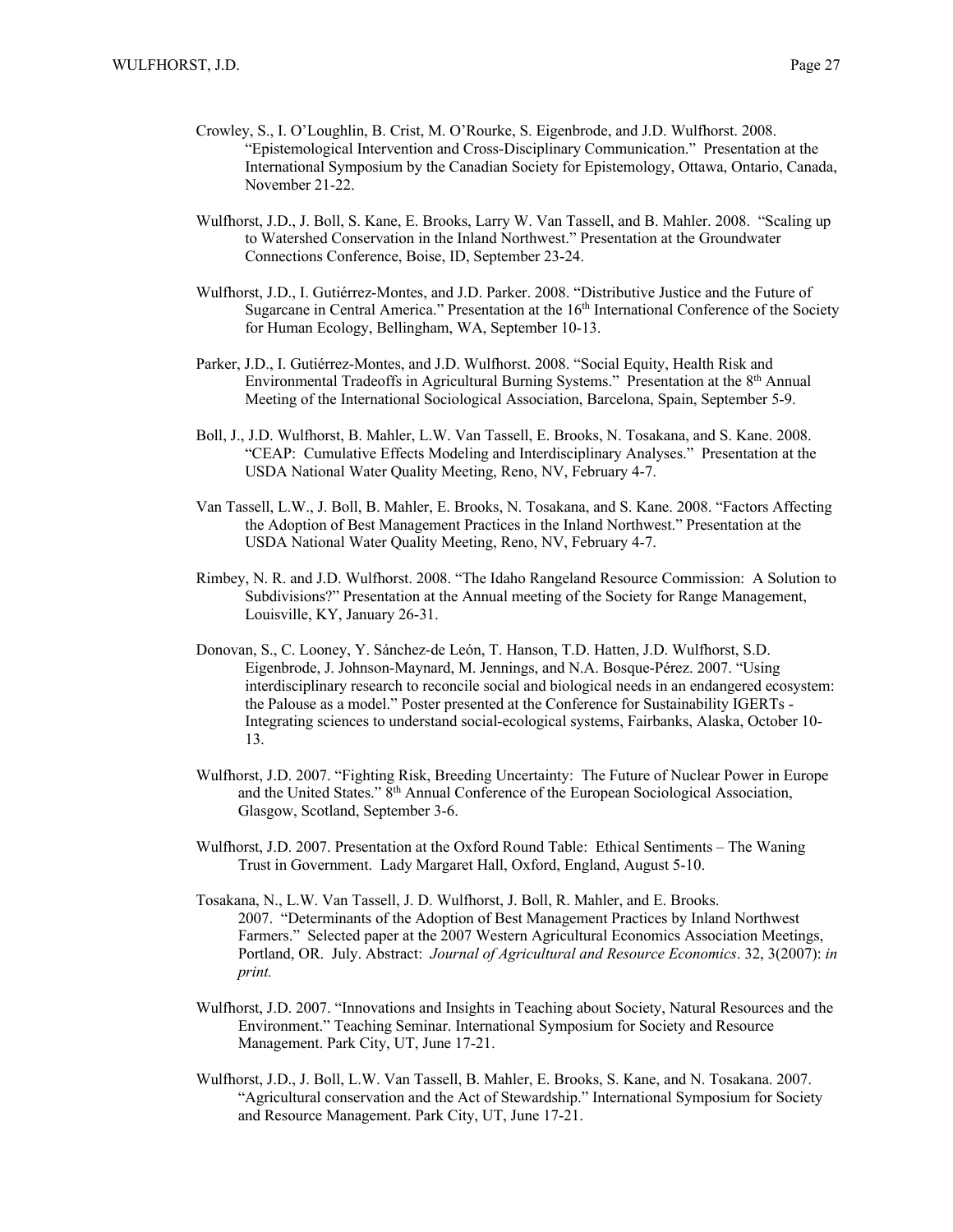- Donovan, S. M., C. Looney, J.D. Wulfhorst, S. Eigenbrode. 2007. "Knowing Your Boundaries: A Bioregional Approach to Defining the Palouse. " International Symposium for Society and Resource Management. Park City, UT, June 17-21.
- Parker, J.D., J.D. Wulfhorst, S.L. Kane, L.W. Van Tassell. 2007. "Contrasting Agricultural Smoke and New Neighbors in Northern Idaho." International Symposium for Society and Resource Management. Park City, UT, June 17-21.
- Wulfhorst, J.D., J. Boll, L.W. Van Tassell, B. Mahler, E. Brooks, and N. Tosakana. 2007. "When Water Quality Isn't About Water Quality." Presentation at the 17<sup>th</sup> Annual Water Quality Monitoring Results Workshop: Monitoring, Assessment, & Management. Boise, ID, January 2-4.
- Merrill, K., M. O'Rourke, S.D. Eigenbrode, J.D. Wulfhorst, D. Althoff, N. A. Bosque-Pérez, C. Goldberg, W. Morse, M. Nielsen-Pincus, and L. Winowiecki. 2006. "Philosophical Issues in Interdisciplinary Research." Paper presented at the Northwest Philosophy Conference. Portland, OR, November 4-5.
- Wulfhorst, J.D., K. Hawley, J. Boll\*, E. Brooks, L.W. Van Tassell, S. Tosakana, and B. Mahler. 2006. Integrating Science and Common Sense for Watershed Conservation Decisions. Poster presented at Managing Agricultural Landscapes for Environmental Quality – Strengthening the Science Base, Kansas City. MO, October 11-13. (\*Presenter)
- Wulfhorst, J.D., N.A. Bosque-Pérez, J.E. Force, L. Waits, S.D. Eigenbrode, B. Finegan, J. Jones, D. Stoian, C. Harvey, P. McDaniel, J. Boll, and S. Brunsfeld. 2006. "The CATIE / University of Idaho partnership in interdisciplinary graduate education." Presented at a seminar, Conserving Native Biodiversity in Human-Dominated Landscapes in the Mesoamerican Hotspot: A Synthesis of Knowledge and Agenda for Science-Based Action to the World Wildlife Fund, The Nature Conservancy, and Conservation International. Washington, D.C., September 26.
- Donovan, S. and J.D. Wulfhorst. 2006. The Palouse: Social perceptions of a changing landscape. Poster presented at the UI – CATIE IGERT Annual Meeting, Moscow, ID, September 8.
- Morse, W., C. Harvey, S. Hollenhorst, B. McLaughlin, D. Stoian, and J.D. Wulfhorst. 2006. Livelihood strategies and environmental service payments (PES): A comparison of program participants and non-participants in Costa Rica. Poster presented at the UI – CATIE IGERT Annual Meeting, Moscow, ID.
- Donovan, S.M., C. Looney, T. Hanson, Y. Sánchez-de León, T. Hatten, J.D. Wulfhorst, M. Jennings, S.D. Eigenbrode, J. Johnson-Maynard, N.A. Bosque-Pérez, and S. Brunsfeld. 2006. Beyond Wheat: Using Interdisciplinary research to develop conservation strategies in the Palouse landscape. Paper presented at the  $12<sup>th</sup>$  International Symposium on Society and Resource Management, Vancouver, B.C., June 3-6.
- Sánchez-de León, Y., S. Donovan, C. Looney, T. Hanson, T.D. Hatten, J. Johnson-Maynard, J.D. Wulfhorst, S.D. Eigenbrode, S. Brunsfeld, and N.A. Bosque-Pérez. 2006. Using Interdisciplinary Research to Develop Conservation Strategies in the Palouse Landscape. Poster presented at the National Annual IGERT meeting, Washington, D.C., May 11-13.
- O'Rourke, M.O. S. Eigenbrode, D. Althoff, C. Goldberg, K. Merrill, W. Morse, M. Nielsen-Pincus, J. Stephens, L. Winowiecki, J.D. Wulfhorst, and N.A. Bosque-Pérez. 2006. Philosophical Issues in Interdisciplinary Research. Paper presented at the Annual Meeting of the Idaho Academy of Science, Moscow, ID, March 23-25.
- Bosque-Pérez, N.A., S.D. Eigenbrode, J.E. Force, L. Waits, B. Finegan, C. Harvey, J. Jones, D. Stoian, J. Boll, S. Brunsfeld, P. McDaniel, M.O. O'Rourke, and J.D. Wulfhorst. 2006. Lessons from an interdisciplinary team-based Ph.D. program in sustainable production and conservation biology at the University of Idaho and CATIE. Paper presented at the Annual Meeting of the Idaho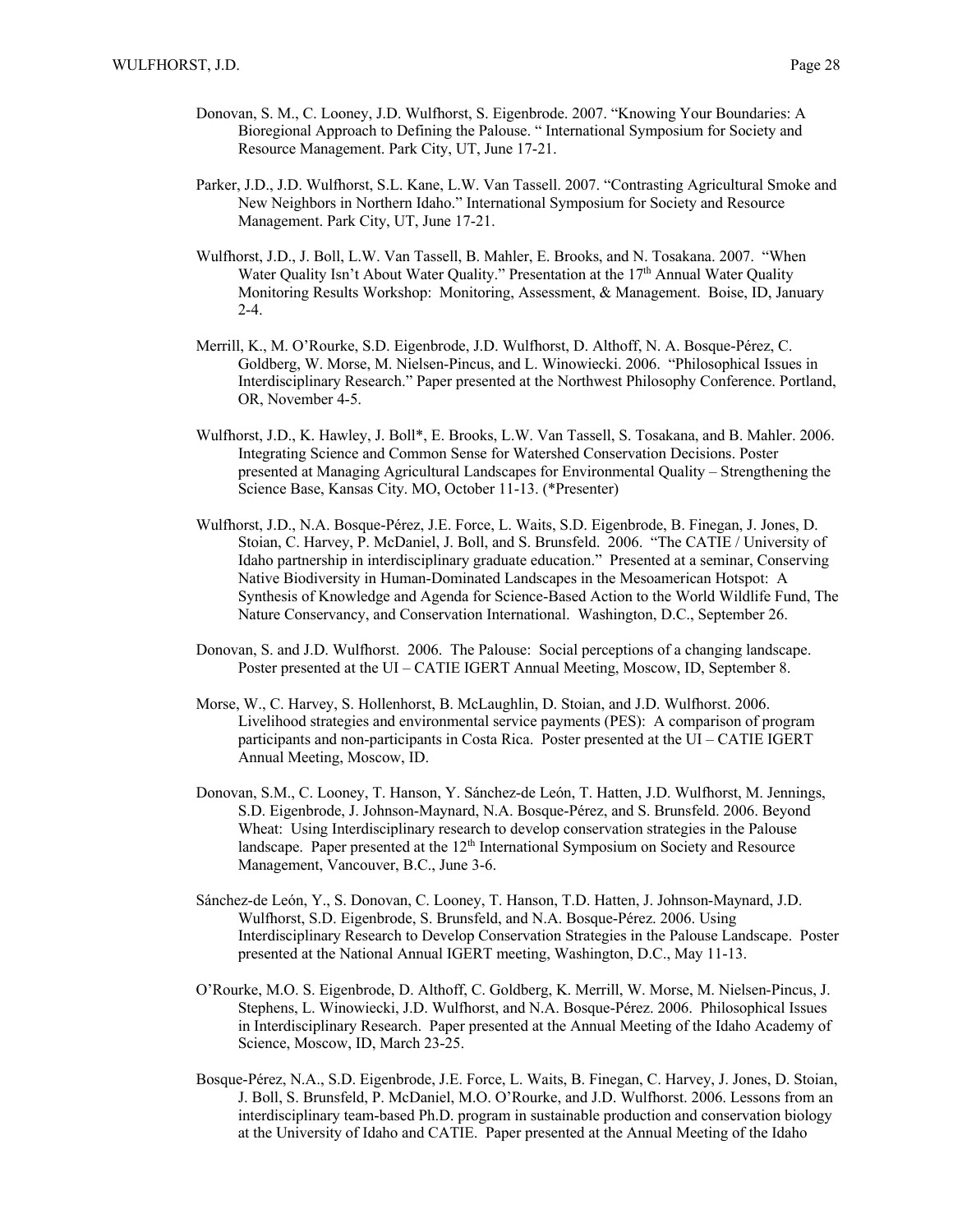- Boll, J. and J.D. Wulfhorst (co-presenters). 2006. Evaluation of Conservation Practices in a Mixed-Land Use Watershed using Cumulative Effects Modeling and Interdisciplinary Analyses. Paper presented at the USDA National Water Meeting. San Antonio, TX, February 5-9.
- Morse, W., S. Hollenhorst, D. Stoian, C. Harvey, W. McLaughlin, and J.D. Wulfhorst. 2006. Impact of Payments for Environmental Services on the Livelihood Strategies of Rural Landowners. Annual Conference of the Ecological Society of America, Merida, Mexico, January.
- Morse, W., M. Nielsen-Pincus, J.E. Force, and J.D. Wulfhorst. 2005. Bridges and barriers to developing and conducting integrated team research: Lessons learned from a NSF IGERT experience. Paper presented at the Western Association of Recreation Researchers and Professionals. Park City, UT, October 27-29.
- Wulfhorst, J.D. 2005. Panelist on the history of Natural Resources Research Group during the past 40 years for the Rural Sociological Society. Annual Meeting of the Rural Sociological Society, Tampa, FL, August 9-12.
- Haugestad, A.K. and J.D. Wulfhorst. 2005. "Together by the Fire: Rural Living and the Sustainable Development Narrative." Paper presented in Working Group I – Mobilisation, Information, Sensitisation of the Local Population, The Role of Local Partnerships, at the XI World Congress of Rural Sociology, Trondheim, Norway, July 25-30.
- Haugestad, A.K. and J.D. Wulfhorst. 2005. "Concepts of Justice, Property and Stewardship in Native American, Norwegian, and American Cultures." Paper presented in Working Group 8 – Miniconference: From peasant agronomy to capitalist/industrial agriculture, at the XI World Congress of Rural Sociology, Trondheim, Norway, July 25-30.
- Bosque-Pérez, N., L. Waits, J. Force, S. Eigenbrode, S. Brunsfeld, J.D. Wulfhorst, P. McDaniel, J. Boll, C. Harvey, B. Finegan, and D. Stoian. 2005. "Launching Interdisciplinary Team-Based PhD Training in Conservation Biology and Sustainable Development at the University of Idaho and CATIE." Paper presented at the Annual Meeting of the Society for Conservation Biology. Brasilia, Brazil, July 15-19.
- Donovan, S. and J.D. Wulfhorst. 2005. "The Palouse: Social Perceptions of a Changing Landscape." Poster presented at the Annual Meeting of the Society for Conservation Biology. Brasilia, Brazil, July 15-19.
- Wulfhorst, J.D., N.R. Rimbey (presenter) and T.D. Darden. 2005. Community and resistance on the range. Presented at the Soc. for Range Management Annual Meeting. Ft. Worth, TX, February 5-11.
- Holman, J., D. Thill, J. Johnson-Maynard, C. Hunt, J. McCaffrey, L. Van Tassell, J.D. Wulfhorst, D. Crawford, and J. Reed. "A team approach to addressing a critical grass seed production issue." Poster presented at the Crop Science Society of America, 11/04, Seattle, WA.
- Wulfhorst, J.D., T. Jones, R.S. Krannich, J. Peeples, and J. Weiss. "Imperialist States, Tribes, and the Struggle Over Nuclear Waste Storage." Paper presented at the  $10<sup>th</sup>$  International Symposium on Society and Resource Management, 6/04, Keystone, CO.
- Wang, G.A., J.D. Wulfhorst, J.A. Gustanski, and C. Harris. "The Challenge of Environmental Justice in East Wenatchee, Washington." Paper presented at the 10<sup>th</sup> International Symposium on Society and Resource Management, 6/04, Keystone, CO.
- Nielsen-Pincus, M., J.E. Force, S. Donovan, W. Morse, and J.D. Wulfhorst. Panel Session: Social Science Lessons and Challenges of Interdisciplinary Research in Natural Resource Management: The NSF-IGERT Experience, 6/04, Keystone, CO.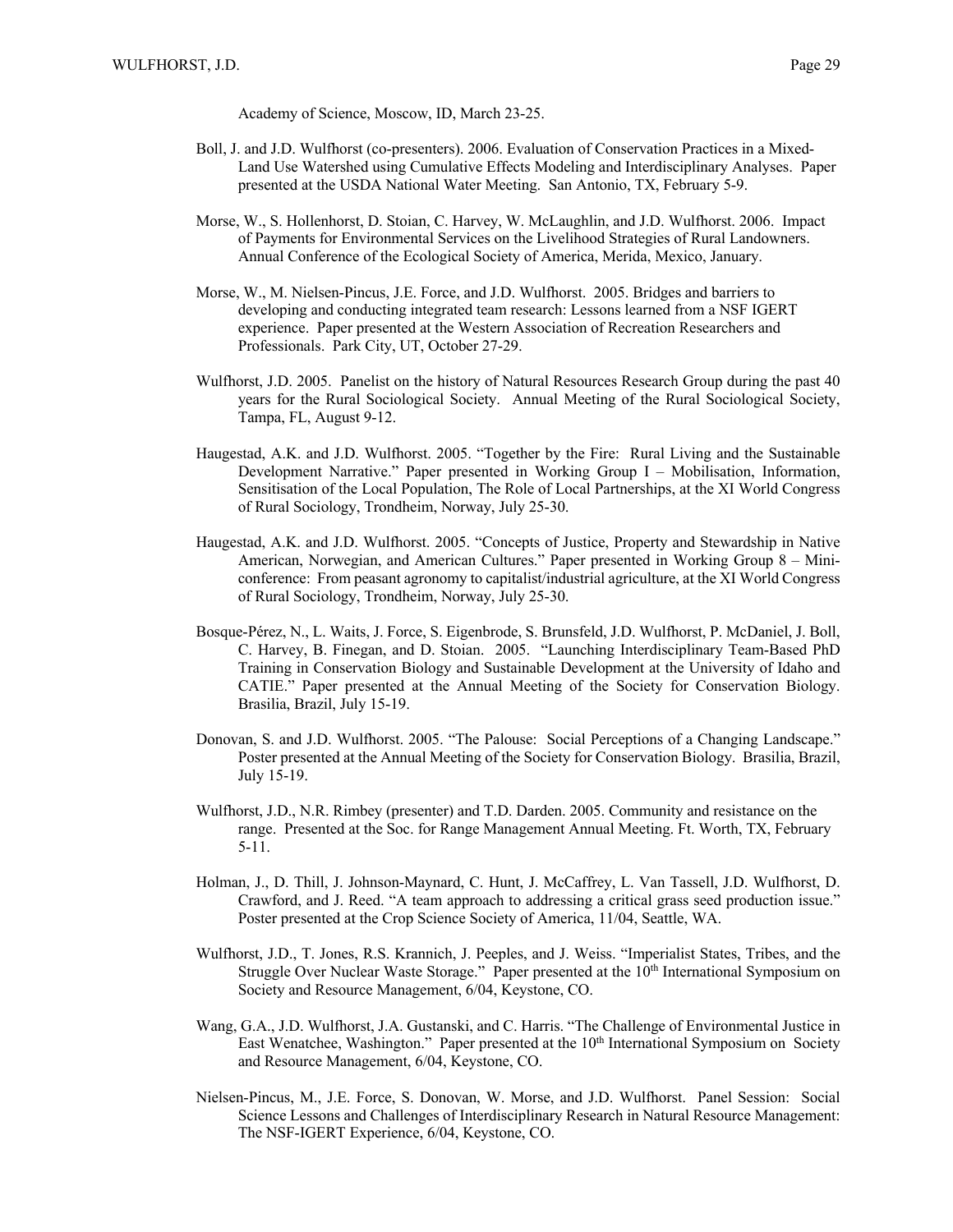- Donovan, S. and J.D. Wulfhorst. "Balancing Science, Policy, and Exurbia in the Agrarian West: The Basis for an Interdisciplinary Case Study Regarding Land Use Changes on the Palouse." Paper presented at the  $10<sup>th</sup>$  International Symposium on Society and Resource Management,  $6/04$ , Keystone, CO.
- Force, J., L. Waits, N. Bosque-Pérez, S. Eigenbrode, S. Brunsfeld, P. McDaniel, J.D. Wulfhorst, J. Boll, B. Finegan, C. Harvey, and E. Somarriba. "An Integrative Model of Graduate Education in Biodiversity Conservation and Sustainable Production in Fragmented Landscapes." Paper presented at the 5th Biennial Conference on University Education in Natural Resources, 3/04, Flagstaff, AZ.
- Wulfhorst, J.D. "Shadows of Secrecy and the Nuclear Power Renaissance." Paper presented at the 3<sup>rd</sup> Global Conference on Ecological Justice and Global Citizenship. 2/04, Copenhagen, Denmark.
- Wulfhorst, J.D., N. Rimbey, and T. Darden. "Rattlesnakes, Cattle, and Sagebrush ~ Sociology in Owyhee County." Presentation at the  $57<sup>th</sup>$  Annual Meeting of the Society for Range Management, 1/04, Salt Lake City, Utah.
- Gripne, S., J. Ward, J.W. Thomas, J.D. Wulfhorst, and H. Hesselyn. "Grassbanks: Are They An Effective Tool for Achieving Conservation, Promoting Stewardship and Building Trust?" Poster presented at The Quivira Coalition's 3<sup>rd</sup> Annual Conference, 1/04, Albuquerque, New Mexico.
- Wulfhorst, J.D., "Public Participation Dilemmas with Subsurface Science at INEEL." Lead presentation for the Environmental Policy and Management Session at the  $3<sup>rd</sup>$  Annual Subsurface Science Symposium, 10/03, Salt Lake City, Utah.
- Environmental Policy and Management Panel. 3<sup>rd</sup> Annual Subsurface Science Symposium, 10/03, Salt Lake City, Utah (J.D. Wulfhorst, Mac McKee, Fred Wagner, Thomas Hardy, and Lynn Van Every).
- Wulfhorst, J.D. and M. Nielsen-Pincus. "Community Consequences to Public Health from Agricultural Burning." Paper presented at the  $66<sup>th</sup>$  Annual Meeting of the Rural Sociological Society, 7/03, Montreal, Quebec.
- Looney, C., Y. Sánchez-de León, R. Cobb, S. Eigenbrode, J. Johnson-Maynard, J.D. Wulfhorst, and N. Bosque-Pérez. "Interdisciplinary Research Report—Invertebrate Biodiversity in the Palouse Prairie: Conservation Implications." Presentation at the 1<sup>st</sup> Annual Meeting of the University of Idaho and Tropical Agricultural Research and Higher Education Center (CATIE) IGERT Project, 7/03, La Selva and Turrialba, Costa Rica.
- Waits, L., N. Bosque-Perez, J.Force, S. Brunsfeld, S. Eigenbrode, J.D. Wulfhorst, P. McDaniel, J.Boll, C.Harvey, B.Finegan, and E. Somarriba. "An Integrative Model of Graduate Education in Conservation Biology and Sustainable Production." Paper presented at the Annual Meeting of the Society for Conservation Biology, 7/03, Duluth, Minnesota.
- Falk, J.L. and J.D. Wulfhorst. "To Include or not to Include—Sensitivity to Cross-Cultural Research in Idaho." Paper presented at the  $45<sup>th</sup>$  Annual Meeting of the Idaho Academy of Science,  $4/03$ , Lewiston, Idaho.
- Falk, J.L. and J.D. Wulfhorst. "'Indian Time': Cultural Considerations for Inclusive Social Science Research. Paper presented at the National Conference on Undergraduate Research (NCUR), 3/03, Salt Lake City, Utah.
- Wulfhorst, J.D. and J. Kamm. "Tribal Sovereignty, Injustice, and Nuclear Waste in the United States". Paper presented at the  $2<sup>nd</sup>$  Global Conference on Environmental Justice and Global Citizenship, 2/03, Copenhagen, Denmark.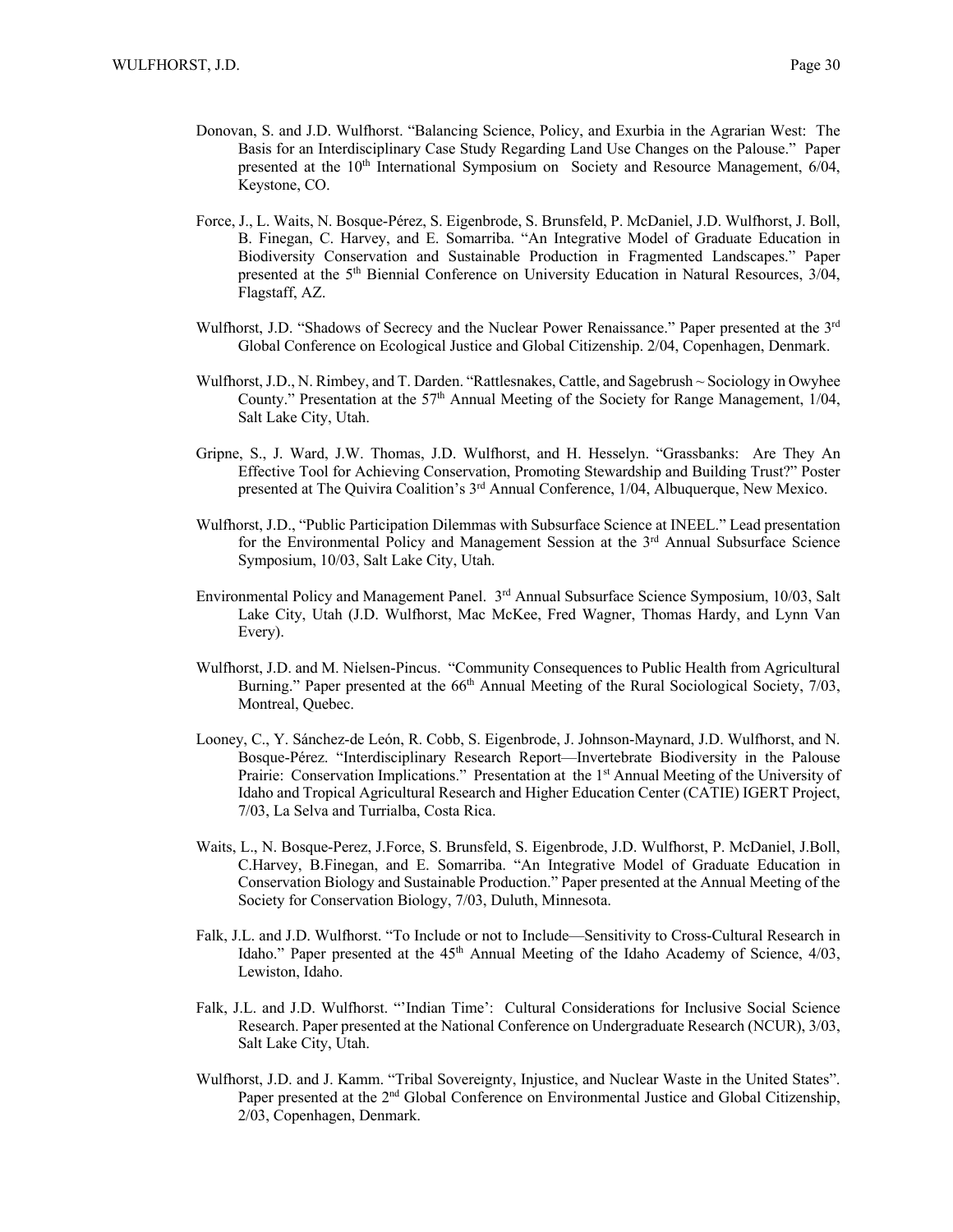- "Environmental Policy and Management," Coordinated Social Science Session for 2nd Annual INEEL Subsurface Symposium, 10/02, Boise, Idaho (Inland Northwest Research Alliance; Participants: B. Richards, S. Dawson, G. Madsen, E. Glenn, J.D. Wulfhorst).
- Wulfhorst, J.D., K. Wrigley, J. Kamm, J. Parker, E. Glenn, J. Beller, and B. Breckenridge. "Subsurface Contamination and Economic Development in the Snake River Basin." Paper presented at the 2nd Annual INEEL Subsurface Science Symposium, 10/02, Boise, Idaho.
- Wulfhorst, J.D. and J. Parker. "Differential Costs and Benefits Related to Control of Natural Resources." 10/02, Paper presented at the Global Challenges of Parks and Protected Area Management Symposium, Sardinia, Italy.
- Wulfhorst, J.D. "University of Idaho—Research Experiences for Undergraduates Program in Environmental Science." 9/02, NSF Engineering & Computing Education Grantees Conference, Washington, D.C.
- Wulfhorst, J.D., K. Wrigley, J. Kamm, J. Parker, E. Glenn, J. Beller, and B. Breckenridge. "Local Economics, National Lab, and the Community's In between." 8/02, Paper presented at the 65th Annual Meeting of the Rural Sociological Society, Chicago, Illinois.
- Rwiza, S. and J.D. Wulfhorst. "Economic, Environmental, and Equity Concerns with Transporting Radioactive Waste." 8/02, Paper presented at the 65<sup>th</sup> Annual Meeting of the Rural Sociological Society, Chicago, Illinois.
- Glenn, E. and J.D. Wulfhorst. "Mapping Risk Perceptions: People and Groundwater Resources on the Snake River Plain."  $8/02$ , Paper presented at the  $65<sup>th</sup>$  Annual Meeting of the Rural Sociological Society, Chicago, Illinois.
- Kaufman, N. and J.D. Wulfhorst. "Presence, Presentation, & Flexibility in Tribal Fieldwork." 2/02, Paper presented at the Annual conference of the National Association of Native American Studies, Houston, Texas.
- Glenn, Evan and J.D. Wulfhorst. "Social Reactions to Transuranic Waste Incineration in Southeast Idaho: A New Social Movement Analysis." 8/01, Paper presented at the 64<sup>th</sup> Annual Meeting of the Rural Sociological Society, Albuquerque, New Mexico.
- Parker, J., M. McDonough, and J.D. Wulfhorst. "Environmental Ethics and Behavior of Rural Southern African Americans: A Challenge to the Environmentalist Stereotype." 8/01, Paper presented at the 64th Annual Meeting of the Rural Sociological Society, Albuquerque, New Mexico.
- Wulfhorst, J.D., E. Glenn, B. Breckenridge, J. Beller, J. Brown, H. Blackman, R. Krannich, S.L. Albrecht, J. Parker, L.R. Mink. "Subsurface Science and the Above-ground issues." 9/01, Paper presented at the 1<sup>st</sup> Annual Subsurface Science Symposium, Idaho Falls, Idaho.
- Wulfhorst, J.D. and Evan Glenn. "Social Structures and the Development of Water Resources Along the Upper Snake River." 5/01, Paper presented at the Water and Rural History Conference, Reno, Nevada.
- Boll, J., J.D. Wulfhorst, C.A. Campbell, E.S. Brooks, S. Chen, G. Wang, C.O. Stockle, D.K. McCool, D. Brown, D. Feichtinger, and A. Vitale. "An Integrated Systems approach to watershed restoration with community involvement applied to a small rural watershed." 2/01, Paper presented at the NSF/EPA/USDA Water and Watersheds Progress Review Conference, San Francisco, California.
- Wulfhorst, J.D., J. Parker, and C. Ward. "Thinking Alternatively for Natural Resources Policy Research." 2/01, Paper presented at the Taking Nature Seriously: Citizens, Science and the Environment Conference, Eugene, Oregon.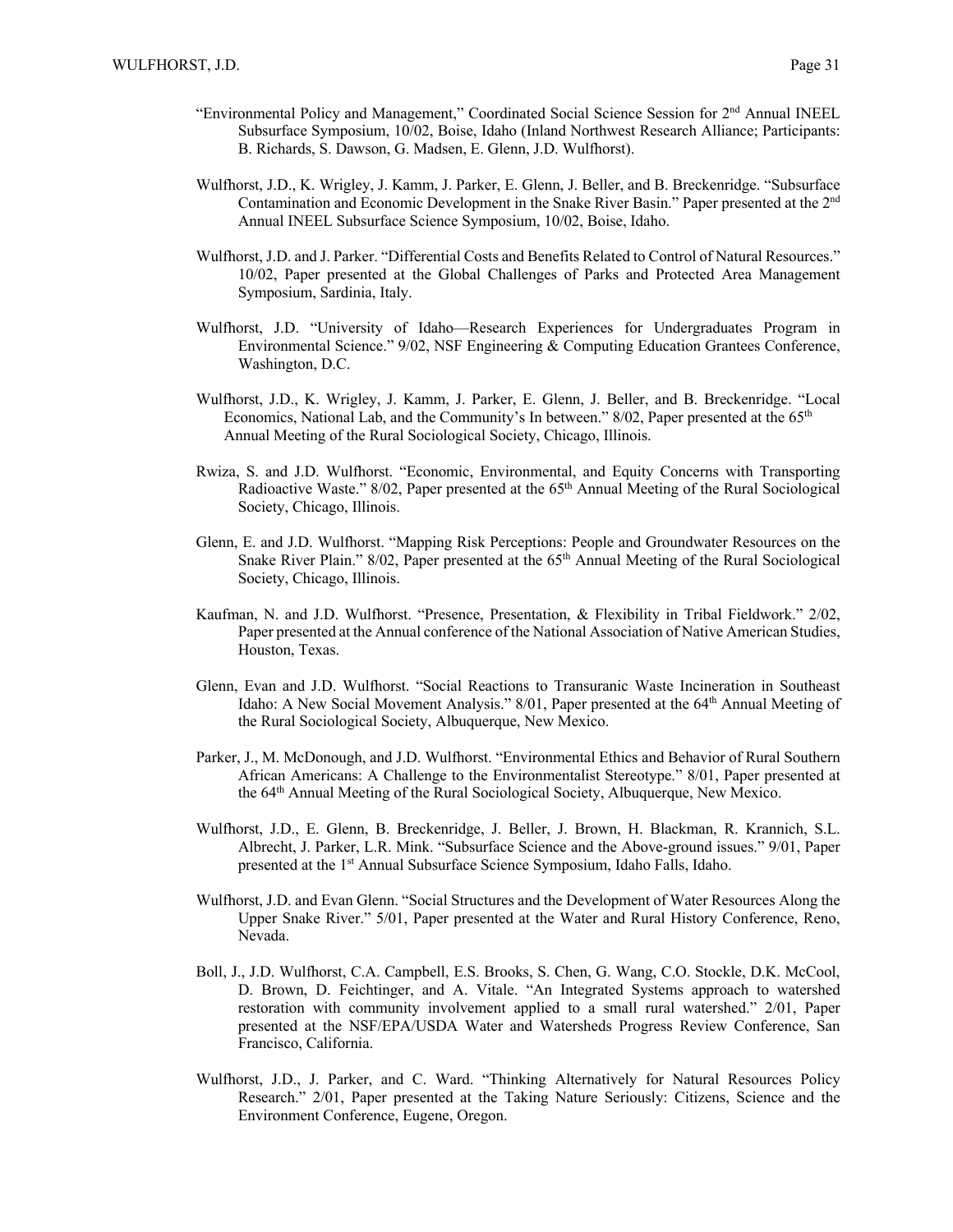- Wulfhorst, J.D. "Comparison of Influential Factors in Community Among Indian and non-Indian Groups." 2/01, Paper presented at the Annual Conference of the National Association of Native American Studies, Houston, Texas.
- Chen, S., G. Wang, J. Boll, and J.D. Wulfhorst. "Use of Optimal Techniques for Watershed Management with emphasis on erosion control." 7/00, Paper presented at the Annual Meeting of the American Society of Agricultural Engineers, Sacramento, California.
- Wulfhorst, J.D., S.L. Albrecht, and R.S. Krannich. "A Comparison of Community-Level Impacts in Opportunity/Threat Development." 6/00, Paper presented at the 8th International Symposium on Society and Resource Management, Bellingham, Washington.
- Albrecht, S.L., S.E. Daniels, R.S. Krannich, and J.D. Wulfhorst. "Opportunities and Challenges for Rural Development in Remote Settings: The Case of Waste Facility Siting on Native American Lands in the American West." 2/00, Paper presented at the Annual meeting of the Western Rural Studies Association, Poipu, Hawaii.
- Wulfhorst, J.D., S.L. Albrecht, A.E. Luloff, and S. Lopez. "Community Identity in Rural Indian Development." 2/00, Paper presented at the Annual Conference of the National Association of Native American Studies, Houston, Texas.
- Wulfhorst, J.D., K. Wrigley, R.S. Krannich., S.H. Murdock, S. Spies, S. White, K. Effah, F. L. Leistritz, and R. Sell. "The Relationship Between Trust and Capital in Waste Facility Siting." 8/99, Paper presented at the 62nd Annual Meeting of the Rural Sociological Society, Chicago, Illinois.
- Wulfhorst, J.D. "Deep Thoughts: Well-Plugging as a Rural Community Initiative." 8/98, Poster presented at the 61st Annual Meeting of the Rural Sociological Society, Portland, Oregon.
- Wulfhorst, J.D., H. Ernst, and M. Al-Kaisi. "Sustaining Community with a Water Quality Initiative." 7/98, Paper presented at the Annual Meeting of the Community Development Society, Kansas City, Missouri.
- Wulfhorst, J.D. "Water Quality Education on the Eastern Colorado Plains." 6/98, Paper presented at the Annual Education Conference of the National Environmental Health Association, Las Vegas, Nevada.
- Krannich, R.S., J.D. Wulfhorst, K. Wrigley, S.H. Murdock, S. Spies, S. White, F.L. Leistritz, R.R. Hamm, R. Sell, and J. Thompson. "In Search of Local Support for Hazardous Waste Facility Siting: Resident Responses to Alternative Community Compensation and Incentive Programs." 5/97, Paper presented at the Annual Meeting of the International Association for Impact Assessment, New Orleans, Louisiana.
- Murdock, S.H., S. Spies, K. Effah, S. White, R. S. Krannich, J.D. Wulfhorst, K. Wrigley, F.L. Leistritz, R. Sell, and J. Thompson. "Waste Facility Siting in Rural Areas in the United States: An Assessment of an Integrated Model for Explaining Residents' Level of Support for Waste Siting." 5/97, Paper presented at the Annual Meeting of the International Association for Impact Assessment, New Orleans, Louisiana.
- Wulfhorst, J.D. "Technological Risk, Culture, and Community in Tooele County, Utah." 3/97, Paper presented at the Annual Meeting of the Society for Applied Anthropology, Seattle, Washington.
- Wulfhorst, J.D., R.S. Krannich, and K. Wrigley. "A Theoretical Model of Collective Well-Being Using Factors of Trust, Technology, and Risk." 8/96, Paper presented at the 59<sup>th</sup> Annual Meeting of the Rural Sociological Society, Des Moines, Iowa.
- Wrigley, K., J.D. Wulfhorst, R.S. Krannich, S.H. Murdock, F.L. Leistritz, and R.R. Hamm. "The Role of Local Participation in Development Planning."  $8/96$ , Paper presented at the 59<sup>th</sup> Annual Meeting of the Rural Sociological Society, Des Moines, Iowa.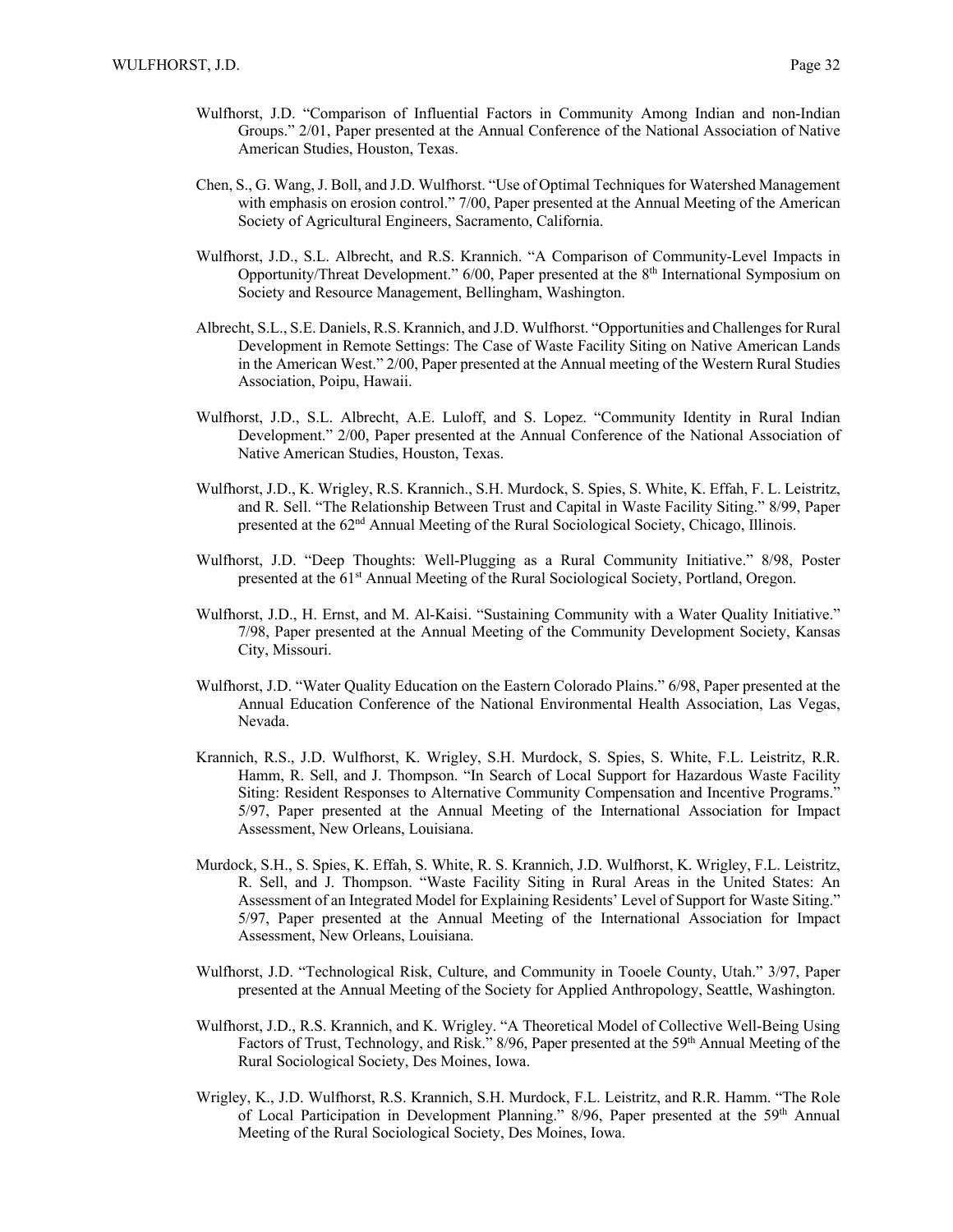- Krannich, R.S., K. Wrigley, J.D. Wulfhorst, S.H. Murdock, S. Spies, S. White, F.L. Leistritz, R.R. Hamm, R. Sell, and J. Thompson. "Addressing Equity Concerns and Local Opposition in the Siting of Hazardous Waste Facilities: The Potential Role of Community Compensation Programs." 8/96, Paper presented at the 59<sup>th</sup> Annual Meeting of the Rural Sociological Society, Des Moines, Iowa.
- Wulfhorst, J.D. "Managing Weapons and Waste in the Rural West: Examining High Technology, Trust, and Risk Policy in the Community."  $8/96$ , Poster presented at the  $59<sup>th</sup>$  Annual Meeting of the Rural Sociological Society, Des Moines, Iowa.
- Wulfhorst, J.D., R.S. Krannich, S.H. Murdock, F.L. Leistritz, and R.R. Hamm. "Managing Hazardous Wastes and Risks in Rural Communities."  $5/96$ , Paper presented at the  $6<sup>th</sup>$  International Symposium on Society and Resource Management, University Park, Pennsylvania.
- "Waste Management, Community, and Technology: Contemporary Policy Implications." Organized panel session for the Annual Meeting of the Pacific Sociological Association, 3/96, Seattle, Washington.
- Wulfhorst, J.D. "Negotiating Order in the Corps of Engineers." 4/93, Paper presented at the Annual Meeting of the Midwest Sociological Society, Chicago, Illinois.
- Wulfhorst, J.D. "Organizational Change as Process: Project Management in the Corps of Engineers." 3/93, Paper presented at the Annual Meeting of the Eastern Sociological Society, Boston, Massachusetts.
- Wulfhorst, J.D. "Perceptions of 'Appalachia' from the Corps of Engineers." 3/93, Paper presented at the Annual Appalachian Studies Conference, Johnson City, Tennessee.
- Wulfhorst, J.D. "'Stewards' of the Environment: Reshaping the U.S. Army Corps of Engineers' Organizational Culture." 5/92, Paper presented at the 2nd Annual Continental Conference on Social Ecology, Townsend, Tennessee.
- Wulfhorst, J.D. "Project Management and the U.S. Army Corps of Engineers: Implications for Change."  $5/92$ , Paper presented at the  $4<sup>th</sup>$  Symposium on Society and Resource Management, Madison, Wisconsin.
- Wulfhorst, J.D. "Negotiating Order in an Appalachian Community: Sociocultural Change in Water Resources Development." 3/92, Paper presented at the Annual Appalachian Studies Conference, Asheville, North Carolina.

#### **Grants and Contracts Awarded:**

- Williams, P., C. Hagen, J.D. Wulfhorst, J. Ritten, J. Mosley, and K. Lee. 2021. Sustaining rural livelihoods, livestock grazing, and sage-grouse habitat in western sagebrush systems (2022-2025), USDA-AFRI. \$650,000 (Wulfhorst - \$187,178).
- Wulfhorst, J.D. & J. Ritten. Community Security in Beef Production Sustainability (2020 2022), National Cattleman's Beef Association (NCBA), Denver, CO. \$97,333.
- Wulfhorst, J.D. Social Assessment Rural Prosperity Workshops, Salmon Challis Forest Plan Revision (2019-2021), US Forest Service. Salmon, ID \$13,708.
- Ellison, M., T. Johnson, K. Lee, J. Aycrigg, E. Winford, J. Ritten, and J.D. Wulfhorst. 2019-2023. Livestock grazing management and riparian ecosystem services: identifying trade-offs and potential synergies among ecological, economic, and social values. USDA – AFRI. \$499,876 (Wulfhorst - \$33,496).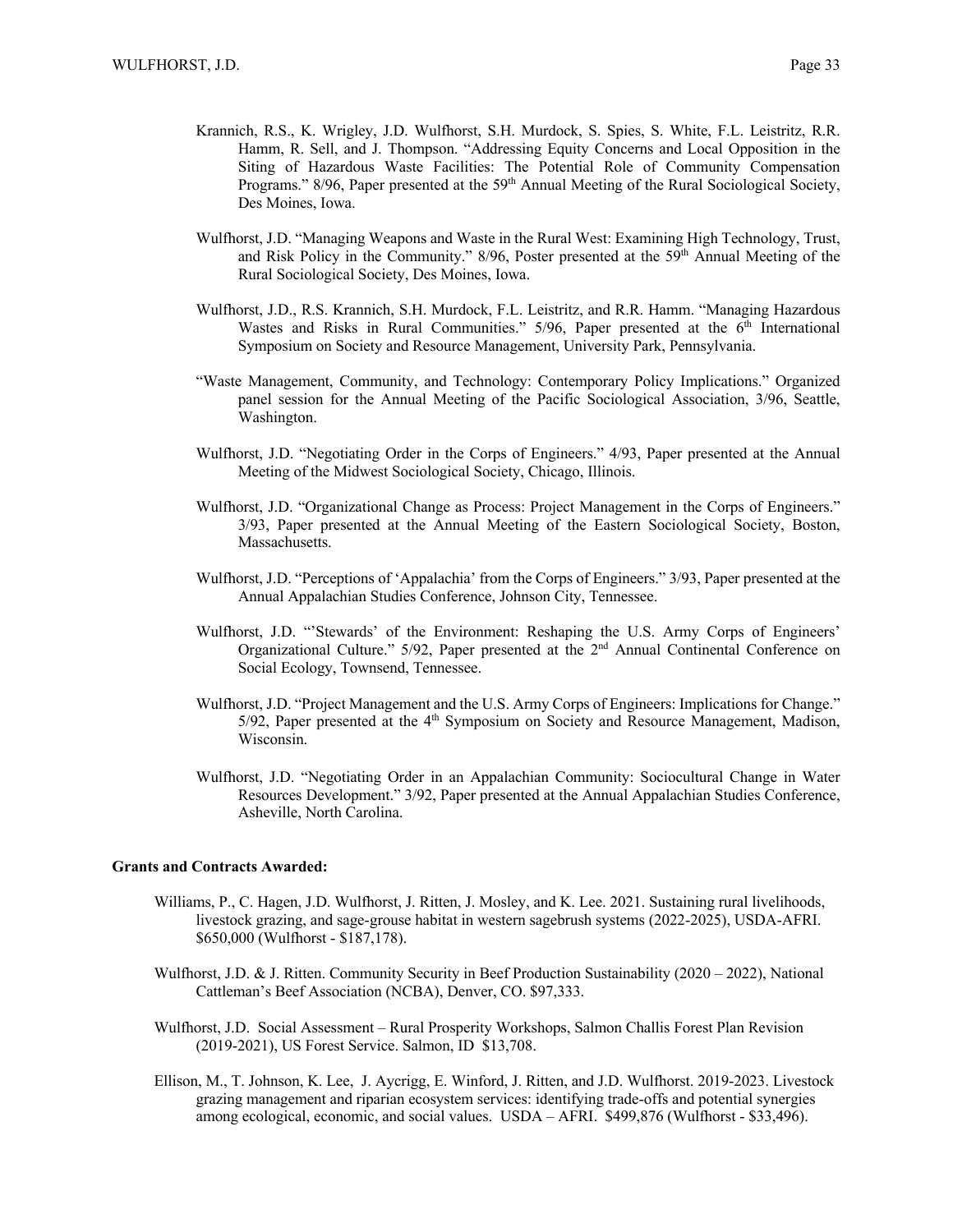- Wulfhorst, J.D. Social Assessment of Annual Grass Transitions in the Great Basin. 2018-2020. USDA-Agricultural Research Service. Boise, ID. \$215,065. Supplement (\$83,153, 2020; \$42,173 2021)
- Wulfhorst, J.D. Human Dimensions of Long-term Agroecosystems Research (LTAR). USDA-Agricultural Research Service. Mandan, ND. \$960,002. Supplement (\$40,000, 2020).
- Ward, T., J.D. Wulfhorst, S. Hopkins, K. Braun, C. Jorcyk, E. Erdei, M. Thompson-Robinson, J. Lucero, and J.J. Thomas. Clinical Translational Research - Infrastructure Network, renewal proposal. Community Engagement & Outreach Core, Idaho Director. National Institutes for Health. August 2018-2020. (Wulfhorst, \$82,785 –Y1; \$33,084 – Y2; \$16,557 – Y3; \$16,557 – Y4; Y4 - \$16,557).
- Wulfhorst, J.D. Extreme Weather, Conservation, and Risk Management Nexus. USDA-Agricultural Research Service. Pullman, WA. \$120,000. Supplement (\$30,000, 2021).
- Wulfhorst, J.D. Social Assessment Framework Salmon Challis Forest Revision Plan (2017-2019), US Forest Service. Salmon, ID. \$31,008.
- Wulfhorst, J.D. Idaho MILES High Divide Survey (2017-2018), National Science Foundation. University of Idaho, Moscow, ID. \$49,430.
- Wulfhorst, J.D. 2016. Producer Survey to Determine Nutrient Use in the Magic Valley Part II. USDA Agricultural Research Service, Kimberley, ID. \$34,865.
- Wulfhorst, J.D. 2014. A Social Impact Assessment for the Bruneau-Owyhee Sage-grouse Habitat Project, Idaho Office of Species Conservation, Boise, ID, \$12,500 (Wulfhorst, \$12,500).
- Wiest, M., J.D. Wulfhorst, J. Kenyon, G. Gollberg, S. Daley Laursen. 2014. Best Practices and Approaches to Managing Social Science Data. US Geological Survey, Reston, VA, \$59,473 (Wulfhorst, \$23,094).
- Wulfhorst, P. Lewin, N. Rimbey, and K.S. Jensen. 2014. Owyhee County Socio-Economic Assessment, Owyhee County, ID, Murphy, ID, \$26,855 (Wulfhorst, \$14,250).
- Wulfhorst, J.D. and K. Launchbaugh. 2014. BLM Rangeland Collegiate Teams. DOI Bureau of Land Management, State of Idaho, Boise, ID, \$39,464 (Wulfhorst, \$12,000).
- Hill, R.D. and J.D. Wulfhorst. 2012. SGP: Integrating Perspectives on Drinking Water, Wastewater, and River Health Governance in Costa Rica. \$2,850. Student Grant Program, University of Idaho, Moscow, ID.
- Eigenbrode, S. (PD), J. Abatzoglou, J. Antle, I. Burke, S. Capalbo, P. Gessler, J. Gosz, D. Huggins, J. Johnson-Maynard, C. Kruger, B. Lamb, P. Mote, K. Painter, W. Pan, S. Petrie, T. Paulitz, P. Shepson, C. Stöckle, V. Walden, J.D. Wulfhorst, and K. Wolf. 2011. Regional Approaches to Climate Change for Pacific Northwest Agriculture. National Institute for Food and Agriculture CAP program, \$20,000,000 (Wulfhorst, \$582,813), Award No. 2011-68002-30191.
- Eigenbrode, S. (PD), J. Johnson-Maynard, J.D. Wulfhorst, J. Gosz, H. Kok, W. Pan, S. Capalbo, and S. Petrie. 2010. Planning a Long Term Agricultural Project for Dryland Agroecosystems of the Inland Pacific Northwest. National Institute for Food and Agriculture Long Term Agricultural Project Planning (LTAP) Grant program, \$200,000 (Wulfhorst, \$9,100), Award No. 2010-85208-20388.
- Johnson, D.E. (PI), P. Clark, M. Borman, N. Rimbey, K. Crane, K. Painter, and J.D. Wulfhorst. 2009. Developing an Adaptive Management System and its Components to Address Effects of Gray Wolf Reintroduction on Ecosystem Services. USDA – AFRI Managed Ecosystems, \$148,188 (Wulfhorst, \$2,100).
- Young, D. (PI), J.D. Wulfhorst, and P. Diebel. 2009. Measuring socioeconomic impacts of the STEEP program in the Pacific Northwest and identifying keys to expanding adoption of soil conserving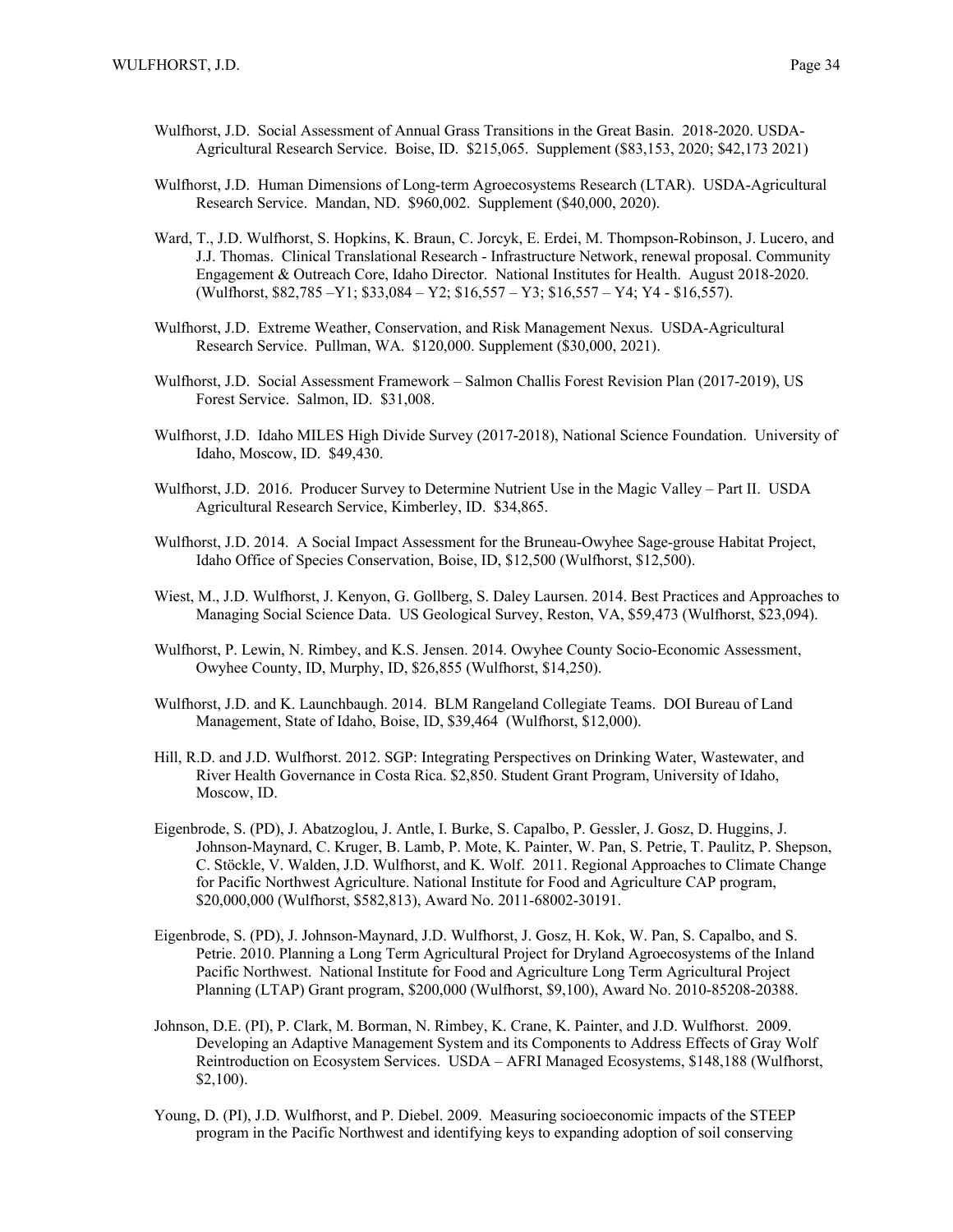farming systems in the region. USDA – STEEP, \$199,980 (Wulfhorst, \$99,480).

- Watson, P. (PI), J.D. Wulfhorst, and P. Salant. 2009. Foreign-born labor contributions to Idaho's economy and communities. Idaho Dairymen's Association, \$69,614 (Wulfhorst, \$13,778).
- Bosque-Pérez, N.A. (PI), S. Eigenbrode, J.D. Wulfhorst, L. Waits, J.E. Force, and P. Morgan. 2009. IGERT: Evaluating resilience of biological and social systems in changing landscapes: a doctoral research and education program in Idaho and Costa Rica. NSF IGERT Renewal, \$3,200,000 (Wulfhorst, \$120,000).
- Wulfhorst, J.D. (PI), M. O'Rourke, C. Hovde Bohach, S. Donovan, D. Schmidt, S. Crowley, S. Eigenbrode, L. Stinson, R. Dahlquist, S. Pepper, and A. Turner. 2009. Enhancing Communication in Public Health Research and Practice. University of Idaho Environmental Science Program Fund for Interdisciplinary Teams (FIT) (\$20,000).
- Hardesty, L. (PI), J. Wu, J.D. Wulfhorst, W. Elliot, P. Ndegwa. Evaluating the Impacts of Conservation Practices on Watershed Health in a Salmon-Bearing Rangeland Watershed: Asotin Creek, Washington. USDA – CEAP Rangelands. 9/08 – 8/11, \$600,000 (Wulfhorst, \$62,232).
- Boll, J. (PI) and J.D. Wulfhorst. Productive Development Program for Sustainable Irrigation Production of Vegetables for Domestic Markets. Millennium Challenge Corporation. 6/08 – 5/10. \$130,127 (Wulfhorst, \$58,300).
- O'Rourke, M. (PI), S.D. Eigenbrode, J.D. Wulfhorst, and S. Crowley. Improving Communication in Cross-Disciplinary Communication. National Science Foundation Science & Society Program.  $8/08 - 7/10$ . \$289,986 (Wulfhorst, \$38,600).
- Mahler, B. (PI) Summer Research Experience for Undergraduates in Sustainable Water Resources. NSF Research Experience for Undergraduates Program. 2/08 – 1/11. \$396,371. (Wulfhorst, J.D. – Senior Collaborator)
- Wulfhorst, J.D. (PI), P. Salant, S. Kane, and B. Foltz. Community Level Impacts of Southern Idaho's Dairy Industry. United Dairymen of Idaho. 1/08 - 9/09, \$60,288. (Wulfhorst, \$47,400)
- Boll, J. (PI), J.D. Wulfhorst, B. Mahler, T. Steenhuis, L. Kurkalova, and G. Vellidis . Synthesis and Analysis of 13 CSREES CEAP Projects. #2007-51130-03992. USDA National Integrated Water Quality Program. 9/07 – 9/10, \$420,328 (Wulfhorst, \$34,428).
- Hill, R. (PI), J. Ahola, J.D. Wulfhorst, J. Szasz, B. Hough, R. Bolze, and L. Leachman. Feed Efficiency Research and Outreach for the Beef Industry. USDA National Research Initiative. 1/08 – 12/11, \$450,000 (Wulfhorst, \$46,128).
- Wulfhorst, J.D. (PI), P. Salant, and S. Kane. Engaging the Idaho Farm Community in the Biofuels Boom. University of Idaho Seed Grant. 7/07 – 6/08, \$13,173.
- Eigenbrode, S.D. (PI) and M. O'Rourke. Evaluating the Effect of Philosophical Dialogue on Collaborative Science. University of Idaho, College of Graduate Studies, Interdisciplinary Grant Program, 7/07 – 6/08, \$13,000. (Wulfhorst, J.D. – collaborator)
- Wulfhorst, J.D. and N.R. Rimbey. Idaho Rangeland Resource Commission Focus Groups. IRRC, 6/07 9/07, \$7,332.
- Tanaka, J. (PI), A. Torell, N. Rimbey, J.D. Wulfhorst, T. Taylor, A. Blevins, and K. Jensen. Assessment of Social and Economic Capabilities -- USDI Bureau of Land Management. 9/06 – 9/07, \$134,770 (Wulfhorst, \$39,370)
- Thill, D. (PI), J. Johnson-Maynard, J. McCaffrey, L. Van Tassell, and J.D. Wulfhorst. Integrated Residue Management Systems for Sustained Seed Yield of Kentucky Bluegrass Without Burning-Phase II. USDA-CSREES Grass Seed Cropping Systems for Sustainable Agriculture Program. 1/05-12/06,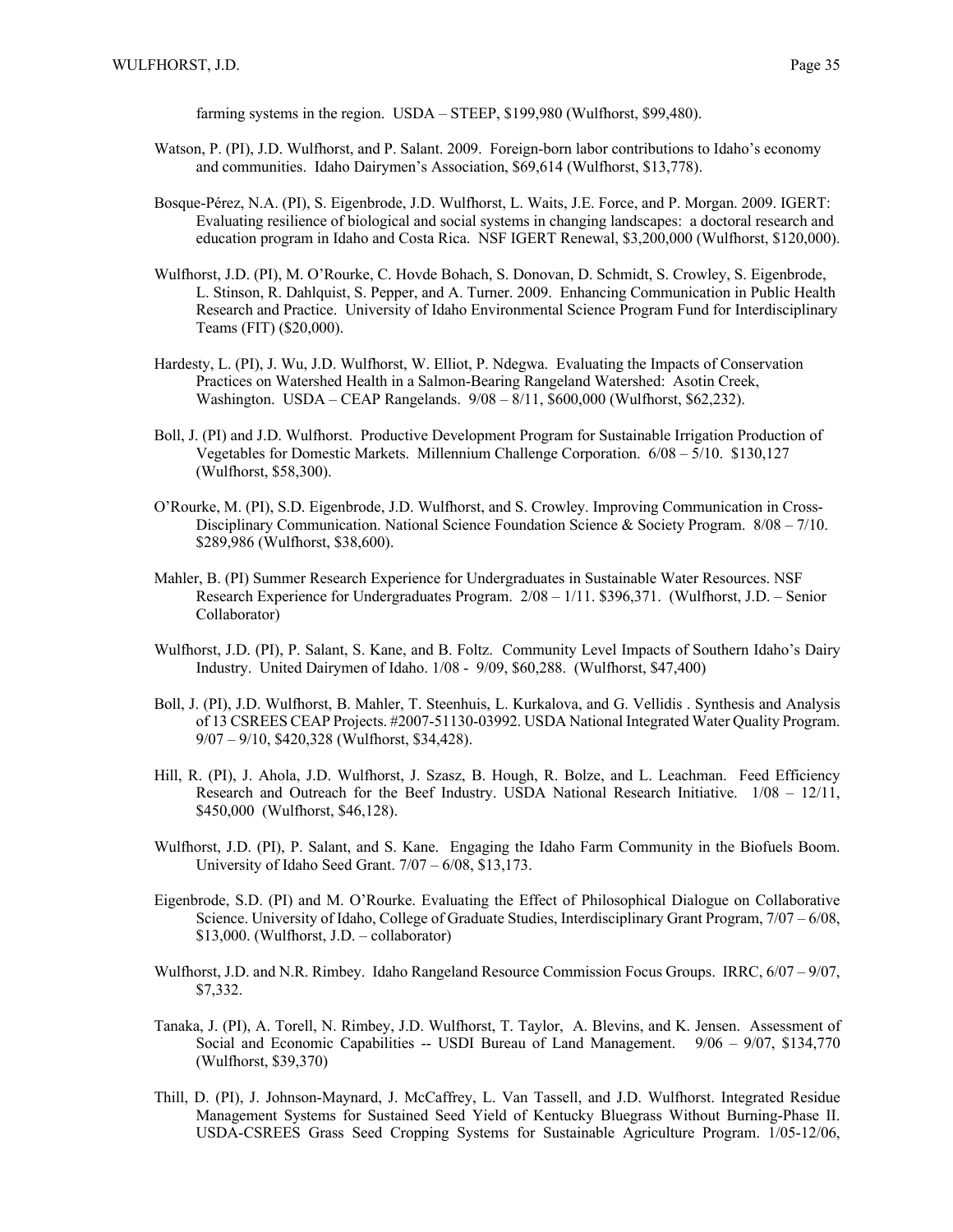\$147,000, (Wulfhorst, \$18,087)

- Wulfhorst, J.D. (PI), Service-Learning with the Confederated Tribes of the Umatilla Indian Reservation, Service-Learning Grant Initiative, University of Idaho Career and Professional Planning Office, 8/06, \$500.
- Fiedler, F. and K. Kavanagh (PIs). Summer Research Experience for Undergraduates in Water Resources. NSF Research Experience for Undergraduates Program. 4/06 – 3/08, \$239,470 (#0552925). (Wulfhorst, J.D. – senior collaborator).
- Wulfhorst, J.D. (PI), Service-Learning with the Confederated Tribes of the Umatilla Indian Reservation, Diversity Initiatives Growth Grant, University of Idaho Office of Multicultural Affairs, 10/05, \$850
- Boll, J. (PI), J.D. Wulfhorst, M. Isik, and B. Mahler. Evaluation of Conservation Practices in a Mixed-Land Use Watershed using Cumulative Effects Modeling and Interdisciplinary Analyses. USDA – National Integrated Water Quality Program. 9/04 – 8/07, \$640,000 (Wulfhorst, \$87,852)
- Wulfhorst, J.D. (PI), Service-Learning with the Confederated Tribes of the Umatilla Indian Reservation, Diversity Initiatives Growth Grant, University of Idaho Office of Multicultural Affairs, 10/04, \$500
- Piet, S.J. (PI), J. Joe, H. Heydt, B. Bugger, J.D. Wulfhorst, M.E. Dakins, M. Hart, S. Bigger, and B. Ingles. Public Outreach and Analysis for the Next Generation Nuclear Plant. Idaho National Engineering and Environmental Laboratory, 9/04 – 8/05, \$200,000 (Wulfhorst, \$10,000)
- Wulfhorst, J.D. (PI), Travel Grant, University of Idaho Research Office, 4/04, \$750
- Scanlin, J. (PI), M. Manguba, J.D. Wulfhorst, and J. Brown. 2003. Groundwater Awareness Project. Idaho National Engineering and Environmental Laboratory, 10/03 – 10/04, \$60,000 (Wulfhorst, \$10,000)
- Wulfhorst, J.D. (PI) 2003. Public Response to Bluegrass Field Burning in Northern Idaho. University of Idaho Seed Grant Program, 7/03 – 6/04, \$8,000
- Thill, D. (PI), J. Johnson-Maynard, C. Hunt, D. Crawford, J. McCaffrey, L. Van Tassell, J.D. Wulfhorst, W. Chun, K. Hart, J. Church, and T. Mosman. Integrated Residue Management Systems for Sustained Seed Yield for Kentucky Bluegrass Without Burning, USDA Western Sustainable Agriculture & Research Education, 7/03 – 6/06. \$414,243. (Wulfhorst, \$23,412).
- Parker, J. (PI), M. Sanchez, J.D. Wulfhorst, and J. Boll. Production of Native Plant Sets as Economic Development for the Kalispel Tribe, USDA Small Business Innovation Research Program, 5/03-11/03, \$70,821 (Wulfhorst, \$4,400)
- Ward Thomas, J. (PI), H. Hesselyn, J.D. Wulfhorst, J. Ward, and S. Gripne. Bartering for Conservation: Are Grassbanks® an Effective Tool for Achieving Conservation, Promoting Stewardship, and Building Trust?, McIntire-Stennis Cooperative Forestry Research Program, University of Montana, 1/03-5/05, \$67,954 (Wulfhorst, \$7,500)
- Wulfhorst, J.D. (PI), Travel Grant, University of Idaho Research Office, 9/02, \$900
- Wulfhorst, J.D. (PI), Two Idaho EPSCoR Office Undergraduate Research Assistantships, 9/02, \$1,000/ea.
- Rimbey, N. (PI), J.D. Wulfhorst, and T. Darden. An Economic and Social Update of Owyhee County, Idaho. Bureau of Land Management, 9/02-9/03, \$56,879 (Wulfhorst, \$25,250)
- Thill, D. (PI), J. Johnson-Maynard, J. McCaffrey, L. Van Tassell, and J.D. Wulfhorst. Integrated Residue Management Systems for Sustained Seed Yield of Kentucky Bluegrass Without Burning-Phase I. USDA-CSREES Grass Seed Cropping Systems for Sustainable Agriculture Program. 1/02-12/04, \$240,000, (Wulfhorst, \$34,360)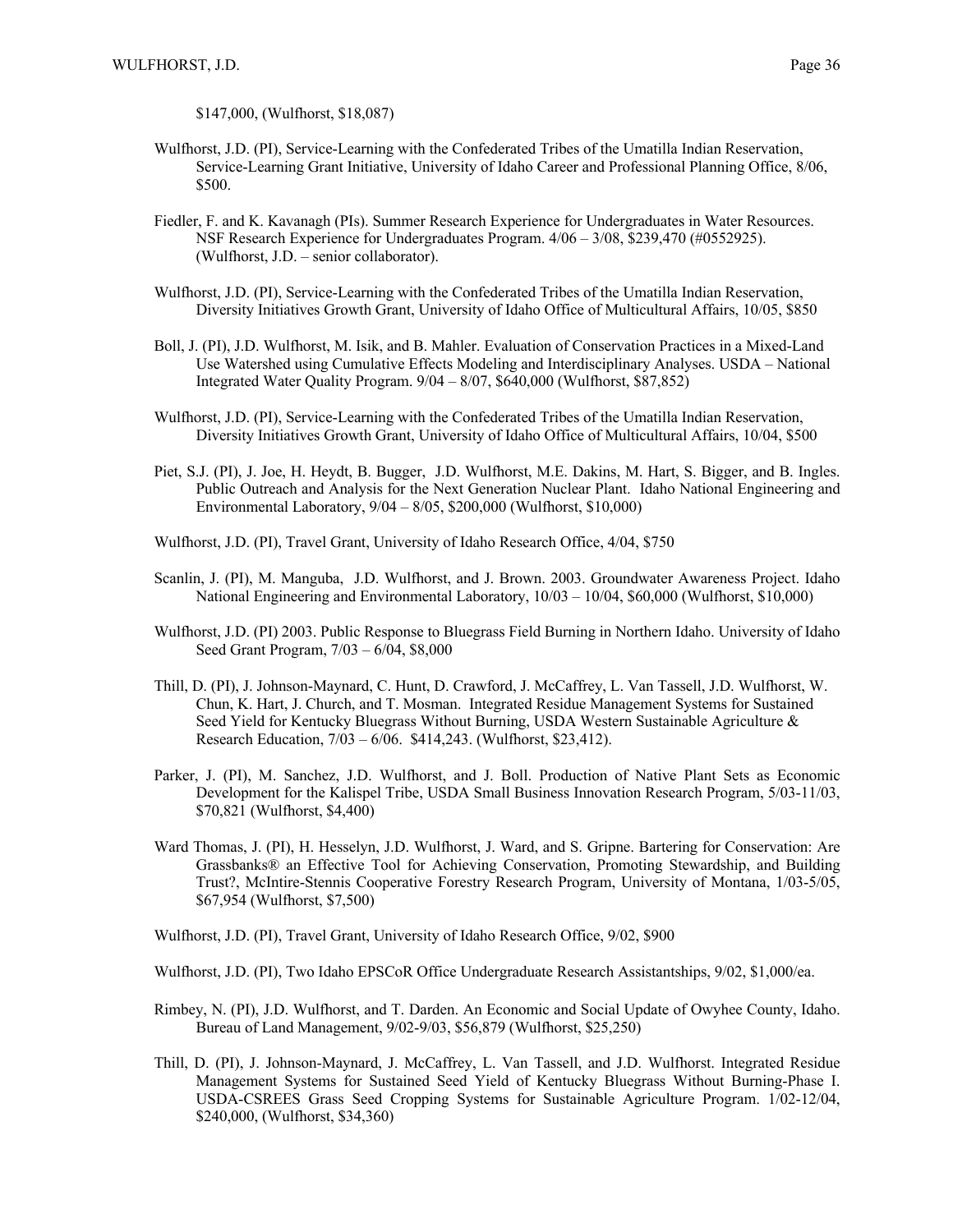- Bosque-Peréz, N. (PI), S. Eigenbrode, L. Waits, P. McDaniel, S. Brunsfeld, and J. Force. Ecosystem Management in Tropical and Temperate Regions: Integrating Education in Sustainable Production and Biodiversity Conservation. National Science Foundation IGERT Program, 10/01-9/06, \$2,646,237, (J.D. Wulfhorst and Jan Boll, Steering Committee Members)
- Wulfhorst, J.D. (PI) and J. Parker. Social Assessment of the Idaho Panhandle National Forests. U.S. Forest Service, 5/01-9/02, \$30,000 (Wulfhorst, \$24,300)
- Wulfhorst, J.D. (PI), B. Stoltz, and K. Keith. Economic and Community Development Factors Related to Idaho Dairy Industry Expansion. University of Idaho Vice President's Office for Outreach and Technology Rural Development Small-Grant Program, 11/00-11/01, \$4,525
- Ostrum, M. and D. Holland (Washington State University PIs), J. Foltz, C. Williams (University of Idaho Subcontract PIs), and C. DePhelps (Rural Roots PI). Understanding, Evaluating, and Improving Direct Marketing Strategies for Small Farms in the Pacific Northwest. USDA Initiative for Future Agriculture and Food Systems Program, 9/00-9/04, \$1,622,383 (total project); (UI total, \$83,897; J.D. Wulfhorst, Collaborator)
- Wulfhorst, J.D. (PI). Rural Economic Development and the Opportunity-Threat of High-Level Nuclear Waste. USDA—National Research Initiative, Project # 99-35401-7914 8/00-9/03, \$92,000, (Wulfhorst, \$31,911; Utah State University subcontract, with R.S. Krannich).
- Wulfhorst, J.D. (PI), J. Parker, L.R. Mink, B. Breckenridge, J. Beller, S. Albrecht, and R.S. Krannich. Addressing Community and Natural Resources Policy as a part of Idaho National Engineering & Environmental Laboratory Subsurface Science. Inland Northwest Research Alliance. 8/00-9/03, \$166,667
- Wulfhorst, J.D. (PI) and J. Parker. University of Idaho Service Learning/Teaching Program Grant. 8/00 -5/01, \$1,100 (Wulfhorst, \$850)
- Wulfhorst, J.D. (PI), Enhancement Grant from the University of Idaho Agricultural Experiment Station to attend the Young Faculty in Rural Development Workshop sponsored by the Western Rural Development Center, 6/00, Kamas, UT, \$1,500
- Wulfhorst, J.D. (PI), Travel Grant, University of Idaho Research Office, May 2000, \$875
- Boll, J. (PI), S. Chen, C.O. Stockle, D.K. McCool, J.D. Wulfhorst, D. Brown, and D. Feichtinger. An Integrated Systems Approach to Watershed Restoration with Community Involvement Applied to a Small Rural Watershed, NSF/EPA/USDA Water and Watersheds Program, 7/98-6/01, \$300,000 (Wulfhorst, \$12,400)

## **Hatch and Regional USDA Projects:**

- Social and economic sustainability of rangeland-based operations and the communities that rely on them,  $10/2021 - 9/2023$  (WDC54).
- Maintaining Resilient Sagebrush & Rural Communities, 10/2018 9/2023 (W1188; established as WDC40, 2016-17).
- The Social-Ecological Resilience of Rangelands in Working Landscapes, 10/2012 9/2017 (#WERA1018).
- Rural Community Resilience and Climate Adaptation in Western Agricultural Landscapes, 7/2012 6/2017 (#IDA01474-AERS).
- Economic, Social, and Ecological Issues of Rangeland Fragmentation that Affect Rangeland Sustainability and Rural Communities, 10/2006 – 9/2012. (#W1192).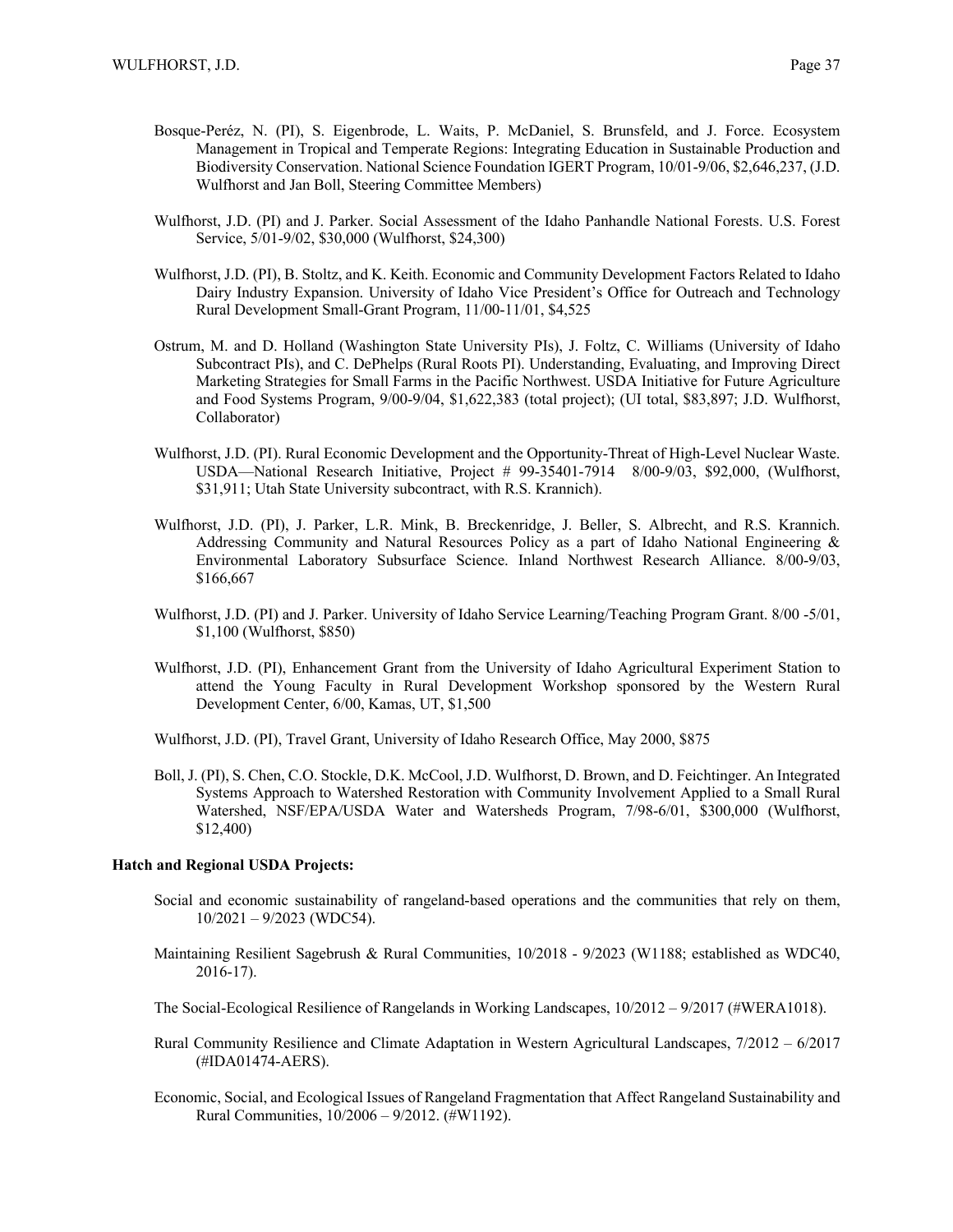- Social & Policy Dimensions of Land-Use Change in Idaho and other regions of the Western United States, 7/2006 – 6/2012. Idaho Agricultural Experiment Station Hatch Project (#IDA91352-AERS).
- Rural Communities and Public Lands in the West: Impacts and Alternatives, 10/2001 9/2006. USDA Regional Research Project (#W192).
- Rural Community Well-Being and Environmental Health, 7/2001 6/2006. Idaho Agricultural Experiment Station Hatch project (#IDA01224-AERS).

## **Grants and Contracts Pending:**

- DISES: Modeling transformational dynamics in socio-agroecosystems that shape sustainable responses to systemlevel stressors. Submitted to NSF-DISES, 15 November 2021. Lead PI: Wulfhorst; Collaborators: M. Brunson, S. Marquart-Pyatt, S. Spiegal, A. Coffin, J. Ritten, and D. Peck. \$1,595,000.
- DISES: Socioeconomic-Ecological Resilience and Transformation in the New Rural West the Convergence of Energy Development, Exurban Development, and Climate Change. Submitted to NSF-DISES, 15 November 2021. Lead PI: L. McNew; Collaborators: C. Hagen, P. Williams, J.D. Wulfhorst, J. Ritten, K. Lee, J. Mosley, D. Dahlgren, R. Coupal, J. Beck, and E. Thacker. \$1,600,000.

#### **SERVICE:**

#### **Major Committee Assignments:**

- Dr. Kenny Wallen, Mentoring Committee, University of Idaho, College of Natural Resources, Department of Natural Resources & Society, 2020 -
- Dr. Alex Maas, Mentoring Committee, University of Idaho, College of Agricultural & Life Sciences, Department of Agricultural Economics & Rural Sociology, 2017-2020
- Dr. Katie Lee, Mentoring Committee, University of Idaho, College of Agricultural & Life Sciences, Department of Agricultural Economics & Rural Sociology, 2017-2020
- Search Committee, University of Idaho, College of Agricultural & Life Sciences, Department of Agricultural Economics & Rural Sociology, Natural Resources Economist faculty member, 2016
- Steering Committee, PNW-Cosmos Program (J. McMurtry, PD), University of Idaho, Moscow, ID. 2015-present
- Search Committee, University of Idaho, College of Natural Resources, Forest, Rangeland, and Fire Sciences Department, Rangelands Faculty member, 2014-2015
- Search Committee (Chair), University of Idaho, College of Agricultural & Life Sciences, Social Science Research Unit, Business Manager position, 2014
- Search Committee, University of Idaho, College of Agricultural & Life Sciences, Social Science Research Unit, Research Scientist position, 2014
- Search Committee, University of Idaho, College of Agricultural & Life Sciences, Social Science Research Unit, Administrative Director position, 2014
- Search Committee, University of Idaho, College of Natural Resources, Conservation Social Sciences Department, Park Studies Unit Director, 2012-2013
- Search Committee, University of Idaho, College of Agricultural & Life Sciences, Department of Agricultural Economics & Rural Sociology, Social Science Research Unit Research Associate, 2012-2013
- Service-Learning Advisory Council, University of Idaho, 2009-present
- Science Partnership Committee, Southwest Region, Rocky Mountain Elk Foundation, 2009-present
- 1<sup>st</sup> Annual Center for Advanced Energy Studies Energy Policy Institute Summit, Boise, ID, Planning Committee, 2008-2009
- Dr. Abelardo Rodriguez, Department of Agricultural Economics & Rural Sociology Promotion & Tenure

Mentoring Committee, 2009-2011

Search Committee, University of Idaho Tribal Liaison, 2007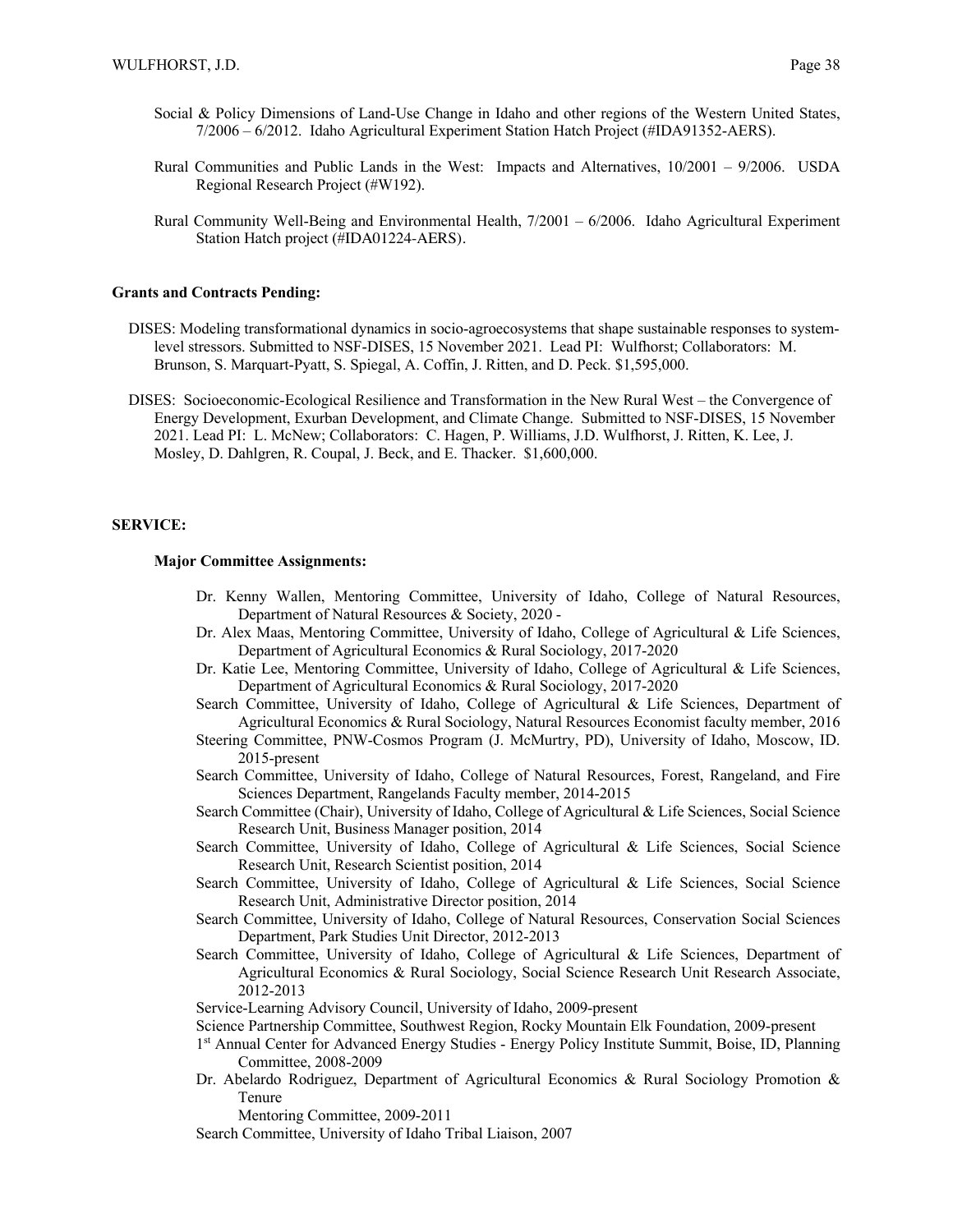Strategic Implementation Planning Team, Goal II, 2007-2011

Organizer, Life-Cycle of Interdisciplinary Programs Workshop, March 22-23, University of Idaho Dr. Lorie Higgins, Department of Agricultural Economics & Rural Sociology Promotion & Tenure

Chair, Promotion & Tenure Committee, 2009

Mentoring Committee, 2007-2009

Third Year Review Committee, January 2007

University of Idaho, Sustainable Idaho Strategic President's Initiative Steering Committee, 2006-2007 University of Idaho, Academic Hearing Committee, 2005-Present

University of Idaho, Honors Program Committee, 2004-2007 (Chair, 2006-2007)

US Forest Service Kootenai/Idaho Planning Zone, St. Joe Geographic Area, Forest Revision Plan Workgroup, 2003-2004

University of Idaho Affirmative Action Committee, 2003-2006 (Chair 2005-2006)

University of Idaho Fine Arts Committee, 2003-2006

IGERT Education & Development Subcommittee, 2003-2005

IGERT Annual Meeting Subcommittee, 2003

Department of Agricultural Economics & Rural Sociology, Technical Committee, 2003-present

Department of Agricultural Economics & Rural Sociology, Research Committee, 2003-2005

College of Agricultural & Life Sciences Promotion & Tenure Review Committee, 2002-2004

IGERT Steering Committee, (NSF Grant on Biodiversity and Fragmentation) 2001-2008; IGERT renewal grant, 2009-present

Rural Community Development Working Group, University of Idaho, 2000-present

Department of Agricultural Economics and Rural Sociology Graduate Committee, 2000-2003

Poster Judge, Environmental Science Senior Practicum Competition, 2000; 2001; 2002; 2003; 2004; 2006

College of Letters and Sciences Diversity Task Force (Environmental Science rep.), 2000-01

#### **Professional and Scholarly Organizations:**

Sustainable Rangelands Roundtable Steering Committee, 2010 - present Society for Range Management, 2003-2012, 2018-present 2012 National Meeting Co-Chair Nominations Committee – 2006-2010 Idaho Section, 2003-present Northern Chapter Director, 2005-2008 President-elect 2009, President 2010, Past-President 2011 American Sociological Association, 2003-2006 W-192/1192 USDA Regional Research Project (Rural Communities and Public Lands in the West: Impacts and Alternatives), 2002-present Secretary 2003-2006 Chair – 2009 - present International Association for Society and Natural Resources, 2002-present Student Paper Awards Committee, 2007 Idaho Academy of Science (IAS), 2000-present Executive Secretary, 2002-2004 Vice-President/President-Elect, 2004-2005 President, 2005-2006 American Association for Public Opinion Research (AAPOR), 2000-present National Association of Native American Studies (NANAS), 2000-present Idaho State Coordinator, 2000-2006 Rural Sociological Society (RSS), 1993-present Diversity Committee, 2006 - present President, Natural Resources Research Group, 2001-02 Secretary, Natural Resources Research Group, 2000-01 Community Development Society (CDS), 1997-2012 Pacific Sociological Association (PSA), 1996-2000 Society for Applied Anthropology (SAA), 1996-2000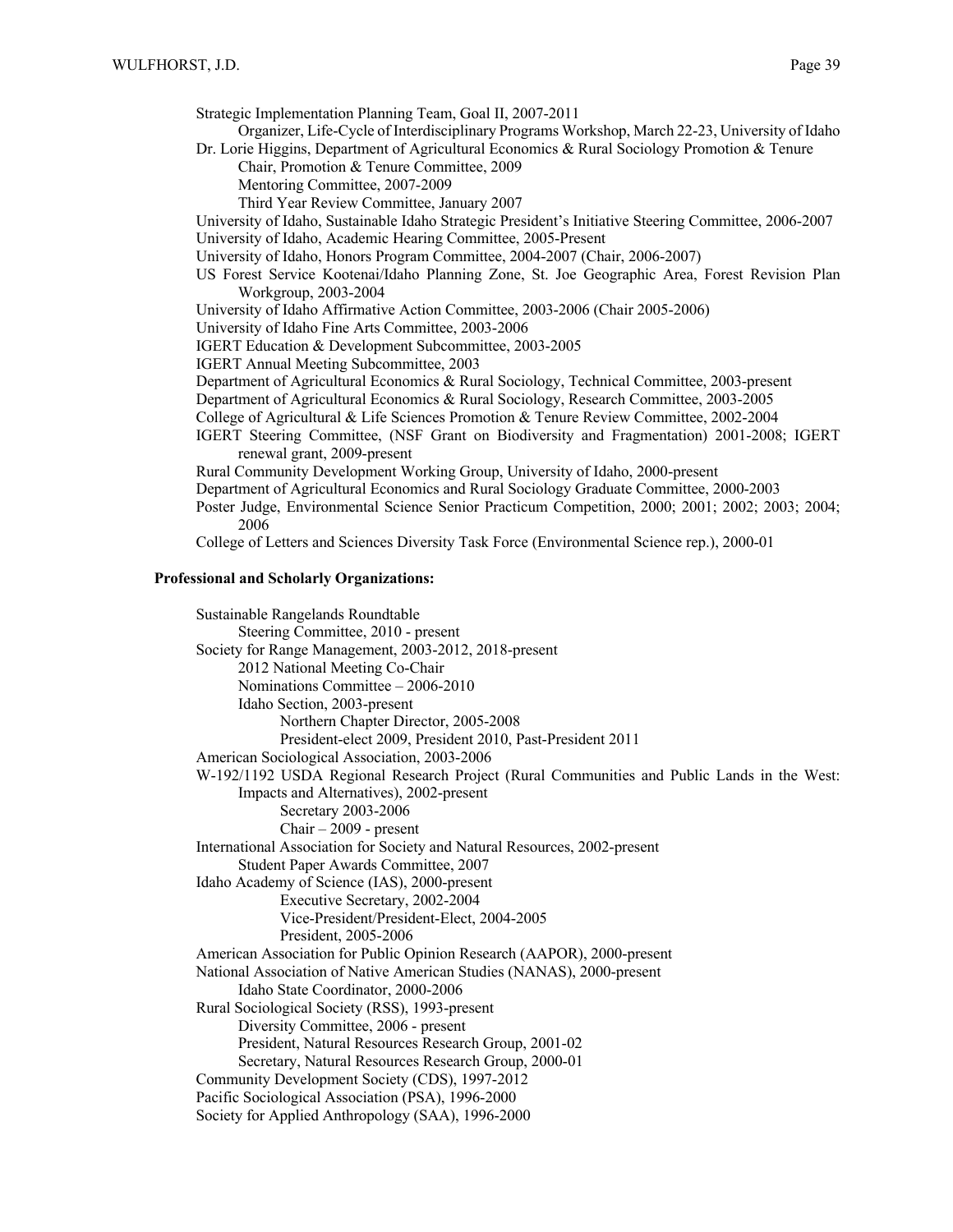## **Social Science Research Unit (SSRU) Projects (listing stopped in 2011):**

| 2011 (thru June) |
|------------------|
|------------------|

City of Sandpoint – Recreation Center (11-05-15), Stephen Drinkard, \$14,189 Idaho Transportation Department Customer Satisfaction (11-05-16), Ned Parrish, \$50,000 Oil Seed Producers Survey (11-05-17), Kate Painter, \$4,341 Calculus Assessment (11-05-19), Cynthia Piez, \$659 New Meadows Community Review (11-05-07), Priscilla Salant & Idaho Rural Partnership, \$250 PNW Agriculture and Climate Change (11-05-10), J.D. Wulfhorst, \$303,143 Crucial Technology (11-05-11), Todd Chavez, \$969 UI Benefits Services (11-05-12), Nicki Jones, \$8,277 Annie's Project (11-05-13), Carrie Johnson & Rikki Wilson, \$2,195 Canyon County Evaluation (11-05-18), Nancy Shelstad, \$250

#### 2010

Equine Census in Idaho (10-11-39), Charlene Cooper & Idaho Horse Council, \$37,089 STEM in Idaho (10-05-10), Debbie Storrs, \$182,656 UI Economic Development Assessment, (10-05-14), Gene Merrell, \$5,149 Finding the Center (10-07-17), Carmen Suarez & Debbie Hornbuckle, \$3,700 Dairy Emissions Planning Design (10-12-27a-e), April Leytem, \$ *tbd* Health Evaluation (10-01-03), Michelle Weist, \$1,252 AgraAbility (10-02-04), Tom Karsky, \$4,387 Dairy Disaster Response (10-02-05), Tom Karsky, \$17,045

#### 2009

Veterinary Student Assessment (09-01-01), Chris Schneider, \$1,640 HP Purchase Edge (09-01-02), Todd Chavez, \$1,480 ICAN Pre- & Post (09-02-03), Debbie Storrs, \$2,650 Perceptions of Rangeland Health (09-03-04), Rocky Mountain Elk Foundation, \$1,480 City of Meridian Parks (09-03-05), Matt Elsworth & Todd Chavez, \$793 Idaho Child Care Study (09-04-06), Julie Fodor & Dept. of Health and Welfare, \$30,060 ITD Customer Service (09-04-07), Ned Parrish & Idaho Dept. of Transportation, \$50,000 Hispanic Parents Perception of Children's Weight (09-05-08), Juana Alcoer, \$395 N1H1 Idaho Immunizations (09-05-09), Michelle Weist, \$54,350 Family Support 360 Recreation Center Evaluation Plan (09-06-10), K. Sterling, \$4,310 Forest Resources, Transcription (09-07-11), Steve Shook and Keith Coulter, \$1,600 "Living on the Land" Evaluation (09-07-12), Stephanie Etter, \$4,501 Wheat and Barley Evaluation (09-08-13), Ed Bechinski, \$16,240 Idaho Department of Lands Ag Market Rent (09-09-14), J.A. Gustanski, \$8,865 Transcription – Shaver (09-09-15), I. Shaver, \$1,268 Labor & Aero Space (09-10-16), Idaho Dept. of Labor and Vicki Isakson, \$18,229 Translation, Hmong to English (09-11-17), Ling Ling Taso, \$2,296

## 2008

Public Perceptions of the Dairy Industry (08-01-01), J.D. Wulfhorst, \$60,288 HP Support Team (08-02-02), Todd Chavez, \$928 Crucial Support Team (08-02-03), Todd Chavez, \$959 REU Human Assurance Form (08-02-04), Rosemary Streatfield, \$75 Jazz Festival Satisfaction (08-03-05), Cami McClure, \$2,482 UI Wellness (08-03-06), Peg Hamlett, \$5,504 Mississippi Women in Agriculture (08-03-07), Allen Barefield, \$4,111 Gateway to Calculus (08-04-08), Cynthia Piez, \$1,080 Paradise Creek Sediment Monitoring Analysis (08-04-09), Jan Boll, \$5,000 Food Industry in the PNW (08-05-10), Aaron Johnson, \$23,659 Crucial-Tech-B (08-05-11), Todd Chavez, \$969 Crucial-Tech-C (08-05-12), Todd Chavez, \$969 Crucial-Tech-D (08-05-13), Todd Chavez, \$969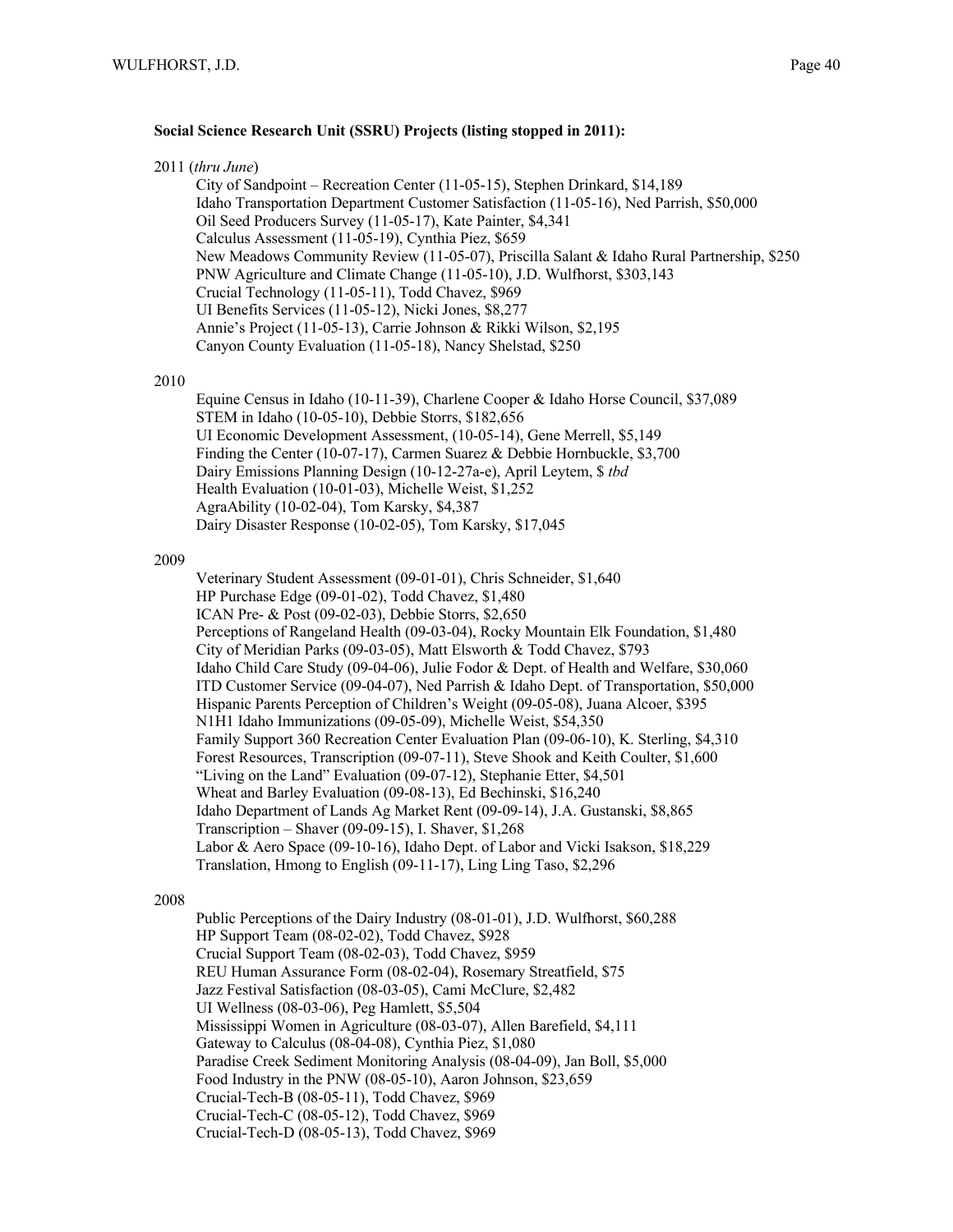Paradise Creek Watershed Survey Analyses (08-06-14), J.D. Wulfhorst, \$5,524 Bureau of Land Management (08-08-15), John Tanaka, \$8,788 Understanding Dairy Markets (08-10-16), Wilson Gray, \$365 Crime Victimization in Idaho (08-11-17), Janeena Wing, \$69,262

#### 2007

Thermometer / WIC (07-01-01), Sandy McCurdy, \$4,782 AgrAbility (07-01-02), Tom Karsky, \$14,806 Data Analysis – Hewlett Packard Survey (07-01-03), Todd Chavez, \$1,224 Meal Time in Less Time (07-01-04), Laura Sant and Franklin Co. Extension, \$955 Traffic Health & Safety – Public Awareness (07-02-05), Idaho Transportation Department Office of Highway Safety, \$12,731 Seatbelt Use in Commercial Vehicles (07-02-06), Idaho State Police, \$15,900 OJC Readership Survey Consulting (07-02-07), Todd Chavez, \$1,345 Community Assistance Program (CAP) (07-03-08), Lorie Higgins, \$2,905 Rural Community College Initiative Program Evaluation (07-03-09), Priscilla Salant, \$5,808 Ephrata Community Survey (07-03-10), Ray Towey, \$10,431 Idaho Conservation League Survey (07-03-11), Liz Edrich and Todd Chavez, \$13,911 Department of Statistics Focus Group (07-05-12), Rick Edgeman, \$200 UI Department of Math – Evaluation: Gateway to Calculus (07-06-13), Monte Boisen, \$998 Idaho Corrections – Data Analysis (07-01-14), Eric Jensen, \$5,964 Engaging the Idaho Farm Community in the Biofuels Boom (07-03-15), J.D. Wulfhorst, \$9,673 Feed Efficiency Research and Outreach for the Beef Industry (07-05-16), Rod Hill, \$46,128

## 2006

Dane County Housing Study (06-01-01), Barbara Andersen, \$287

- Idaho State Patrol Impaired Drivers Awareness (06-01-02), M. Strait, \$6,081
- Impacts from Kentucky Bluegrass Seed Perceptions (06-01-03), J.D. Wulfhorst, \$333
- 2005 Census of Equine in Idaho (06-02-04), Charlene Cooper and Idaho Horse Council, \$30,211
- Moscow School District Facilities Survey (06-02-05), Candis Donicht, \$6,982
- Crime Victimization in Idaho (06-02-06), Shellee Daniels, \$59,602

Analysis of Corrections Data – Idaho Department of Corrections (06-04-07), Eric Jensen, \$1,579

Wildlife Conservation (06-04-08), Jill Maxwell, \$27

- Meat Thermometer Use in Idaho (06-05-09), Sandy McCurdy, \$3,860
- Small Farm Experiential Learning Assessment (06-06-10), Cinda Williams and Colette DePhelps, \$19,609
- Coeur d'Alene Tribe Small Business Development (06-07-11), Laura Laumatia, \$483
- Long Term Care (06-08-12), Marilyn Bischoff, \$1,570
- Dollar Decision\$ (06-11-13), Marilyn Bischoff, \$1,554
- Inland Northwest Agricultural Conservation (06-09-14), \$16,517
- Idaho State Police (06-10-15), M. Strait, \$10,490
- Idaho Power Client Analysis (06-11-16), \$2,178
- Bureau of Land Management Employee Survey (06-12-17), J.D. Wulfhorst, \$26,605

#### 2005

- Outcome Evaluation of Specified Correctional Programs (05-01-01), Idaho Department of Corrections, \$5,900
- Management Intensive Grazing Survey (05-01-02), Custer County Cooperative Extension, \$2,975
- Seat Belt V Aggressive Driving (05-02-03), Idaho Department of Transportation, \$6,000
- Annual Farmer Prevailing Wage Survey (05-04-04), Idaho Department of Labor, \$18,544
- Survey of Idaho Horticulture / Green Industry (05-04-05), Idaho Nursery Association and Idaho Department of Agriculture, \$23,391
- Outcome Evaluation of Specified Programs (05-05-06), Eric Jensen, \$9,118
- Seat Belt VI (05-07-07), Idaho Department of Transportation, \$6,000
- Evaluation Survey of Interest in Masters Degree in Organizational Leadership (05-08-08), Wanda Quinn, \$19,893
- Kamiah Recreation District Survey (05-08-09), Idaho Horizons Project, \$2,401
- Dairy Beef Quality Assurance (05-08-10), Benton Glaze and Mirielle Chahine, \$1,358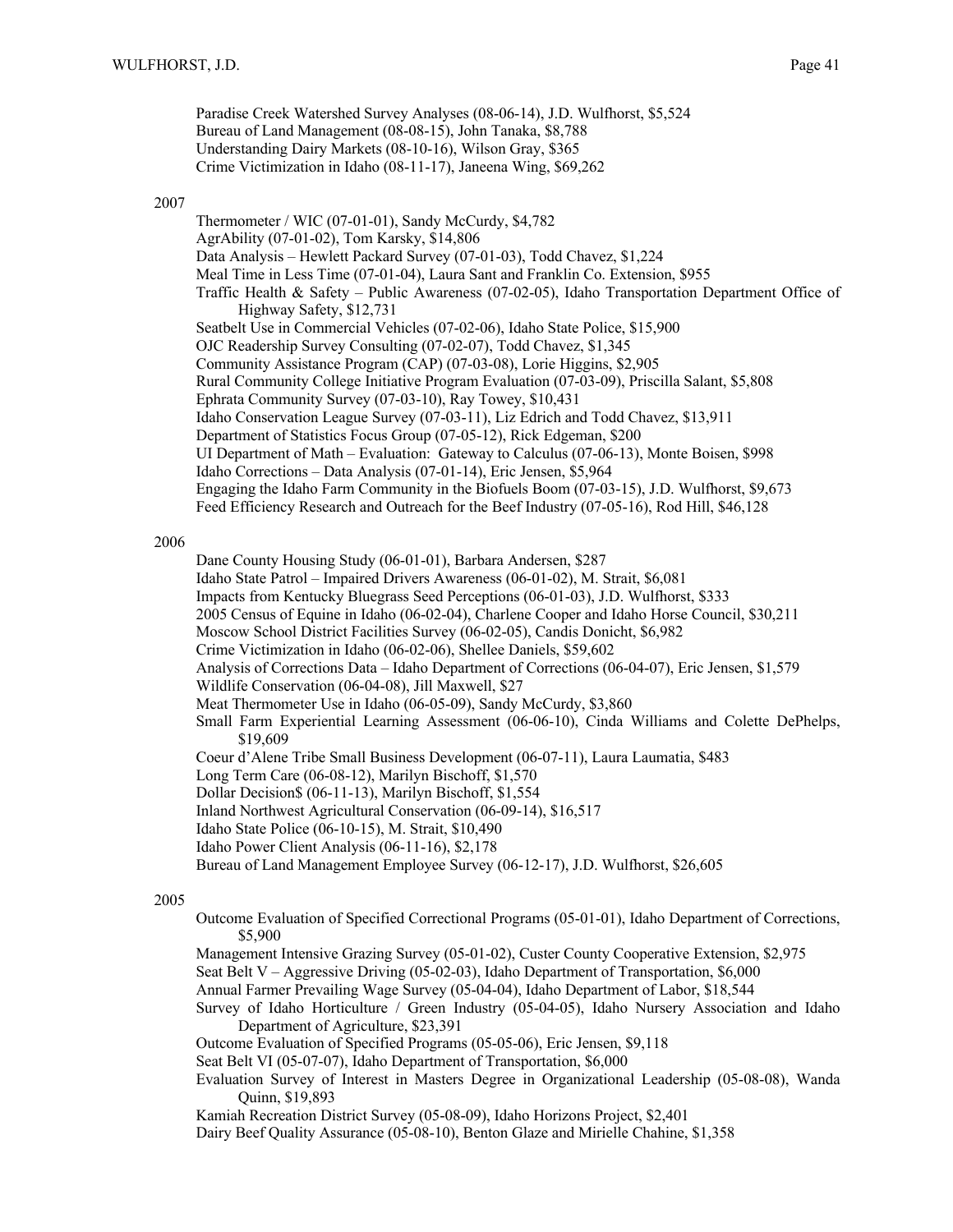Perceptions Related to Kentucky Bluegrass Burning Tradeoffs (05-10-11), J.D. Wulfhorst, \$2,140

2004

Public Survey on Bluegrass Field Burning (04-01-01), J.D. Wulfhorst, \$25,500

Your Community: Current and Future Needs (04-02-02), UI College of Agricultural & Life Sciences Cooperative Extension, \$17,564

Annual Farmer Prevailing Wage Survey (04-03-03), Idaho Department of Labor, \$18,844

- Health Survey for Latah County Women and Their Families (04-03-04), Women's and Children's Committee for Gritman Medical Center, \$9,970
- Valley County Library Survey (04-04-05), Valley County Extension Office, \$1,375
- Seat Belt II (04-04-06), Idaho Department of Transportation, \$5,200
- Seat Belt III (04-04-07), Idaho Department of Transportation, \$5,200
- Idaho Corrections Evaluation (04-05-08), Idaho Corrections Agency, \$6,850
- Strategic Plan for Housing and Community Development (04-06-09), Idaho Housing & Finance Association, \$1,829
- Forestry Shortcourse: How have you applied it? (04-07-10), UI Kootenai County Extension Office, \$4,687
- Library and Information Technology Focus Groups (04-08-11), UI Vice Provost Office for Outreach and Technology, \$1,751
- Commercial Vehicle Seat Belt Survey (04-08-12), Idaho State Patrol, \$5,500
- Measuring Program Outcomes (04-09-13), Idaho Department of Health & Welfare, \$28,837
- Seat Belt IV (04-11-14), Idaho Department of Transportation, \$5,200

#### 2003

- Longitudinal Substance Abuse Outcomes (03-01-01), Idaho Department of Health & Welfare, \$34,936 Extension Nutrition Program & Nutrition Data Analysis (03-02-02), UI Extension, \$333
- Crime Victimization in Idaho (03-02-03), Idaho Department of Law Enforcement, \$34,375
- Married and Loving It (03-04-04), Barbara Petty and UI Extension, \$3,453
- Pre- and Post-Aqua Rush Survey (03-04-05), Tim Swanson, \$478
- Four County Social Assessment in Southwestern Idaho (03-05-06), J.D. Wulfhorst and Neil Rimbey, \$18,500
- Thermometers and Meat Temperature (03-05-07), Sandy McCurdy, \$4,291
- Substance Abuse Outcomes Evaluation (03-06-08), Idaho Department of Health & Welfare, \$50,465
- Farm Wages in Southern Idaho (03-07-09), Idaho Department of Labor, \$20,768
- Pre- and Post-"Got Calcium?" (03-08-10), Rhea Lanting, \$297
- Idaho Public Opinion Poll on Seat Belt Use (03-09-11), Idaho Department of Transportation, \$3,806

#### 2002

- Exploring Market Opportunities for Local and Sustainable Poultry Production (02-01-01), Idaho State Department of Agricultural Marketing Services, \$9,129
- Ada County Law Enforcement (02-02-02), Department of Justice, \$8,982
- Irrigation Wage Labor Survey (02-02-03), Idaho Department of Labor, \$27,665
- Phase II: INEEL Employee Survey (02-04-04), J.D. Wulfhorst and Inland Northwest Research Alliance, \$17,661
- Thin Meat Focus Groups (02-04-05), Sandy McCurdy, \$7,216
- Idaho Mint Production Survey (02-05-06), Idaho Mint Growers Association, \$6,175
- Focus West (02-05-07), Idaho Public Television, \$2,436
- 4-H After School Program (02-06-08), UI Extension, \$7,432
- Idaho Substance Abuse Treatment Assessment (02-06-09), Idaho Department of Health & Welfare, \$42,114
- Community Development Survey (02-07-10), University of Minnesota, \$536
- You and Your Community Idaho Migration (02-08-11), Virginia Junk, \$1,869
- Idaho Longitudinal Treatment Outcomes (02-07-12), Idaho Department of Health & Welfare, \$48,910

#### 2001

Nutrient Management Certification Training (01-02-01), UI Cooperative Extension, \$3,500 UI Students with Disabilities (01-03-02), UI Office of Diversity & Human Rights, \$3,350 Longitudinal Client Outcomes Study of Publicly-funded Substance Abuse Services (01-04-03), \$98,097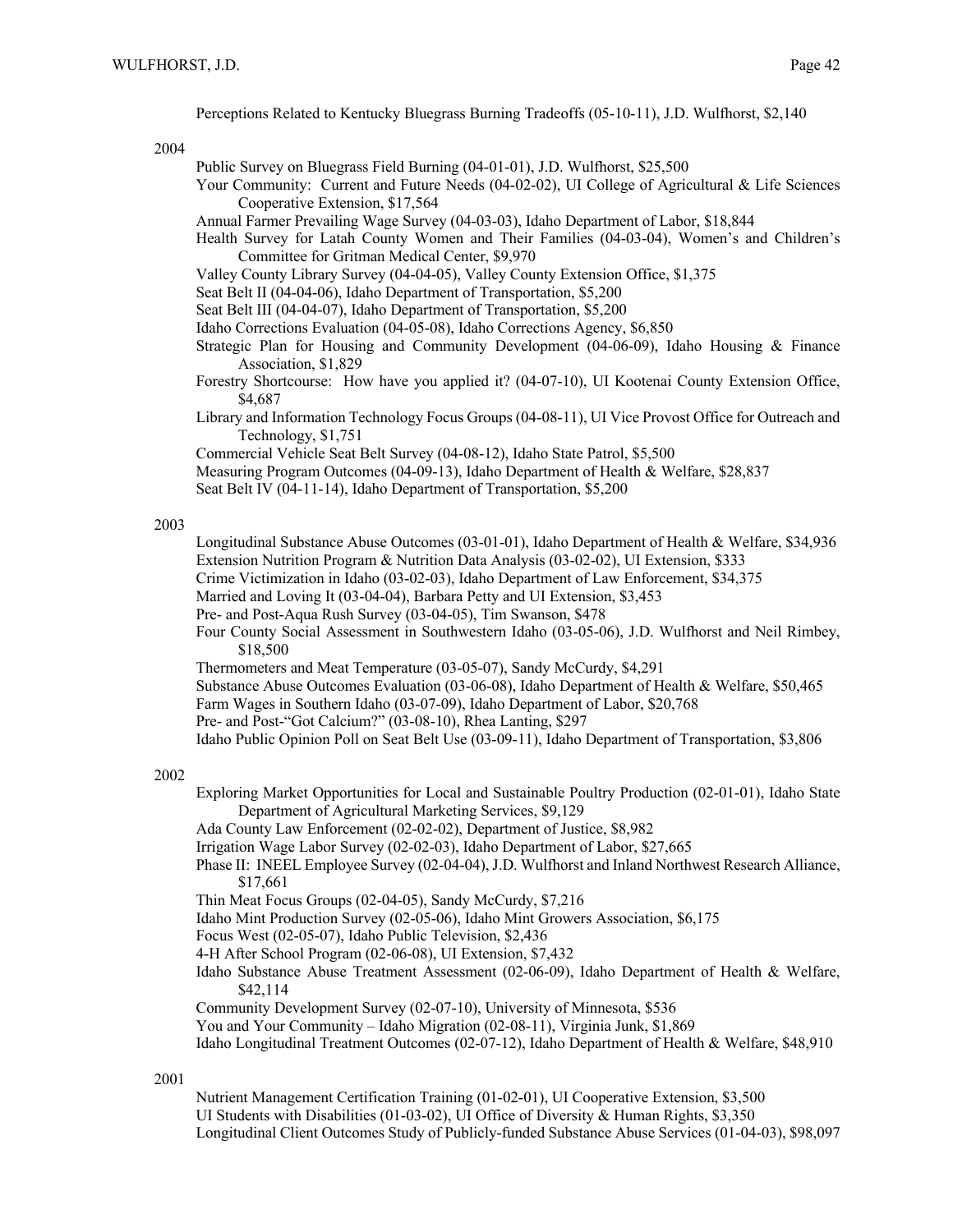Survey of Dairy Fly Integrated Pest Management in Idaho (01-04-04), \$8,725 Latah County Needs and Resource Assessment Survey (01-05-05), \$4,400 Phase I: Subsurface Science at INEEL – General Population Survey (01-06-06), J.D. Wulfhorst, \$19,300 Coeur d'Alene School District (01-06-07), Coeur d'Alene School District (#271), \$8,150 Idaho Equine Census (01-10-08), Idaho Horse Council, \$28,230

#### 2000

- Composting Education and Resources for Western Agriculture (00-02-01), Office for Sustainable Agriculture, \$1,175
- UI Internal Communications Survey (00-04-02), UI Offices of Human Resources and Communications/Marketing, \$8,890

The Green Industry of Idaho (00-05-03), Idaho Nursery Association, \$20,000

Crime Victimization in Idaho Survey (00-07-04), Idaho Department of Law Enforcement, \$53,000

#### **Outreach Service:**

Participant, Western Governor's Association annual meeting, December, 2021, Coronado, CA.

Participant, Western Governor's Association Species Conservation and ESA Initiative – Idaho Workshop. January 19, 2016, Boise, ID.

- Participant, Owyhee Research & Restoration Roundup & Tour, Boise & Owyhee County, ID, October, 2014
- Participant, Sage-Grouse Restoration and Habitat Enhancement Tour, Owyhee County, Idaho, May, 2014. Co-hosted by the Owyhee County Sage Grouse Local Working Group and the Jordan Valley Cooperative Weed Management Area.
- Service-Learning Field-trip Coordinator, Confederated Tribes of the Umatilla Indian Reservation, Pendleton, Oregon.
	- 10/16, Law, Ethics, & the Environment (23 participants)
	- 11/14, Law, Ethics, & the Environment (25 participants)
	- 10/13, Law, Ethics, & the Environment (27 participants)
	- 10/12, Law, Ethics, & the Environment (30 participants)
	- 10/11, Law, Ethics, & the Environment (35 participants)
	- 10/10, Law, Ethics, & the Environment (29 participants)
	- 9/09, Law, Ethics, & the Environment (23 participants)
	- 10/08, Law, Ethics, & the Environment, (21 participants)
	- 10/06, Law, Ethics, & the Environment, (17 participants)
	- 10/05, Law, Ethics, & the Environment, (10 participants)
	- 10/04, Law, Ethics, & the Environment, (8 student participants)
	- 5/04, CORE Discovery Course, People & The Environment: The New Wild West, (9 student participants
	- 12/03, Law, Ethics, & the Environment, (11 student participants).
	- 4/03, CORE Discovery Course, People & The Environment: The New Wild West, (10 student participants
	- 4/02, CORE Discovery Course, People & The Environment: The New Wild West, (6 student participants)
- Co-host, Dan Kemmis, Guest Speaker for Law, Ethics, & the Environment, 10/03, Moscow, Idaho.
- Panel Participant, "Connecting College Students with Real Life Issues: Exploring CORE Discovery Curriculum and Extension Partnerships,"12/02, University of Idaho Extension and Outreach Conference, Moscow, Idaho.
- Tour Participant, Non-thermal Production Practices for Kentucky Bluegrass, Dave Mosman Farm, 6/02, Craigmont, Idaho.
- Host, Ed Marston, Guest Speaker for CORE Discovery Course, People & The Environment: The New Wild West, 4/02, Moscow, Idaho.
- Educational fieldtrip, Harvesting Clean Energy: Farming for Energy Independence Conference, 2/02, CORE Discovery Course, People & The Environment: The New Wild West, Pasco, Washington, (5 student participants).
- Coordinated/facilitated Focus Groups for the Idaho Panhandle National Forests Social Assessment, 12/01, Coeur d'Alene, Idaho and Spokane, Washington.
- Tour Participant, Ecosystem Management in Tropical and Temperate Regions: Integrating Education in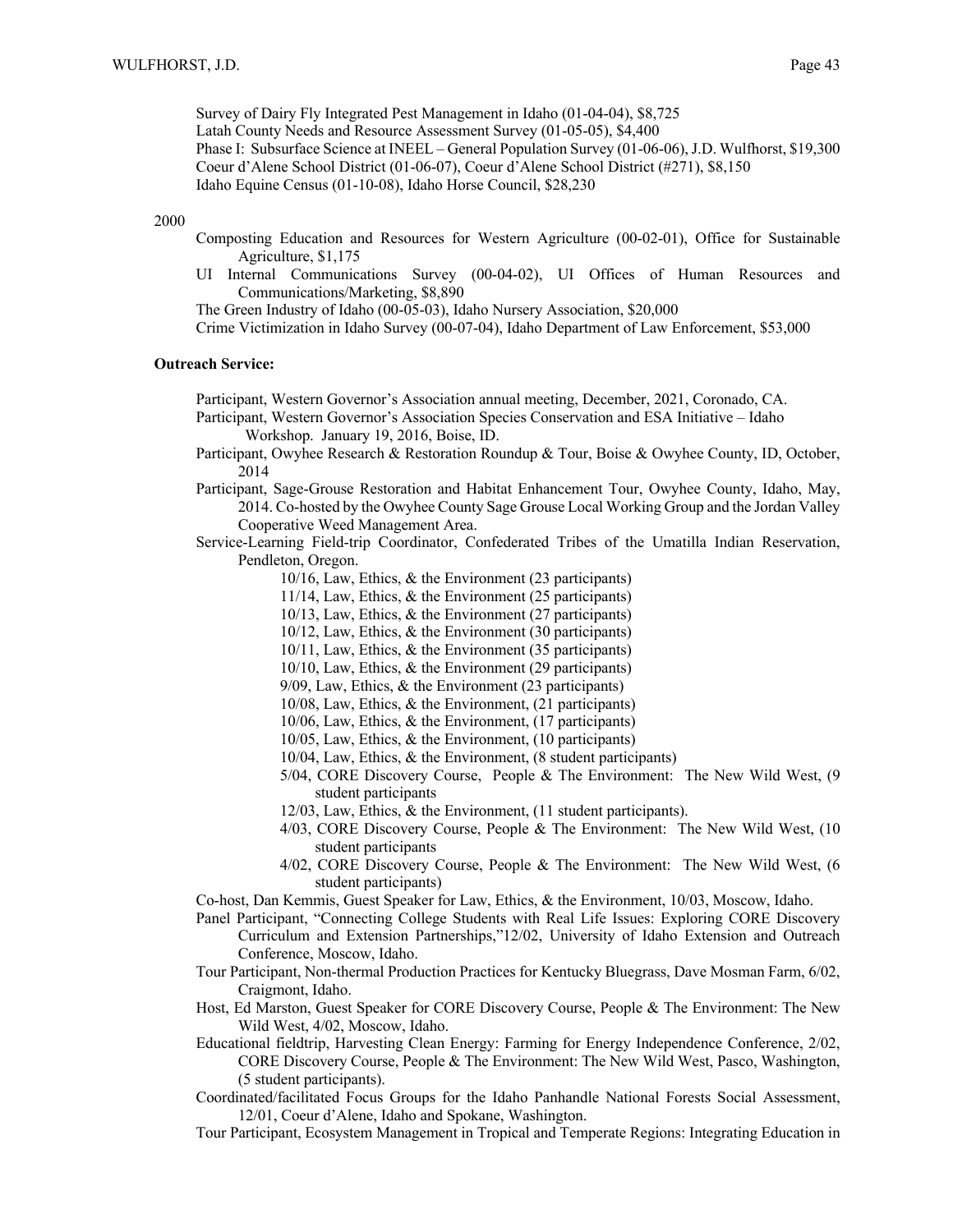Sustainable Production and Biodiversity Conservation. National Science Foundation IGERT Program, 11/01, Turrialba, Costa Rica.

Participant in 1<sup>st</sup> Inland Northwest Research Alliance "Media Day" with University and Department of Energy representatives to kick-off first round of awards, 10/00, Moscow, Idaho.

#### **Community Service:**

Rural Roots Board Member, 2004-2007, 2009 - present Vice President, 2004-2005, 2009 President, 2006-2007, 2010 Town Crier, *Moscow-Pullman Daily News*, 2003-2005 Facilities Planning Committee, 2002- 2006, Moscow School District (#281) Superintendent Search Committee, 5/02, Moscow School District (#281) Presentation to Moscow Lions Club on School Levy, 2/02, Moscow, Idaho Citizens for Quality Education (CQE), Founding member, Moscow, Idaho Friends of Neighborhood Schools (FONS), Founding member, Moscow, Idaho Rural Roots Tour, Full Circle Farms, Princeton, Idaho, 8/02

## **PROFESSIONAL DEVELOPMENT:**

## **Teaching:**

Natural Resources Seminar, "The Riparian Solution",  $2/11 - 5/11$ , (A. Fremier & F. De Clerck)

Collaborator to design Philosophical Issues in Interdisciplinary Research seminar with S.D. Eigenbrode and M. O'Rourke, offered spring 2005, University of Idaho, Moscow, Idaho.

University of Idaho On-Line Course Development Workshop, 9/04 – 12/04, Moscow, Idaho

Mentor, University of Idaho McNair Scholar Achievement Program, 5/04 – present, Moscow, Idaho University of Idaho Van Driver Defensive Driving Course, 8/02, Moscow, Idaho.

- Humanities Seminar on "Sense of Place—Time, Memory & Imagination in the Pacific Northwest,"2002- 03 participating faculty; includes—Lands & Peoples of the Palouse, Schitsu'umsh (Coeur d'Alene Indian) Place, Silver Valley Seminar, and The Columbia River/Seattle (M. DuPree, K. Bird, R. Frey)
- NSF Research Experiences for Undergraduates Intern Program, Summer 2001; 2002; 2003, Environmental Science (M. von Braun)
- Presentation at the Western Regional Teaching Symposium, "Getting Our Hands Dirty: Service Learning and the Confederated Tribes of the Umatilla Indians." With J. Parker. 9-10/01, Honolulu, Hawaii. Interdisciplinarity Workshop, University of Idaho, 2001 (M. O'Rourke)

Service Learning Workshop, University of Idaho, 2001 (G. Babcock)

PowerPoint Course, University of Idaho Center for Teaching Innovation, 2001 (C. Bornhoft)

## **Scholarship:**

Panel Reviews:

- Reviewer, proposals for 2016 David Little Endowment Fund, University of Idaho, Moscow, ID. EPA Office of Research and Development Proposal Review Panel ("Tribal Health and the Environment"), 4/07, Washington, D.C.
- Ad hoc Reviewer, USDA Small Business Innovation Research (SBIR) Program, 2/04; 1/07.

USDA Small Business Innovation Research (SBIR) Proposal Review Panel, 2/03, Washington, D.C.

USDA Small Business Innovation Research (SBIR) Proposal Review Panel, 2/02, Washington, D.C.

Manuscript Reviews:

*Agricultural Systems* (1) *Society and Natural Resources* (12) *Community Development Society* (2) *Southern Rural Sociology* (1)